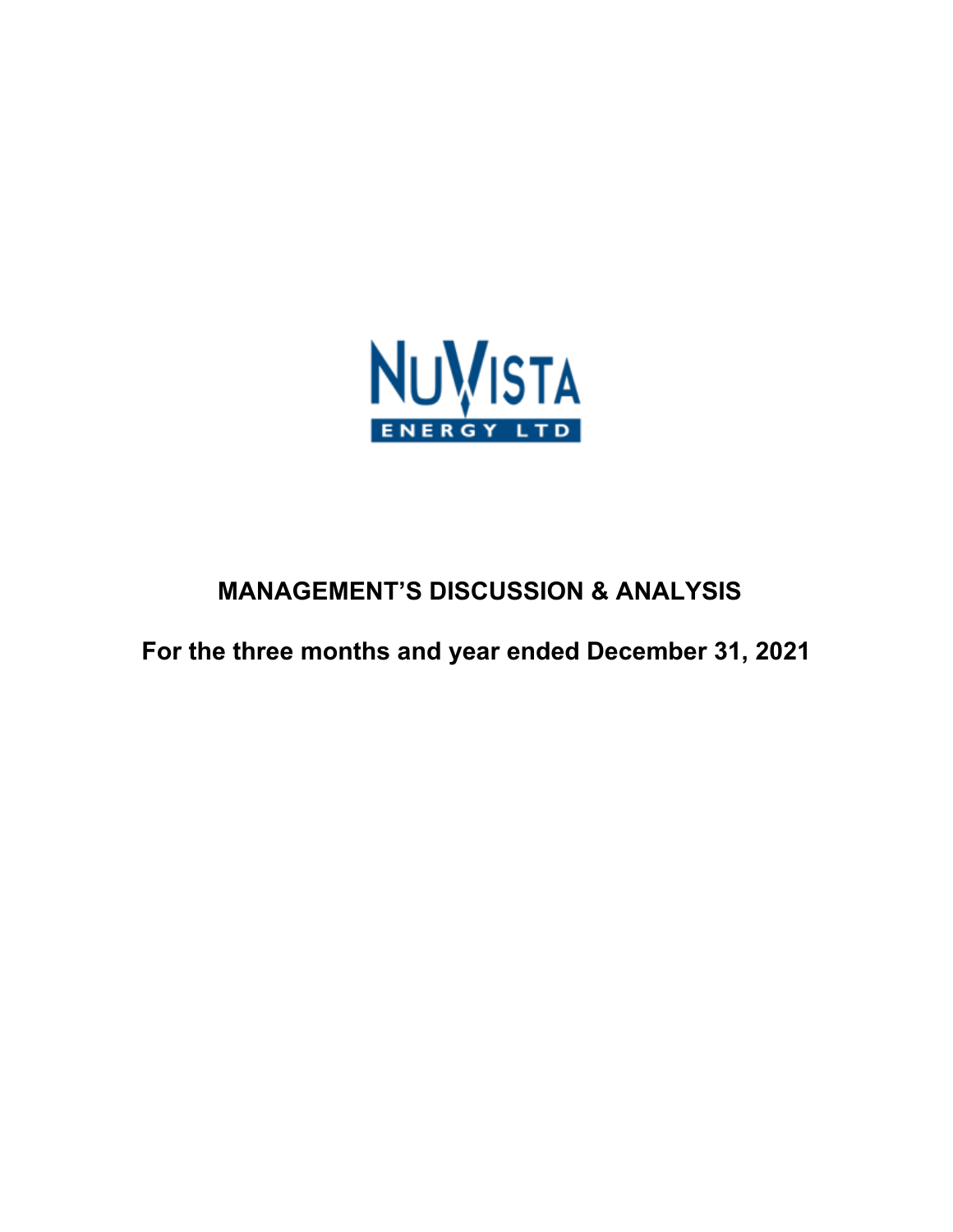## **MANAGEMENT'S DISCUSSION AND ANALYSIS**

Management's discussion and analysis ("MD&A") of financial conditions and results of operations should be read in conjunction with NuVista Energy Ltd.'s ("NuVista" or the "Company") audited statements for the year ended December 31, 2021. The following MD&A of financial condition and results of operations was prepared at and is dated March 8, 2022. Our December 31, 2021 audited financial statements and other disclosure documents are available through our filings on SEDAR at **[www.sedar.com](http://www.sedar.com)** or can be obtained from our website at **[www.nuvistaenergy.com](http://www.nuvistaenergy.com).** Our Annual Information Form will be filed on or before March 30, 2022.

Throughout this MD&A and in other materials disclosed by the Company, NuVista adheres to generally accepted accounting principles ("GAAP"), however the Company also uses various specified financial measures (as defined in National Instrument 51-112 - *Non-GAAP and Other Financial Measures* ("NI 51-112")) including "non-GAAP financial measures", "non-GAAP ratios", "capital management measures" and "supplementary financial measures" to analyze financial performance including, "adjusted funds flow", "capital expenditures", "free adjusted funds flow", "netbacks", "cash costs", "net debt", "netbacks per Boe" and "cash costs per Boe". These specified financial measures do not have any standardized meaning prescribed under International Financial Reporting Standards ("IFRS") and therefore may not be comparable to similar measures presented by other entities. The specified financial measures should not be considered to be more meaningful than GAAP measures which are determined in accordance with IFRS, such as net income (loss), cash provided by operating activities, and cash used in investing activities, as indicators of NuVista's performance.

Condensate is a natural gas liquid ("NGL") as defined by defined by National Instrument 51-101 *Standards of Disclosure for Oil and Gas Activities* ("NI 51-101"). Throughout this MD&A, NGLs comprise all NGLs as defined by NI 51-101 other than condensate, which is disclosed separately within condensate and oil ("Condensate and oil").

Readers are cautioned that the MD&A should be read in conjunction with disclosures in the sections entitled "Non-GAAP and other financial measures", and "Advisories and forward-looking information and statements".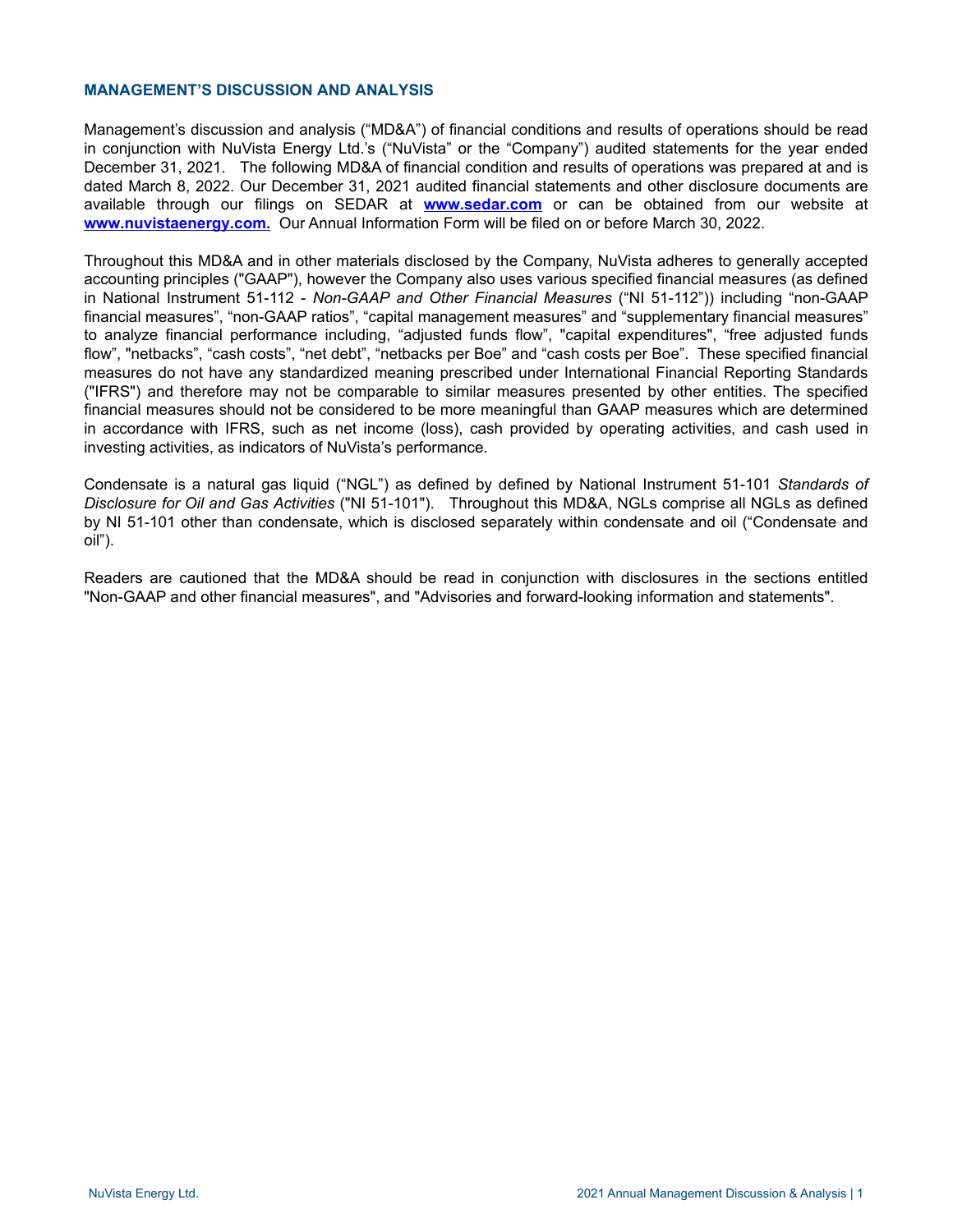# **Financial and Operating Highlights**

|                                                 |         | Three months ended December 31 |          |         | Year ended December 31 |          |  |  |
|-------------------------------------------------|---------|--------------------------------|----------|---------|------------------------|----------|--|--|
| (\$ thousands, except otherwise stated)         | 2021    | 2020                           | % Change | 2021    | 2020                   | % Change |  |  |
| <b>FINANCIAL</b>                                |         |                                |          |         |                        |          |  |  |
| Petroleum and natural gas revenues              | 323,355 | 124,378                        | 160      | 885,290 | 424,637                | 108      |  |  |
| Cash provided by operating activities           | 110,063 | 44,719                         | 146      | 338,578 | 147,200                | 130      |  |  |
| Adjusted funds flow (1) (4)                     | 151,665 | 49,399                         | 207      | 320,974 | 156,866                | 105      |  |  |
| Per share, basic                                | 0.67    | 0.22                           | 205      | 1.42    | 0.70                   | 103      |  |  |
| Per share, diluted                              | 0.64    | 0.22                           | 191      | 1.38    | 0.70                   | 97       |  |  |
| Net earnings (loss)                             | 113,159 | 715,435                        | (84)     | 264,672 | (197, 879)             | 234      |  |  |
| Per share, basic                                | 0.50    | 3.17                           | (84)     | 1.17    | (0.88)                 | 233      |  |  |
| Per share, diluted                              | 0.48    | 3.17                           | (85)     | 1.14    | (0.88)                 | 230      |  |  |
| Capital expenditures <sup>(2)</sup>             | 86,402  | 23,864                         | 262      | 288,846 | 180,442                | 60       |  |  |
| Net proceeds on property dispositions           | (1,034) |                                |          | 92,544  |                        |          |  |  |
| Net debt (1) (4)                                |         |                                |          | 480,275 | 598,835                | (20)     |  |  |
| <b>OPERATING</b>                                |         |                                |          |         |                        |          |  |  |
| <b>Daily Production</b>                         |         |                                |          |         |                        |          |  |  |
| Natural gas (MMcf/d)                            | 202.7   | 183.3                          | 11       | 183.5   | 185.7                  | (1)      |  |  |
| Condensate & oil (Bbls/d)                       | 21,072  | 12,928                         | 63       | 16,465  | 14,067                 | 17       |  |  |
| NGLs (Bbls/d)                                   | 6,028   | 5,863                          | 3        | 5,298   | 5,420                  | (2)      |  |  |
| Total (Boe/d)                                   | 60,888  | 49,348                         | 23       | 52,345  | 50,443                 | 4        |  |  |
| Condensate, oil & NGLs weighting                | 45%     | 38%                            |          | 42%     | 39%                    |          |  |  |
| Condensate & oil weighting                      | 35%     | 26%                            |          | 31%     | 28%                    |          |  |  |
| Average realized selling prices. <sup>(6)</sup> |         |                                |          |         |                        |          |  |  |
| Natural gas (\$/Mcf)                            | 6.09    | 3.14                           | 94       | 4.63    | 2.43                   | 91       |  |  |
| Condensate & oil (\$/Bbl)                       | 96.15   | 52.59                          | 83       | 84.35   | 45.50                  | 85       |  |  |
| NGLs $(\frac{6}{B}$ bl) $(5)$                   | 42.38   | 16.44                          | 158      | 35.38   | 12.68                  | 179      |  |  |
| Netbacks (\$/Boe)                               |         |                                |          |         |                        |          |  |  |
| Petroleum and natural gas revenues              | 57.73   | 27.40                          | 111      | 46.34   | 23.00                  | 101      |  |  |
| Realized gain (loss) on financial derivatives   | (6.69)  | 2.77                           | (342)    | (6.05)  | 3.83                   | (258)    |  |  |
| Royalties                                       | (4.89)  | (0.83)                         | 489      | (3.41)  | (0.92)                 | 271      |  |  |
| Transportation expenses                         | (5.20)  | (4.97)                         | 5        | (5.27)  | (4.46)                 | 18       |  |  |
| Operating expenses                              | (10.53) | (9.68)                         | 9        | (10.65) | (9.83)                 | 8        |  |  |
| Operating netback (3)                           | 30.42   | 14.69                          | 107      | 20.96   | 11.62                  | 80       |  |  |
| Corporate netback <sup>(3)</sup>                | 27.08   | 10.88                          | 149      | 16.81   | 8.49                   | 98       |  |  |
| <b>SHARE TRADING STATISTICS</b>                 |         |                                |          |         |                        |          |  |  |
| High (\$/share)                                 | 7.71    | 1.08                           | 614      | 7.71    | 3.36                   | 129      |  |  |
| Low (\$/share)                                  | 5.06    | 0.64                           | 691      | 0.89    | 0.24                   | 271      |  |  |
| Close (\$/share)                                | 6.96    | 0.94                           | 640      | 6.96    | 0.94                   | 640      |  |  |
| Average daily volume ('000s)                    | 827     | 1,479                          | (44)     | 1,133   | 2,030                  | (44)     |  |  |
| Common shares outstanding ('000s)               |         |                                |          | 227,578 | 225,837                | 1        |  |  |

(1) Refer to Note 16 "Capital management" in NuVista's financial statements and to the sections entitled "Adjusted funds flow" and "Liquidity and capital resources" contained in this MD&A.

(2) Non-GAAP financial measure that does not have any standardized meaning under IFRS and therefore may not be comparable to similar measures presented by other companies where similar terminology is used. Reference should be made to the section entitled "Non-GAAP and Other Financial Measures".

(3) Non-GAAP ratio that does not have any standardized meaning under IFRS and therefore may not be comparable to similar measures presented by other companies where similar terminology is used. Reference should be made to the section entitled "Non-GAAP and Other Financial Measures".

(4) Capital management measure. Reference should be made to the section entitled "Non-GAAP and Other Financial Measures".

(5) Natural gas liquids ("NGLs") include butane, propane, ethane and sulphur revenue.

(6) Product prices exclude realized gains/losses on financial derivatives.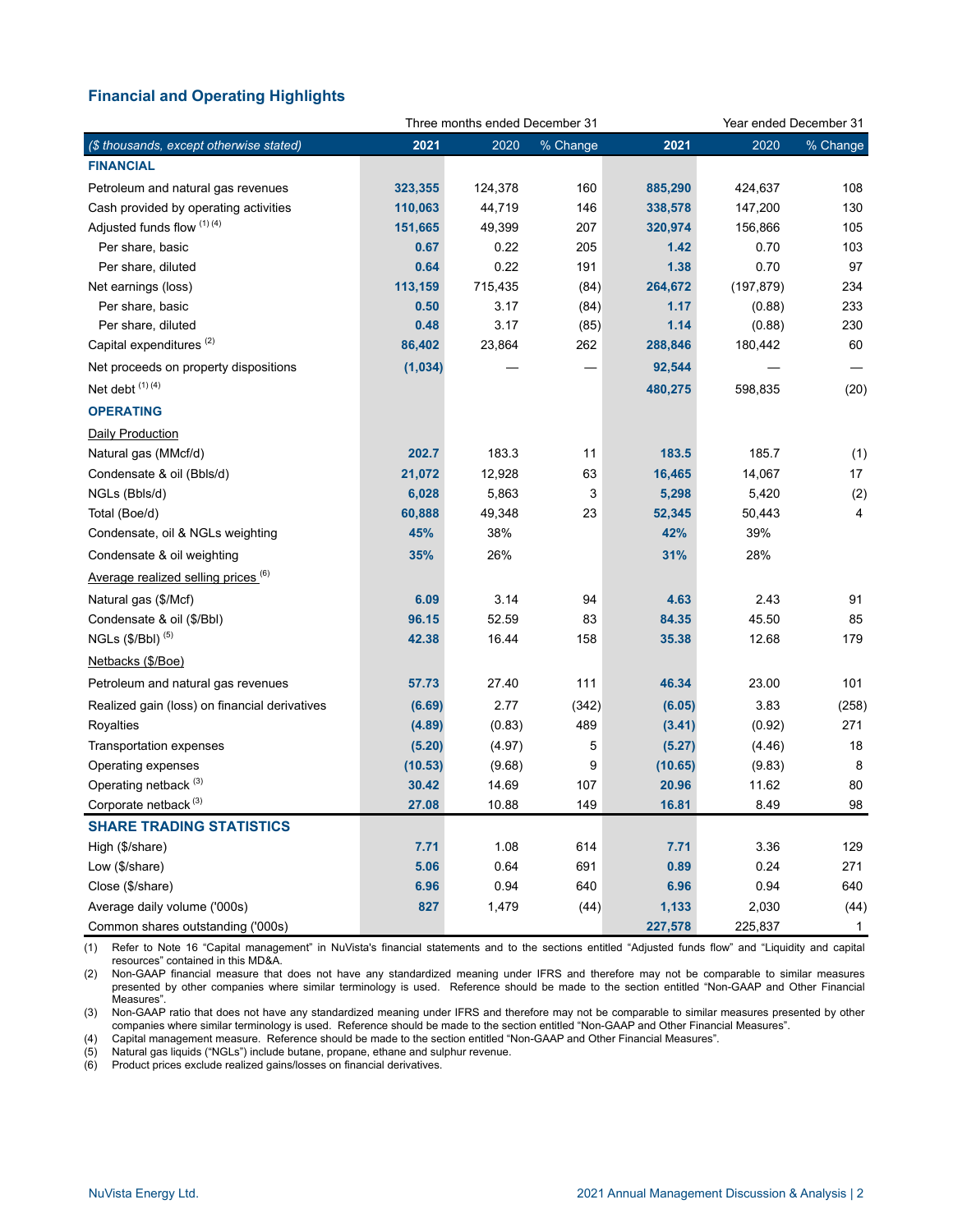#### **Description of business**

NuVista is an exploration and production company actively engaged in the development, delineation and production of condensate, natural gas liquids ("NGL"), oil, and natural gas reserves in the Western Canadian Sedimentary Basin. Our focus is on the scalable and repeatable condensate rich Montney formation in the Wapiti and Pipestone areas of the Alberta Deep Basin ("Montney"). The common shares of NuVista trade on the Toronto Stock Exchange ("TSX") under the symbol NVA.

## **Financial highlights**

NuVista is focused upon maximizing economic value and allocating adjusted funds flow between prudent reduction of debt and growth capital to fill existing facilities at an optimal rate, particularly in our new Pipestone blocks.

Fourth quarter production of 60,888 Boe/d was well above our fourth quarter guidance range of 56,000 - 58,000 Boe/d, and 19% above third quarter 2021 production of 51,005 Boe/d and 23% above fourth quarter 2020 production of 49,348 Boe/d. Offsetting natural production declines were production additions from 10 wells that were brought online during the fourth quarter. Capital expenditures for the fourth quarter of 2021 were \$86 million, with year to date capital expenditures of \$289 million. Capital expenditures associated with drilling and completion activities of \$243 million accounted for 84% of total capital expenditures for 2021.

During the fourth quarter, revenues continued to improve driven by increased production and a significant improvement in commodity prices. The average realized condensate & oil price of \$96/Bbl increased by 14% from \$85/Bbl in the third quarter, and was 83% higher than \$53/Bbl in the fourth quarter of 2020. NuVista also benefited from improved natural gas pricing, with an average realized price of \$6.09/Mcf, 25% higher than the third quarter price of \$4.88/Mcf and 94% higher than \$3.14/Mcf in the fourth quarter of 2020. NGL pricing also improved materially with the average price of \$42/Bbl in the fourth quarter, 2% higher than \$41/Bbl in the third quarter and 158% higher than \$16/Bbl in the fourth quarter of 2020.

While revenue improved significantly from improved commodity pricing, the rise in commodity prices compared to lower hedged prices resulted in a realized loss on financial derivative contracts of \$37 million (\$6.69/Boe) in the fourth quarter, compared to a gain of \$13 million (\$2.77/Boe) in the fourth quarter of 2020.

The corporate netback for the fourth quarter of 2021, including the \$6.69/Boe realized loss on financial derivatives, was \$27.08/Boe. This is 58% higher than the third quarter netback of \$17.18/Boe and 149% higher than the corporate netback of \$10.88/Boe for the fourth quarter of 2020.

Adjusted funds flow of \$152 million for the fourth quarter was 88% higher than \$81 million in the third quarter and 207% higher than \$49 million in the prior year comparative quarter. Cash provided by operating activities for the fourth quarter of \$110 million increased 130% from the prior year comparative period and decreased 11% from \$124.0 million in the third quarter. The increases in adjusted funds flow and cash provided by operating activities is due to both the improvement of corporate netbacks and increases in production.

Fourth quarter net earnings of \$113.2 million was 23% lower than \$147.1 million in the third quarter, and 84% lower compared to \$715.4 million in the prior year comparative quarter.

The Company's net debt was reduced by \$65 million in the fourth quarter and \$119 million in the year, resulting in a reduction in credit facility borrowings and increased liquidity. Credit facility drawings at the end of the fourth quarter were \$196 million, as compared to NuVista's combined available credit of \$470 million, which is comprised of a credit facility of \$440 million and a separate \$30 million unsecured letter of credit facility under Export Development Canada's Account Performance Security Guarantee ("APSG") program. These combined facilities provide us with more than sufficient liquidity to continue to execute our capital plans to maximize value.

As a result of the economy recovering strongly and the reduced impacts of COVID-19, commodity prices for all products produced by NuVista have improved considerably. Demand for condensate, natural gas, and NGLs is strong and growing while producer capital spending discipline has resulted in slower supply growth. With prices in very favorable territory, we have re-engaged our rolling hedging program to ensure attenuation of future price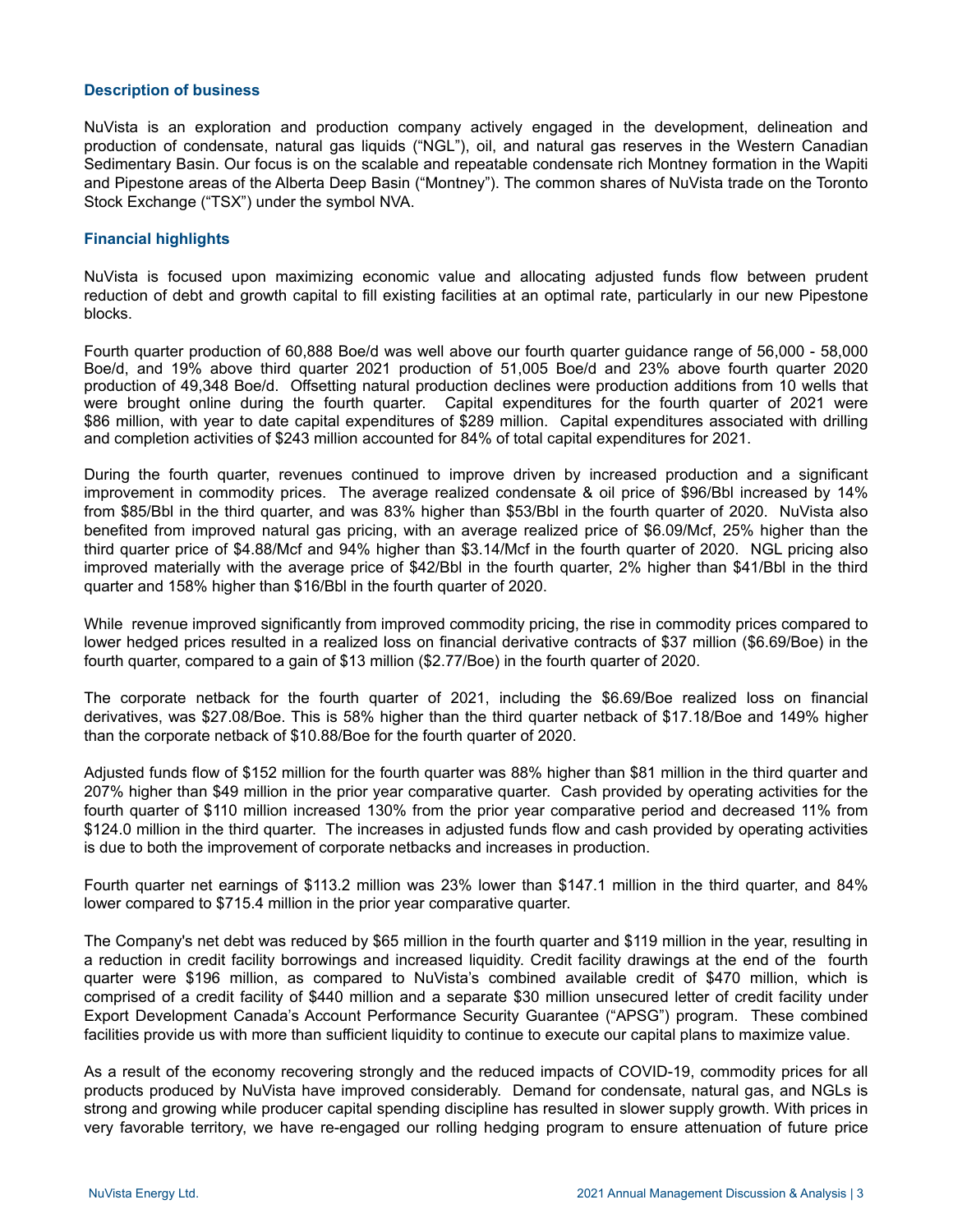volatility and to underpin our prudently growing capital spending plans. We currently possess hedges which, in aggregate, cover 37% of projected 2022 liquids production (primarily front of year loaded) using primarily threeway collars at an average WTI floor price of C\$76.76/Bbl. We have hedged 46% of projected 2022 gas production (primarily summer season loaded) at an average floor price of C\$3.43/Mcf (hedged and exported volumes converted to an AECO equivalent price) using a combination of swaps and collars. These percentage figures relate to production net of royalty volumes.

# **Environment, social & governance ("ESG") - progress continues**

We continue to execute projects to enhance our ESG progress as highlighted in the issuance of our 2020 ESG report in August 2021. NuVista continues to make significant progress on a number of ESG fronts including the following:

## **Environment**

Approximately 60% of our current production is comprised of natural gas which has the lowest carbon footprint of any hydrocarbon, leading to our greenhouse gas ("GHG") performance being better than the North American benchmark. But we will always strive to do more.

Our efforts to reduce GHG emissions, and to be a front runner in eliminating routine vented methane emissions, continued in the fourth quarter of 2021. In our Wapiti area we completed a project to capture routine vented methane from pneumatic instruments, and direct them to flare for a 95% reduction in GHG equivalent emissions. This project is another positive step towards NuVista's commitment to reducing methane emissions. In our Pipestone area we have continued with the build out of our centralized instrument air system, to maintain a standard of zero routine vented methane emissions at our well pad sites. At Bilbo, we are installing a vapor recovery unit, with start up scheduled in the first quarter of 2022, to eliminate routine flaring of tank vapors. Details on NuVista's emissions reduction targets can be found in our 2020 ESG report.

In the fourth quarter we continued to make progress in the reduction of high quality fresh water use. We successfully completed a produced water recycling pilot at our Elmworth compressor station. We plan to build on this success with an expanded recycling pilot in 2022. Throughout the year we also made material progress in our water usage reduction efforts through continued tweaking in our completion design, a municipal waste water pilot and the integration of a non-potable water source into our operations. These initiatives reduced our annual high quality fresh water requirements by more than 20%.

We also continued our progress on responsibly abandoning and reclaiming inactive wells and facilities. In the fourth quarter, 18 inactive wells and 65 pipelines were abandoned in our legacy areas. Throughout 2021, we spent \$6.7 million on abandonment and reclamation work. Many of these dollars result in local economic and employment benefits to remote parts of Alberta, and we are actively working with our First Nation partners in these areas to ensure they are participating in these benefits as well. NuVista successfully brought additional inactive sites to closure with the receipt of 31 reclamation certificates in 2021.

## **Social**

NuVista is committed to conducting its activities in a manner that protects the health and safety of its workers and the public while minimizing the Company's impact on the environment. We always strive towards a goal of zero injuries for our employees and third-party contractors working on our sites. In 2021, our Lost Time Injury Frequency ("LTIF") was 0 and Total Recordable Injury Frequency ("TRIF") was 0.64 per 200,000 worker hours. TRIF has trended up slightly over the past year, fortunately with relatively low impact incidents, and we are working on measures towards seeing a reduction in 2022.

Of key importance to us at NuVista is maintaining focus on high-potential near-miss incidents which are uncontrolled hazards and near-miss events which did not result in serious harm to people or the environment, but could have if conditions were slightly different. These provide more impactful preventative learnings than low impact incidents. We were encouraged to see fewer of these incidents in 2021 compared to 2020. These cases receive heightened attention at all levels of the organization, and in 2021 we implemented an annual look back to ensure corrective actions put in place over the prior year have stayed in place and are functioning as intended.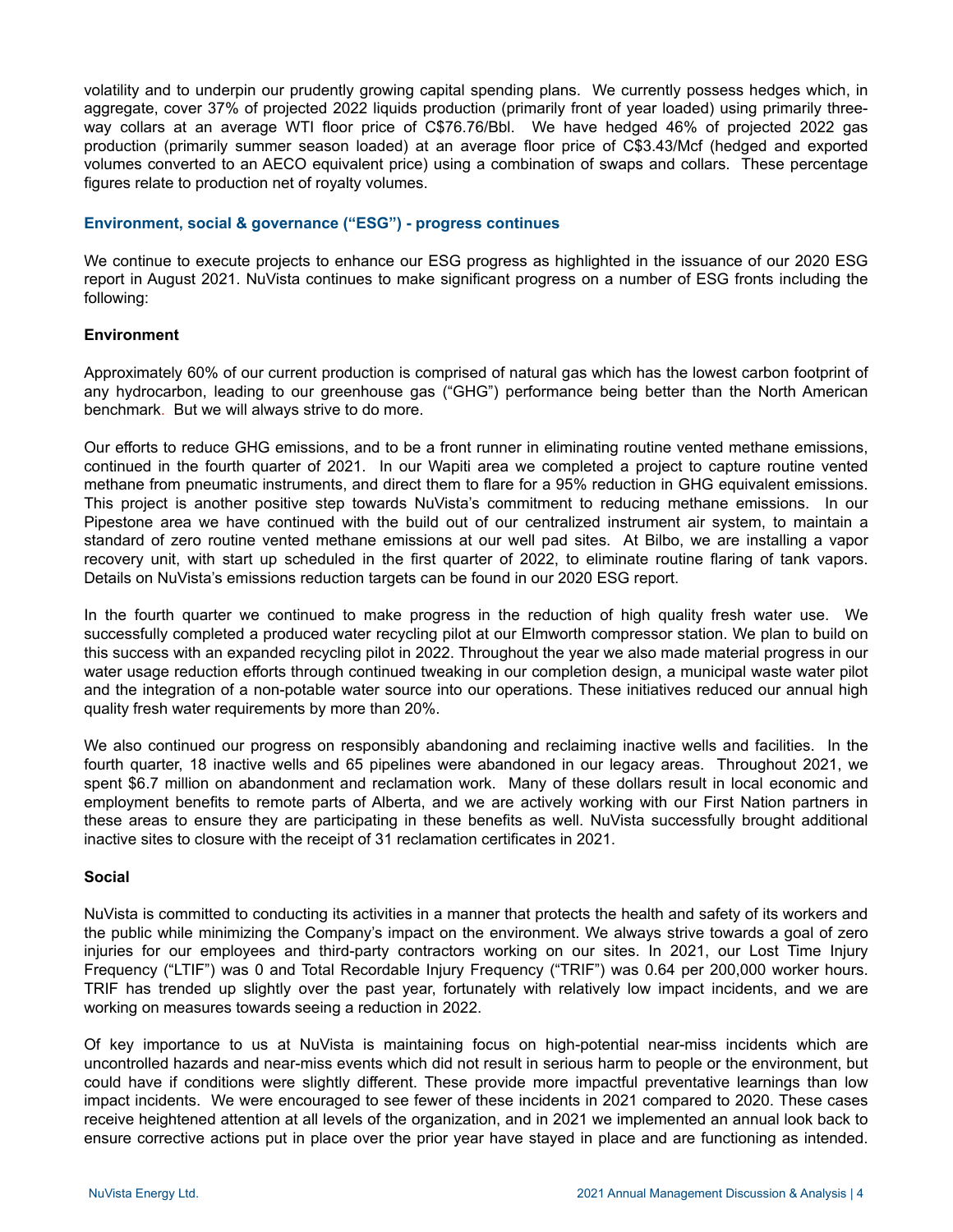We also continued to embed Energy Safety Canada's 10 Life Saving Rules through our operations. These rules are a key tool in preventing the most frequent causes of fatalities and serious injury within our industry.

Investment in our people and the communities where we live and operate continues to be a top priority. Throughout 2021, we continued to support our staff through the many challenges COVID-19 presented. We went above and beyond the standards set by the local governments and health authorities to ensure our employee's health and safety and the safety of those we work directly with.

In December of 2021, we launched our annual employee engagement survey. We had a 98% participation rate indicating how much employees trust and value the process. We are proud and grateful to repeatedly receive scores that indicate best in class levels of staff engagement across our business. Some highlights from our 2021 survey include a 97% favorable rating for questions including: NuVista is committed to safety as a top priority, I am proud to work for NuVista, and I would recommend NuVista as a great place to work. We asked staff to comment about what makes them most proud to work at NuVista and here's what they shared with us:

- "I'm valued and respected as an employee. I enjoy what I do, and am surrounded by a fantastic team of understanding and amazing people."
- "I am most proud of our ongoing commitment to safety and the environment".
- "I feel that NuVista genuinely cares about the company's employees and will do the right thing regardless of cost. NuVista is also taking strides in working with stakeholders in the areas we operate, specifically Indigenous communities."

Despite the challenges facing our industry and the impacts of the pandemic on our people, we continued to donate our time and money in support of the many charitable organizations that make a difference in our communities. Giving is at the heart of our organization and in 2021 we set a target to double our NuVista community investment contributions by 2025 to \$600,000 from our 2020 baseline. NuVista has always supported the United Way and in 2021, we dug deep and had our best campaign ever, raising a total of \$160,000 for the United Way. This couldn't have been done without the generosity of our staff, supported by NuVista's dollar for dollar matching program.

Throughout 2021 NuVista continued to emphasize building relationships with the Indigenous communities with whom we work and consult. NuVista's approach is informed by the four pillars of our Indigenous Inclusion Guiding Principles: cultural understanding, meaningful engagement, economic participation, and community involvement.

In 2021, NuVista conducted several cultural awareness training sessions and events, with all employees having participated in at least one event. Our engagement efforts included the second year of our Northwest Alberta abandonment and decommissioning program. This program involved partnering with a First Nation to design our program and select contractors. The First Nation then served as prime contractor. The program included numerous Indigenous suppliers in many key capacities ranging from civil work to safety to environmental.

In 2021, our efforts in Indigenous economic participation included the continued broadening of our utilization of Indigenous-owned suppliers, with NuVista spending over \$4.8 million on Indigenous-owned businesses and \$4.6 million on businesses that were affiliated or partnered with First Nations with whom we consult. NuVista also provided funding for the education and training of Indigenous workers.

With respect to community involvement, our efforts in 2021 include providing over \$100,000 in community investment funds. These were used for many purposes, including funding Indigenous leadership and cultural programs, facilities refurbishment, and a children's breakfast program. In addition, NuVista provided direct financial assistance and assistance in kind to assist a First Nation with their response to a local disaster.

## **Governance**

We believe we have world class governance standards, like so many of our Canadian peers. Governance plays a key role in providing leadership to our organization. Our Governance & Compensation and ESG Committees provide Board oversight of our policies and programs and ensures Management's continued focus on these key principles. These principles provide a framework for our field and head office staff to operate in a safe and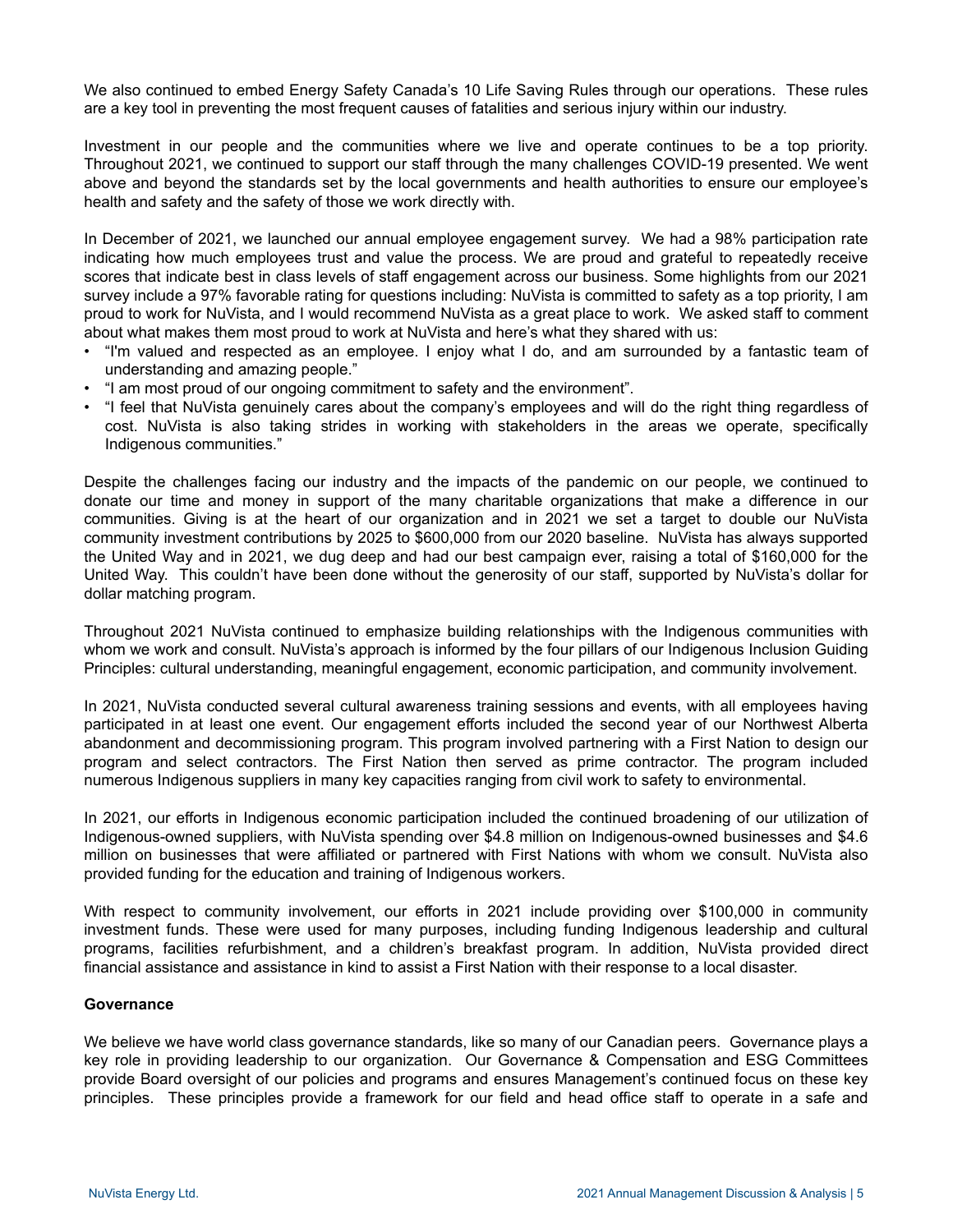environmentally conscious manner. We continue to strive to improve these initiatives and are committed to achieving our plans in the future.

To ensure continuous improvement, here are a few of the governance items upon which we are focused: We have met our diversity target of 20% for female Board membership by year end 2021 with the addition of Kate Holzhauser in November. We have also set a new target of 30% by 2025 to ensure continuous progress in diversity. Our executive and staff compensation targets have been previously changed to include ESG in addition to traditional financial and reserve metrics. NuVista has also updated our internal Enterprise Risk Management process to ensure appropriate Board oversight and continued focus on risk assessment, prevention and mitigation.

#### **2022 Guidance update**

NuVista is pleased to note that operations and performance have been strong while both condensate and natural gas prices have increased significantly. This results in a material increase to projected adjusted funds flows and tremendous progress in reducing our net debt.

NuVista's recent well performance has exceeded expectations, and in addition the on-stream dates for new wells have been ahead of schedule. As a result, first quarter production guidance is increased to 64,000 - 65,000 Boe/d as compared to the original guidance range of 60,000 - 62,000 Boe/d. Both of these ranges include condensate at approximately 32%, NGLs at 8%, and natural gas at 60%. Full year 2022 production guidance is unchanged at 65,000 – 68,000 Boe/d (condensate 30%, NGLs 8%, natural gas 62%), with a reminder that NuVista has some planned facility maintenance downtime in the second quarter. Capital expenditure guidance for 2022 is unchanged with a range of \$290-310 million.

We intend to continue our track record of carefully directing additional available adjusted funds flow towards a prudent balance of debt reduction and production growth until our existing facilities are filled to maximum efficiency. Capital expenditures will continue to be weighted towards Pipestone, as our highest return area, with expected well payouts well below a year. As previously communicated, 100% of free adjusted funds flow will continue to be directed towards the balance sheet until net debt reaches the interim milestone of \$400 million. This is expected to be achieved during the second quarter of 2022. Free adjusted funds flow below the milestone is anticipated to be allocated between further debt reduction, the return of capital to shareholders through the buyback of shares, and possibly towards a moderate capital expenditure increase to optimize the operational continuity of our three-rig drilling program even further, if strip commodity prices remain strong. The specific nature of these free adjusted funds flow splits will be determined and communicated during the second quarter of 2022. Our board has approved a long term sustainable net debt target of less than 1.0 times adjusted funds flow in the stress test price environment of US\$ 45/Bbl WTI and US\$ 2.00/MMBtu NYMEX natural gas. In the context of our 2022 plan, this represents a target net debt level of \$200 - \$250 million.

NuVista has an exceptional business plan that maximizes free adjusted funds flow and the return of capital to shareholders when our existing facilities are filled to capacity and maximum efficiency at production levels of approximately 85,000 – 90,000 Boe/d. We are confident that the actions described above accelerate the Company towards that goal by as early as 2023, while still providing free adjusted funds flow and net debt reduction concurrent with growing production through 2022-2023. With facilities optimized, returns are enhanced further with corporate netbacks which are expected to grow by approximately \$2-\$3/Boe due to the efficiencies of scale which will reduce our unit operating, transportation, and interest expenses by this amount.

NuVista has top quality assets and a management team focused on relentless improvement. We have the necessary foundation and liquidity to continue adding significant value for our shareholders. We have set the table for returns-focused profitable growth to between 85,000 – 90,000 Boe/d with only half-cycle spending, since the required facility infrastructure is now in place. We will continue to adjust to this environment in order to maximize the value of our asset base and ensure the long-term sustainability of our business.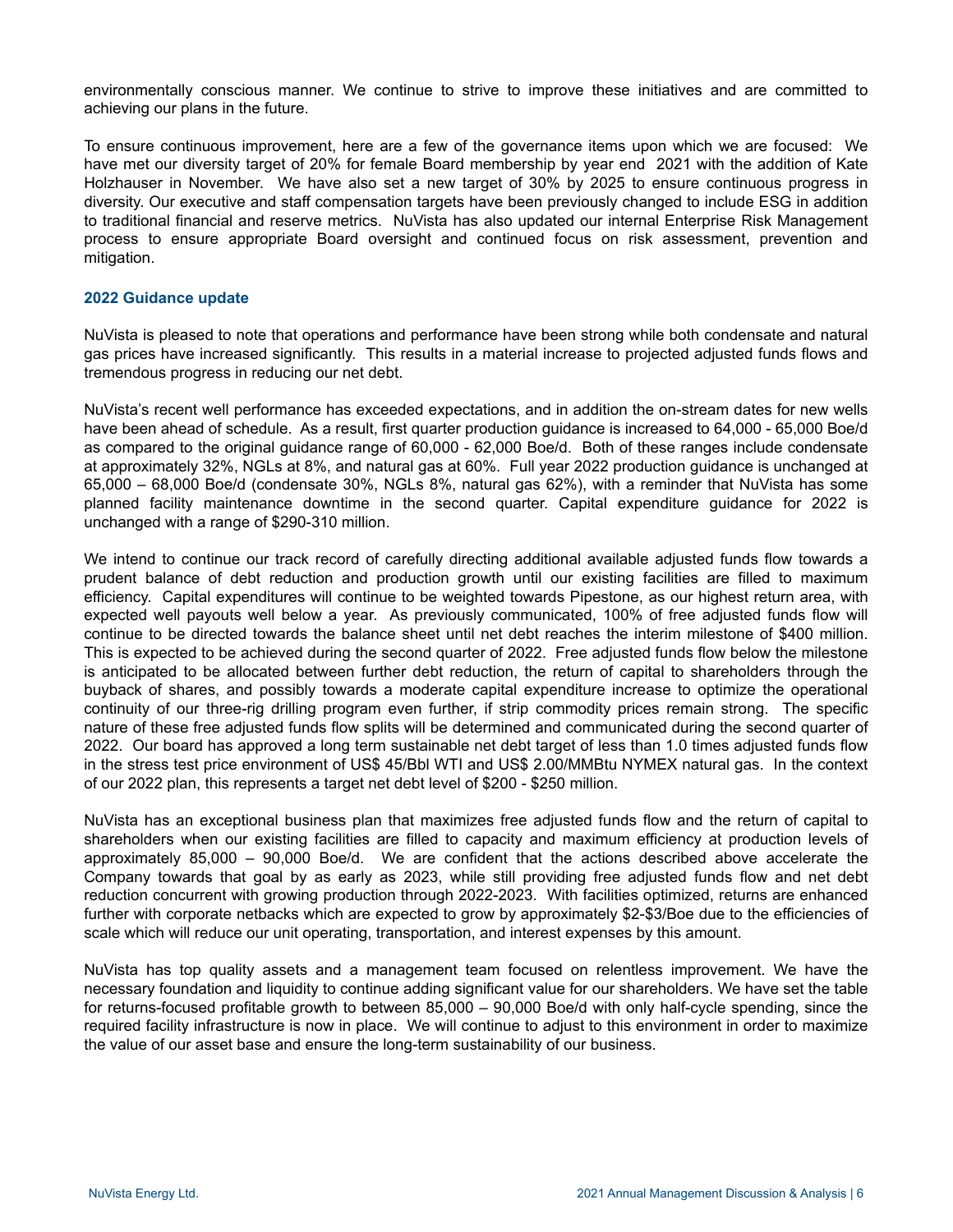# **Asset transactions**

There were no material asset acquisition or divestiture transactions during the fourth quarter of 2021.

During the first quarter of 2021, NuVista completed the divestiture of its non-core Charlie Lake and Cretaceous Unit assets in the Wembley area, as well as selected water infrastructure assets in the Wembley/Pipestone area, for total proceeds of \$93.5 million. Closing adjustments of \$1.0 million were recognized in the fourth quarter, resulting in a reduction to the original proceeds. The sale included production of approximately 1,100 Boe/d and a reduction in our asset retirement obligations of \$17.6 million. There was no change to NuVista's ownership in our core Montney assets in Pipestone, Wapiti, and the surrounding area and no material change to our ownership in the Wembley gas plant. The proceeds were applied to reduce borrowings on NuVista's \$440 million credit facility with no reduction in the credit facility capacity, further improving the Company's liquidity and undrawn credit capacity. In exchange for the divestiture of the selected water infrastructure assets, NuVista has entered into a long term water infrastructure service and supply contract for the provision of water for the completion of future wells.

# **Operations activity**

|                                                 |          | Three months ended December 31 | Year ended December 31 |          |  |
|-------------------------------------------------|----------|--------------------------------|------------------------|----------|--|
| Number of wells                                 | 2021     | 2020                           | 2021                   | 2020     |  |
| Wells drilled - gross (net) $(1)$               | 17(17.0) | 3(3.0)                         | 38(38.0)               | 25(25.0) |  |
| Wells completed - gross (net) $(2)$             | 10(10.0) | 0(0.0)                         | 44 (44.0)              | 15(15.0) |  |
| Wells brought on production - gross (net) $(3)$ | 10(10.0) | 0(0.0)                         | 38(38.0)               | 15(15.0) |  |

(1) Based on rig release date.

(2) Based on frac end date.

 $<sup>(3)</sup>$  Based on first production date of in-line test or on production and tied-in to permanent facilities.</sup>

For the three months ended December 31, 2021, NuVista drilled 17 (17.0 net) wells compared to 3 (3.0 net) wells in the comparable period of 2020. In addition, 10 (10.0 net) wells were completed with 10 (10.0 net) wells brought online throughout the fourth quarter.

For the year ended December 31, 2021, NuVista drilled 38 (38.0 net) wells compared to 25 (25.0 net) wells in the comparable period of 2020. In addition, 44 (44.0 net) wells were completed with 38 (38.0 net) net wells brought online throughout 2021.

All wells in 2021 and 2020 were drilled with a 100% success rate.

## **Production**

|                                                  |         | Three months ended December 31 |          | Year ended December 31 |         |          |  |
|--------------------------------------------------|---------|--------------------------------|----------|------------------------|---------|----------|--|
|                                                  | 2021    | 2020                           | % Change | 2021                   | 2020    | % Change |  |
| Natural gas (Mcf/d)                              | 202,730 | 183,341                        | 11       | 183.497                | 185,732 | (1)      |  |
| Condensate & oil (Bbls/d) <sup>(1)</sup>         | 21,072  | 12,928                         | 63       | 16.465                 | 14.067  | 17       |  |
| NGLs (Bbls/d)                                    | 6,028   | 5,863                          | 3        | 5,298                  | 5.420   | (2)      |  |
| Total (Boe/d)                                    | 60.888  | 49.348                         | 23       | 52.345                 | 50.443  | 4        |  |
| Condensate, oil & NGLs weighting $\sqrt{(2)(3)}$ | 45%     | 38%                            |          | 42%                    | 39%     |          |  |
| Condensate & oil weighting $(3)$                 | 35%     | 26%                            |          | 31%                    | 28%     |          |  |

 $^{(1)}$  For the three months and year ended December 31, 2021 oil production was 0.1% and 0.6% of total condensate & oil production (2020 - 2.4% and 2.5%)

 $(2)$  NGLs include butane, propane and ethane.

<sup>(3)</sup> Product weighting is based on total production.

Production for the three months and year ended December 31, 2021 was 23% and 4% higher than the comparative periods of 2020. Fourth quarter production of 60,888 Boe/d was well above our fourth quarter guidance range of 56,000 - 58,000 Boe/d, and increased 19% from third quarter 2021 production of 51,005 Boe/d, primarily as a result of the 10 wells brought online throughout the fourth quarter partially offsetting natural declines of producing wells.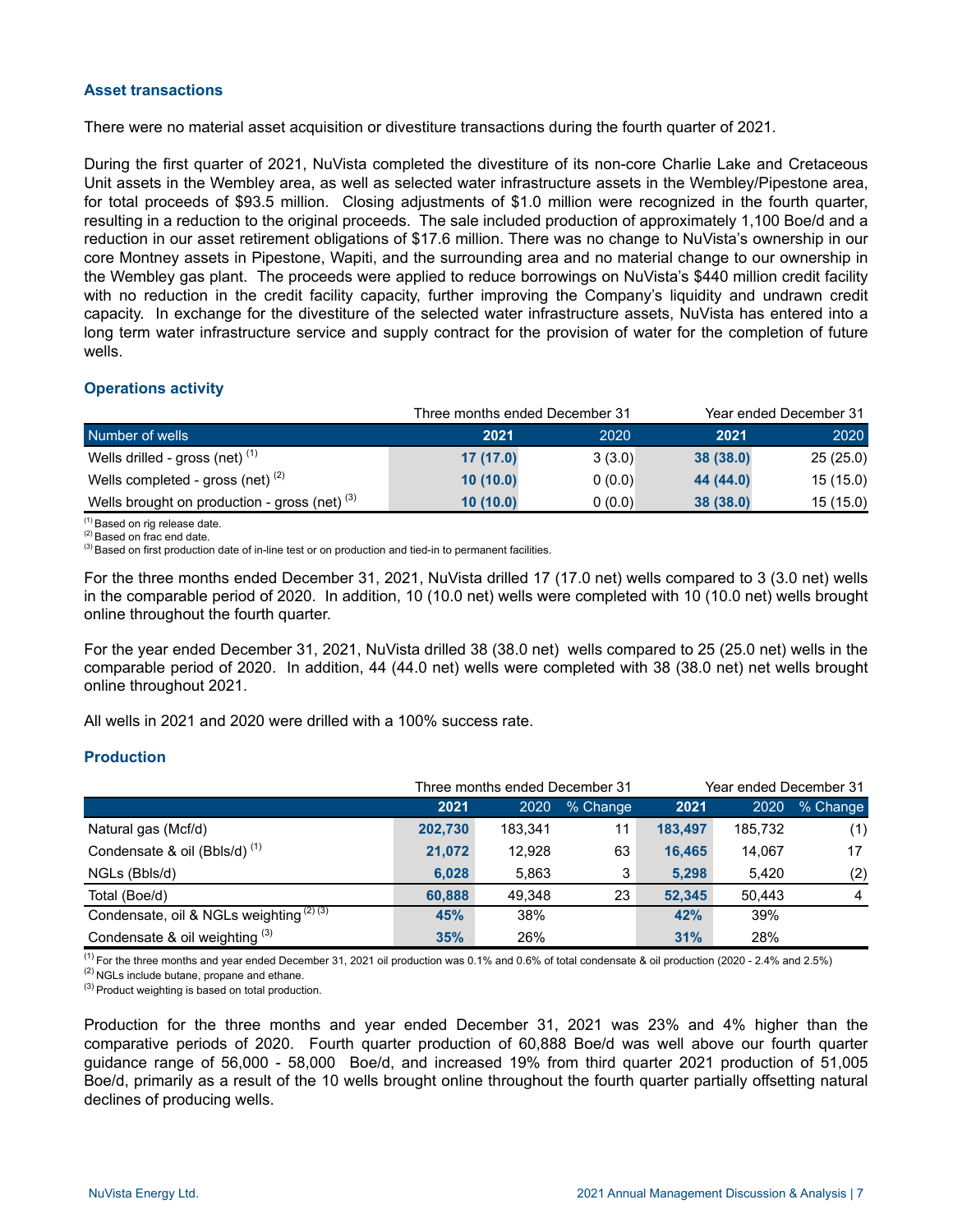Condensate & oil volume weighting for the three months and year ended December 31, 2021 was 35% and 31%, compared to 26% and 28% in the prior year comparative periods. Condensate weightings for the fourth quarter of 2021 were positively impacted by high condensate rates realized primarily in our Pipestone North area. Overall, the condensate and oil weighting is expected to normalize back to approximately 30% over the coming quarters.

# **Pricing**

|                                                       |       |        | Three months ended December 31 | Year ended December 31 |        |            |
|-------------------------------------------------------|-------|--------|--------------------------------|------------------------|--------|------------|
|                                                       | 2021  | 2020   | % change                       | 2021                   | 2020   | $%$ change |
| Realized selling prices (1),(2)                       |       |        |                                |                        |        |            |
| Natural gas (\$/Mcf)                                  | 6.09  | 3.14   | 94                             | 4.63                   | 2.43   | 91         |
| Condensate & oil (\$/Bbl)                             | 96.15 | 52.59  | 83                             | 84.35                  | 45.50  | 85         |
| NGLs (\$/Bbl)                                         | 42.38 | 16.44  | 158                            | 35.38                  | 12.68  | 179        |
| Barrel of oil equivalent (\$/Boe)                     | 57.73 | 27.40  | 111                            | 46.34                  | 23.00  | 101        |
| <b>Benchmark pricing</b>                              |       |        |                                |                        |        |            |
| Natural gas - AECO 5A daily index (Cdn\$/Mcf)         | 4.66  | 2.64   | 77                             | 3.62                   | 2.23   | 62         |
| Natural gas - AECO 7A monthly index (Cdn\$/Mcf)       | 4.94  | 2.77   | 78                             | 3.56                   | 2.24   | 59         |
| Natural gas - NYMEX (monthly) (US\$/MMbtu)            | 5.83  | 2.66   | 119                            | 3.84                   | 2.08   | 85         |
| Natural gas - Chicago Citygate (monthly) (US\$/MMBtu) | 5.87  | 2.49   | 136                            | 3.77                   | 1.98   | 90         |
| Natural gas - Dawn (daily) (US\$/MMBtu)               | 4.65  | 2.25   | 107                            | 3.62                   | 1.87   | 94         |
| Natural gas - Malin (monthly) (US\$/MMBtu)            | 5.99  | 2.93   | 104                            | 3.97                   | 2.15   | 85         |
| Oil - WTI (US\$/BbI)                                  | 77.13 | 42.66  | 81                             | 67.90                  | 39.40  | 72         |
| Oil - Edmonton Par - (Cdn\$/Bbl)                      | 93.01 | 50.17  | 85                             | 80.07                  | 45.24  | 77         |
| Condensate - @ Edmonton (Cdn\$/Bbl)                   | 99.60 | 55.33  | 80                             | 85.47                  | 49.47  | 73         |
| Condensate - Average C5-WTI differential (US\$/Bbl)   | 1.95  | (0.16) | 1,319                          | 0.30                   | (2.23) | 113        |
| Exchange rate - (Cdn\$/US\$)                          | 1.26  | 1.30   | (3)                            | 1.25                   | 1.34   | (7)        |

<sup>(1)</sup> Prices exclude price risk management realized and unrealized gains and losses on financial derivative commodity contracts but includes gains and losses on physical sale contracts and natural gas price diversification.

(2) Condensate and NGLs selling price is net of fractionation fees and excludes pipeline tariffs which is within transportation expense.

The WTI benchmark averaged US\$77.13/Bbl in the fourth quarter of 2021, 81% above the fourth quarter of last year and 9% higher than the third quarter of 2021 which averaged US\$70.56/Bbl. OPEC and Russia have been adhering to the production cuts that had been agreed to in 2020. There have been a series of agreements to taper the cuts in a gradual way with the cuts ending by September 2022. However, a number of countries are not producing up to their quota suggesting they are already at their production capability. Demand has recovered sharply with the relaxation of restrictions and the reopening of many countries. Total demand is already back to pre-pandemic levels with significant demand yet to come from the airline industry once travel begins to normalize. Global oil and product inventories have been steadily declining and are now below normal levels for this time of year in most regions. Total US production has only recently shown some growth as shale producers continue to show discipline in their capital programs. Non-OPEC production has been flat to declining in most regions of the world. With the growth in heavy oil production in Canada, demand for condensate has been strong and condensate differentials have been trading at a premium to WTI. With much lower condensate production growth in Western Canada coupled with robust demand from the oil sands, especially with Enbridge Line 3 now in service, the condensate market should remain strong. Condensate prices continued to outperform other liquid prices with the Edmonton marker averaging C\$99.60/Bbl for the quarter.

NGL prices improved significantly this year which has continued throughout the fourth quarter of this year. Butane prices are stronger primarily due to the rise in WTI prices. Propane prices are much higher this year due to significantly higher US exports into the strong Asian petrochemical market. Canadian propane prices have kept pace with US prices as exports off of the West Coast of Canada continue to ramp up and storage inventories continue to decline.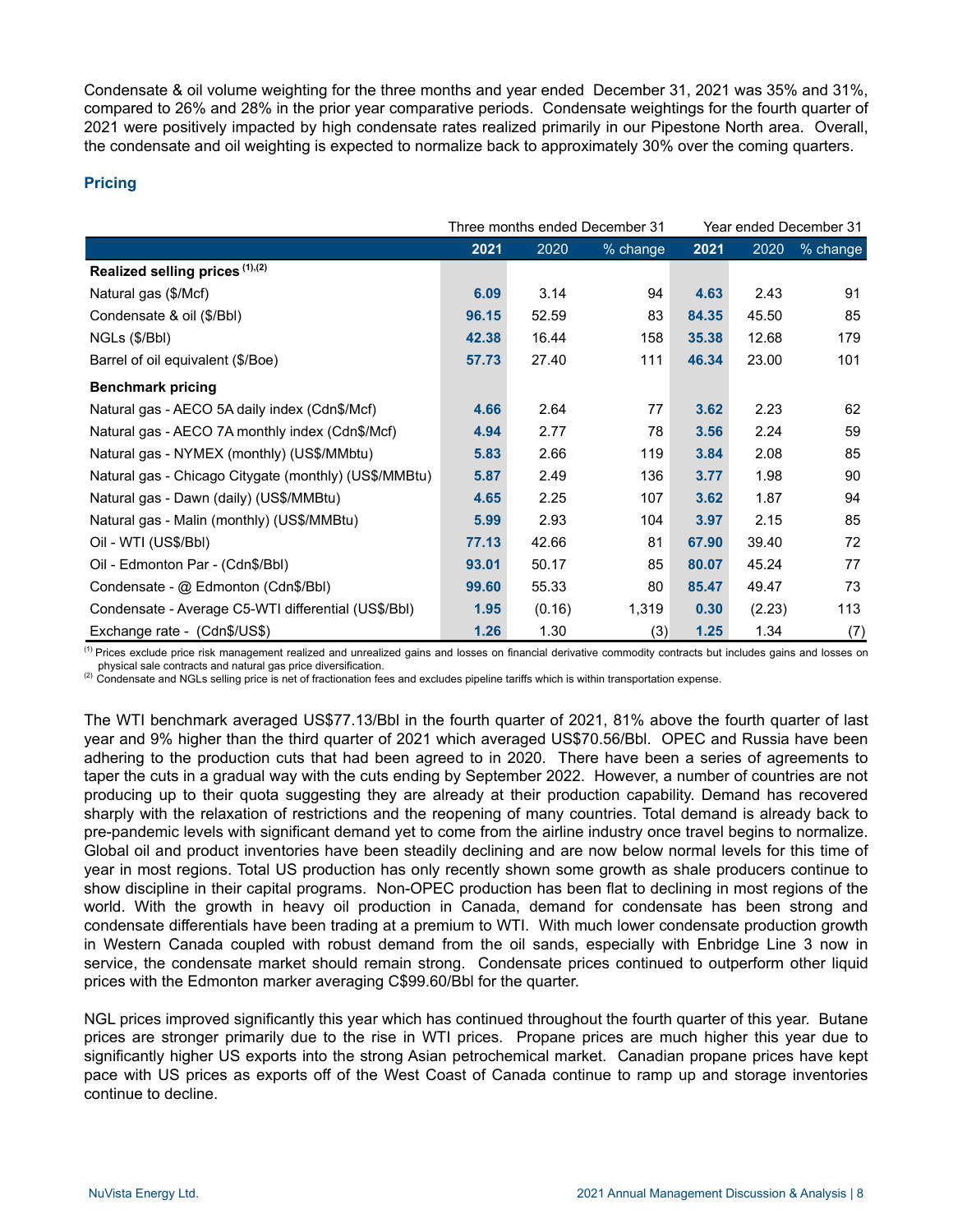NYMEX gas prices averaged US\$5.83/MMBtu in the fourth quarter, up 45% from the third quarter and 119% higher than the fourth quarter of last year. Europe and Asia continue to have very low storage levels compared to normal and global gas prices have reached crisis levels in many regions of the world. In addition, the global petrochemical market has also been strong, helping to improve gas prices. US LNG exports have been exceeding 12 Bcf/d for most of this winter and at times have approached 13 Bcf/d. US gas production has been growing, but at a measured pace and has yet to reach pre-pandemic levels. The high levels of LNG exports, strong power markets, strong industrial demand and measured US supply growth have all played a role in higher gas prices. Gas storage levels are likely to end the winter at lower than normal levels and keep gas prices strong for the foreseeable future.

AECO gas prices averaged \$4.94/Mcf in the fourth quarter of 2021 representing an increase of 40% from \$3.54/ Mcf in the third quarter of 2021 and an 78% increase from the fourth quarter of 2020. The continued build out of the Nova system has allowed for stronger exports from Western Canada and AECO prices have improved relative to the other natural gas benchmark prices as a result.

## **Revenue**

## **Petroleum and natural gas revenues**

|                                          |         | Three months ended December 31 | Year ended December 31 |                 |         |                 |         |                 |  |
|------------------------------------------|---------|--------------------------------|------------------------|-----------------|---------|-----------------|---------|-----------------|--|
|                                          | 2021    |                                |                        | 2020            |         | 2021            |         | 2020            |  |
| (\$ thousands, except % amounts)         | S       | $%$ of<br>total                | \$.                    | $%$ of<br>total | S.      | $%$ of<br>total | \$      | $%$ of<br>total |  |
| Natural gas <sup>(1)</sup>               | 113,450 | 35                             | 52.963                 | 43              | 309,979 | 35              | 165.239 | 39              |  |
| Condensate & oil                         | 186,405 | 58                             | 62.550                 | 50              | 506,890 | 57              | 234.247 | 55              |  |
| NGLs <sup>(2)</sup>                      | 23,500  |                                | 8.865                  | 7               | 68.421  | 8               | 25.151  | 6               |  |
| Total petroleum and natural gas revenues | 323.355 |                                | 124,378                |                 | 885,290 |                 | 424,637 |                 |  |

<sup>(1)</sup> Natural gas revenue includes price risk management gains and losses on physical delivery sale contracts. For the three months and year ended December 31, 2021, our physical delivery sales contracts resulted in loss of \$2.3 million and a loss of \$2.3 million (2020 – losses of \$1.9 million and \$9.6 million).

(2) Includes butane, propane, ethane and sulphur.

For the three months ended December 31, 2021, petroleum and natural gas revenues increased 160% from the comparable period of 2020, due to a 111% increase in average per Boe realized price and a 23% increase in production for the quarter.

For the year ended December 31, 2021, petroleum and natural gas revenues increased 108% over the comparable period of 2020, due to a 101% increase in average per Boe realized price and a 4% increase in production.

Condensate & oil volumes averaged 35% of total production in the fourth quarter of 2021, contributing 58% of total petroleum and natural gas revenues. For the year ended December 31, 2021, condensate & oil volumes averaged 31% of total production, contributing 57% of total petroleum and natural gas revenues.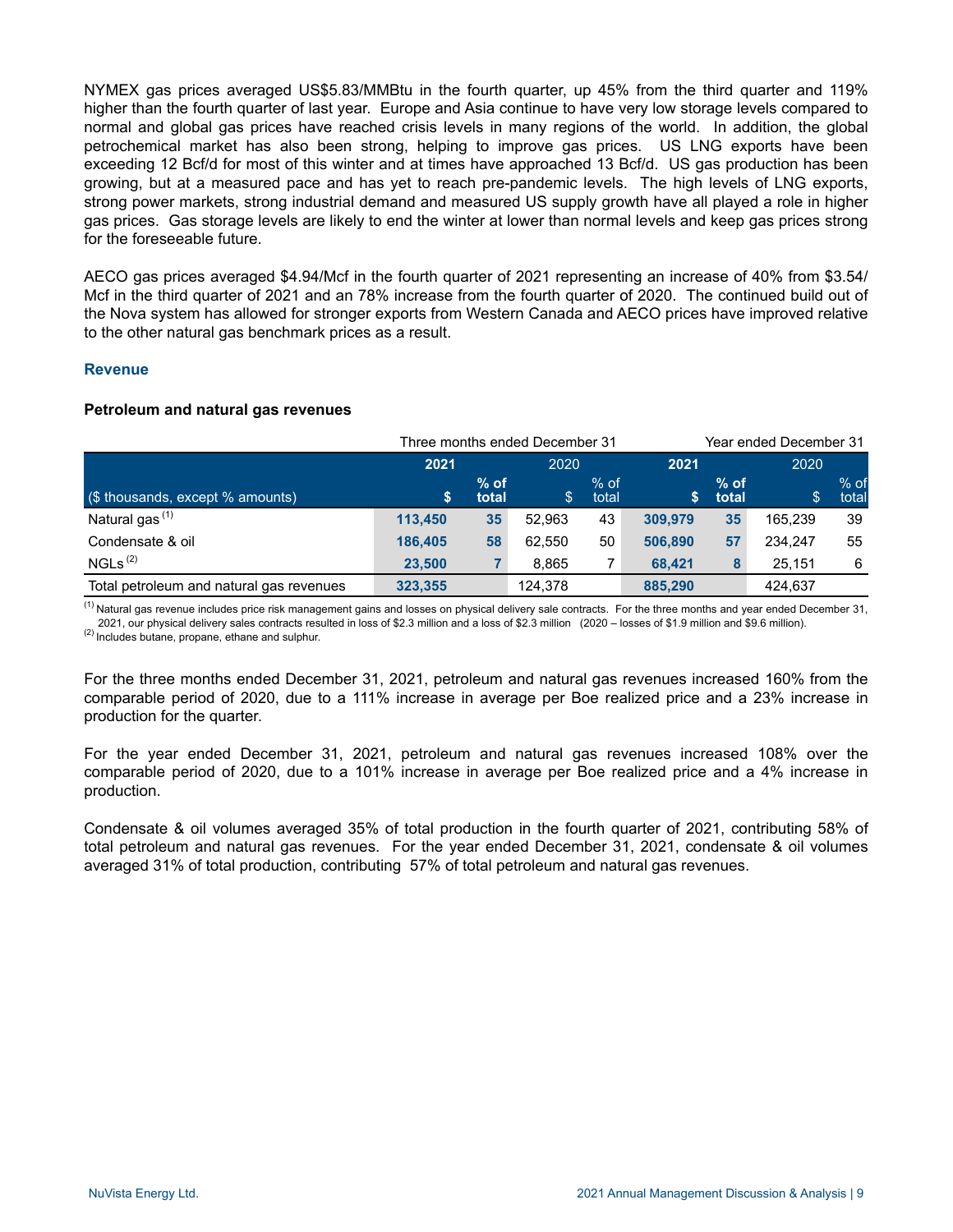

## A breakdown of natural gas revenue is as follows:

|                                                  |          |        | Three months ended December 31 |        | Year ended December 31 |        |           |        |
|--------------------------------------------------|----------|--------|--------------------------------|--------|------------------------|--------|-----------|--------|
|                                                  | 2021     |        | 2020                           |        | 2021                   |        | 2020      |        |
| (\$ thousands, except per unit amounts)          | 'S.      | \$/Mcf | \$                             | \$/Mcf | S                      | \$/Mcf | \$        | \$/Mcf |
| Natural gas revenue - AECO reference price (1)   | 91,118   | 4.94   | 46,832                         | 2.77   | 242,235                | 3.56   | 152.053   | 2.25   |
| Heat/value adjustment <sup>(2)</sup>             | 9.762    | 0.54   | 3.782                          | 0.23   | 24.409                 | 0.37   | 11.849    | 0.18   |
| Transportation revenue (3)                       | 8.272    | 0.45   | 7.989                          | 0.49   | 33,848                 | 0.51   | 28.723    | 0.44   |
| Natural gas market diversification gain (loss)   | 6.612    | 0.28   | (3,760)                        | (0.24) | 11.816                 | 0.22   | (17, 817) | (0.30) |
| AECO physical delivery sales contract losses (4) | (2, 314) | (0.12) | (1,880)                        | (0.11) | (2, 329)               | (0.03) | (9, 569)  | (0.14) |
| Total natural gas revenue                        | 113,450  | 6.09   | 52,963                         |        | 3.14 309,979           | 4.63   | 165,239   | 2.43   |

(1) Average AECO 7A monthly index.

(2) Based on NuVista's historical adjustment of 9-10%.

(3) Cost of gas transportation from the transfer of custody sales point to the final sales point.

(4) Excludes price risk management realized and unrealized gains and losses on financial derivative commodity contracts but includes gains and losses on physical sale contracts.

For the three months ended December 31, 2021, natural gas revenue increased 114% from the comparable period of 2020, due to a 94% increase in realized selling prices and a 11% increase in production. For the year ended December 31, 2021, natural gas revenue increased 88% from the comparable period of 2020, due primarily to a 91% increase in realized selling prices offset by a 1% decrease in production.

The Company's physical natural gas sales portfolio was based on the following physical fixed price contracts or physical market deliveries:

|                             | Three months ended December 31 |         | Year ended December 31 |      |  |
|-----------------------------|--------------------------------|---------|------------------------|------|--|
|                             | 2021                           | 2020    | 2021                   | 2020 |  |
| AECO physical deliveries    | 26 %                           | 27%     | 20%                    | 42 % |  |
| Dawn physical deliveries    | 22%                            | $24 \%$ | 24%                    | 21 % |  |
| Malin physical deliveries   | 19%                            | 21%     | 20%                    | 21 % |  |
| Chicago physical deliveries | 33%                            | 28 %    | 36 %                   | 16 % |  |

NuVista receives a premium to the AECO spot gas price due to the higher heat content of its natural gas production. Price risk is also mitigated by the various gas marketing and transportation arrangements that the Company has in place to diversify and gain exposure to alternative natural gas markets in North America. For the three months ended December 31, 2021, the Company delivered 26% of its gas to AECO, 22% of its natural gas production to Dawn, 19% to Malin, and 33% to Chicago.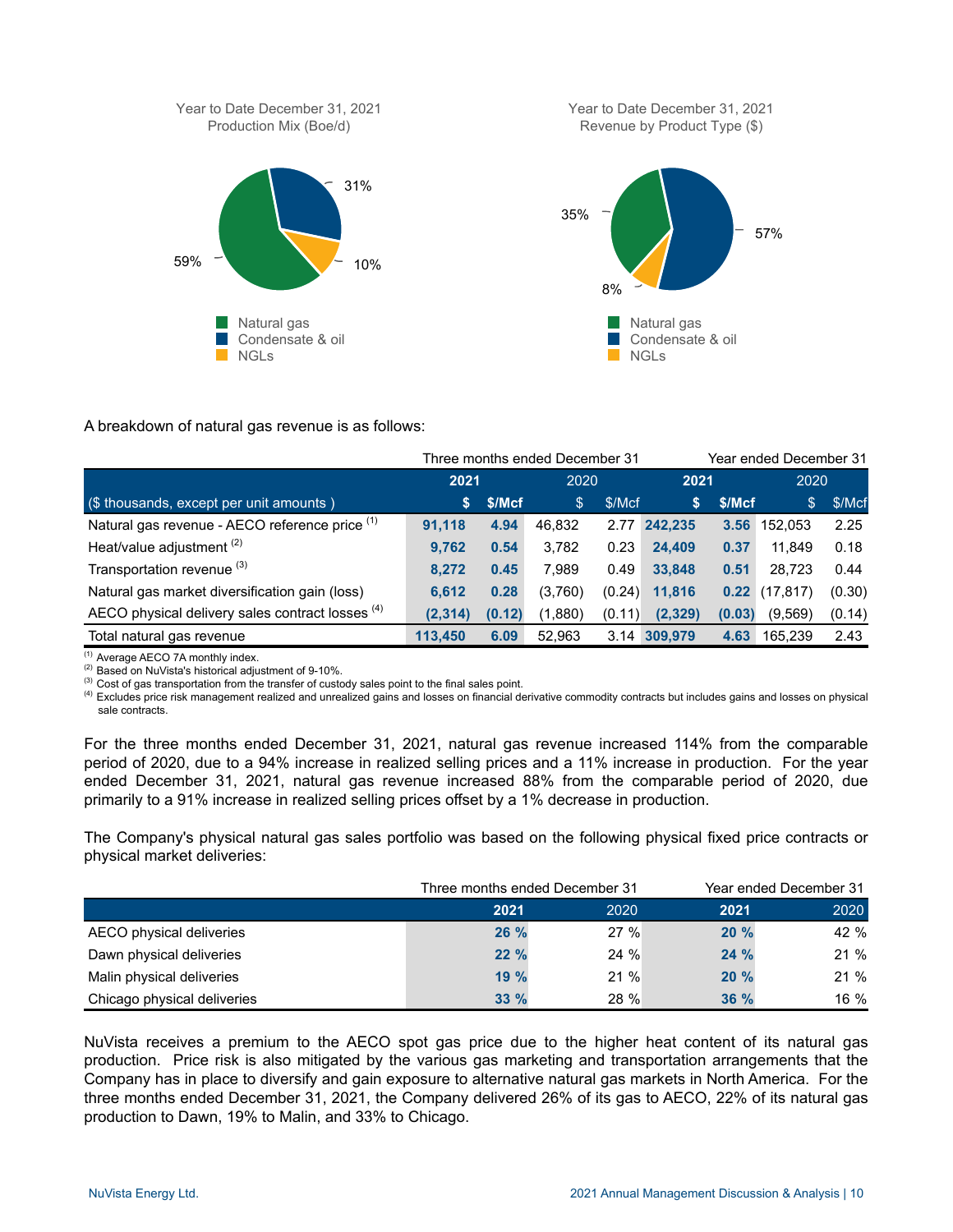NuVista's exposure to AECO floating prices was approximately 8% of volumes in the fourth quarter of 2021 as a result of this market egress, and the inclusion of pre-existing physical and financial delivery sales contracts. NuVista's existing contracts for firm transportation on export pipelines coupled with the financial NYMEX basis natural gas sales price derivative contracts will result in long term price diversification.

Excluding the impact of realized gains (losses) on physical sales contracts, the average selling price for natural gas for the three months and year ended December 31, 2021 was \$6.21/Mcf and \$4.66/Mcf respectively, compared to \$3.25/Mcf and \$2.57/Mcf for the comparative periods of 2020, and \$4.88/Mcf in the third quarter of 2021.

#### **Condensate & oil revenue**

For the three months ended December 31, 2021, condensate & oil revenue increased 198% over the comparable period of 2020 due to a 83% increase in the average realized selling price and a 63% increase in production. For the year ended December 31, 2021, condensate & oil revenue increased 116% over the comparable period of 2020, due primarily to a 85% increase in realized selling prices and a 17% increase in production.

Strong demand for condensate in Alberta results in benchmark condensate prices at Edmonton trade at a premium to Canadian light oil prices. NuVista's realized condensate & oil prices include adjustments for fractionation fees and quality differentials. Condensate & oil realized selling prices increased to \$96.15/Bbl and \$84.35/Bbl in the three months and year ended December 31, 2021, an increase of 83% and 85% from \$52.59/ Bbl and \$45.50/Bbl for the comparable periods of 2020, and 14% from \$84.59/Bbl in the third quarter of 2021.

#### **NGL revenue**

For the three months ended December 31, 2021, NGL revenue increased 165% over the comparable period of 2020, due to a 158% increase in the average realized selling price and a 3% increase in production. For the year ended December 31, 2021, NGL revenue increased 172% over the comparable period of 2020, due primarily to a 179% increase in the average realized selling price, partially offset by a 2% decrease in production.

## **Commodity price risk management**

NuVista has a disciplined commodity price risk management program as part of its financial risk management strategy. The purpose of this program is to reduce volatility in financial results and help stabilize adjusted funds flow against the unpredictable commodity price environment. NuVista's Board of Directors has authorized the use of fixed price, put option and costless collar contracts ("Fixed Price Contracts"), and approved the terms of NuVista's commodity price risk management program to allow the securing of minimum prices of the following:

| (% of net forecast after royalty production) | First 18 month forward<br>period | Following 18 month<br>forward period | Following 24 month<br>forward period |
|----------------------------------------------|----------------------------------|--------------------------------------|--------------------------------------|
| <b>Natural Gas Fixed Price Contracts</b>     | up to $70\%$                     | up to $60\%$                         | up to $50\%$                         |
| Crude Oil Fixed Price Contracts              | up to $70\%$                     | up to $60\%$                         | up to $30\%$                         |

The Board of Directors has set limits for entering into natural gas basis differential contracts that are the lesser of 50% of forecast natural gas production, net of royalties, or the volumes that would bring the combined natural gas basis differential contracts and natural gas fixed price contracts to 100% of forecast natural gas production, net of royalties. In addition, a maximum volume of up to 150,000 MMBtu/day has been approved, with a term of 7 years from the date any such swap is entered into.

Hedges on crude oil, natural gas liquids, natural gas, differentials and basis may be made in Canadian or U.S. dollars at the time the position is established and the U.S. dollar positions may be hedged to Canadian dollars during the term of the applicable hedge. Foreign currency exposure on interest payments and long-term debt, if there is that exposure, may also be hedged back to Canadian dollars.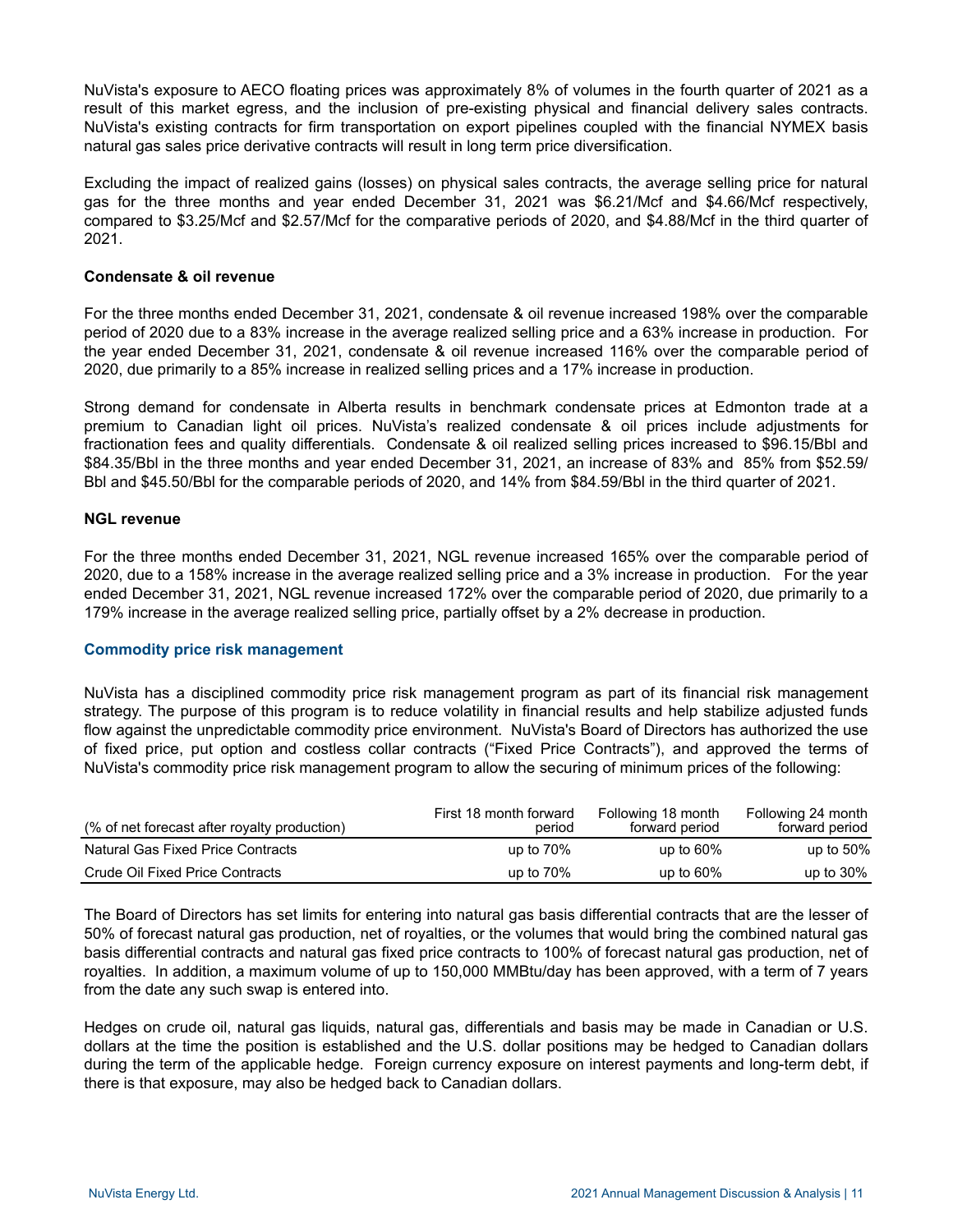|                                      | Three months ended December 3 F |                                  |                      |                         |                           |                      |  |  |  |
|--------------------------------------|---------------------------------|----------------------------------|----------------------|-------------------------|---------------------------|----------------------|--|--|--|
|                                      |                                 | 2021                             |                      | 2020                    |                           |                      |  |  |  |
| (\$ thousands)                       | Realized<br>gain (loss)         | <b>Unrealized</b><br>gain (loss) | Total<br>gain (loss) | Realized<br>gain (loss) | Unrealized<br>gain (loss) | Total<br>gain (loss) |  |  |  |
| Natural gas                          | (22, 139)                       | 52.187                           | 30,048               | (3,208)                 | 23,077                    | 19.869               |  |  |  |
| Condensate & oil                     | (15.357)                        | 10.730                           | (4,627)              | 15.773                  | (24.677)                  | (8,904)              |  |  |  |
| Gain (loss) on financial derivatives | (37, 496)                       | 62.917                           | 25.421               | 12.565                  | (1,600)                   | 10.965               |  |  |  |

Three months ended December 31

During the fourth quarter of 2021, the commodity price risk management program resulted in a gain of \$25.4 million, compared to a gain of \$11.0 million for the comparable period of 2020 and a loss of \$40.2 million in the third quarter of 2021. The fair value of financial derivative contracts is recorded in the financial statements. Unrealized gains and losses are the change in mark to market values or fair value of financial derivative contracts in place at the end of the quarter compared to the start of the quarter. The unrealized gain in the fourth quarter is primarily as a result of an unrealized gain on natural gas contracts due to the decrease in NYMEX forward strip pricing and a narrowing of the AECO/NYMEX basis forward strip pricing at the end of the quarter compared to the beginning of the quarter, in addition to an increase in the unrealized gain on oil contracts reflective of the decreasing WTI forward strip pricing at the end of the quarter compared to the beginning of the quarter. Due to increased volatility in oil and gas prices and the related forward strip pricing, the impact of unrealized gains and/or losses on overall earnings in a particular reporting period can be substantial.

|                                      | Year ended December 31         |                                  |                      |                         |                           |                      |  |  |  |
|--------------------------------------|--------------------------------|----------------------------------|----------------------|-------------------------|---------------------------|----------------------|--|--|--|
|                                      |                                | 2021                             |                      | 2020                    |                           |                      |  |  |  |
| (\$ thousands)                       | <b>Realized</b><br>gain (loss) | <b>Unrealized</b><br>gain (loss) | Total<br>gain (loss) | Realized<br>gain (loss) | Unrealized<br>gain (loss) | Total<br>gain (loss) |  |  |  |
| Natural gas                          | (48, 515)                      | 26,405                           | (22, 110)            | 2,848                   | (26, 987)                 | (24, 139)            |  |  |  |
| Condensate & oil                     | (67, 101)                      | (18,722)                         | (85, 823)            | 67.810                  | (14,036)                  | 53,774               |  |  |  |
| Gain (loss) on financial derivatives | (115,616)                      | 7,683                            | (107, 933)           | 70,658                  | (41, 023)                 | 29,635               |  |  |  |

For the year ended December 31, 2021, the commodity price risk management program resulted in a loss of \$107.9 million compared to a gain of \$29.6 million for the comparable period of 2020.



NuVista has been primarily using three way collars to provide downside protection while maintaining upside for price growth. We currently possess hedges which, in aggregate, cover 37% of projected 2022 liquids production (primarily front of year loaded) at an average WTI floor price of C\$76.76/Bbl. We have hedged 46% of projected 2022 gas production (primarily summer season loaded) at an average floor price of C\$3.43/Mcf (hedged and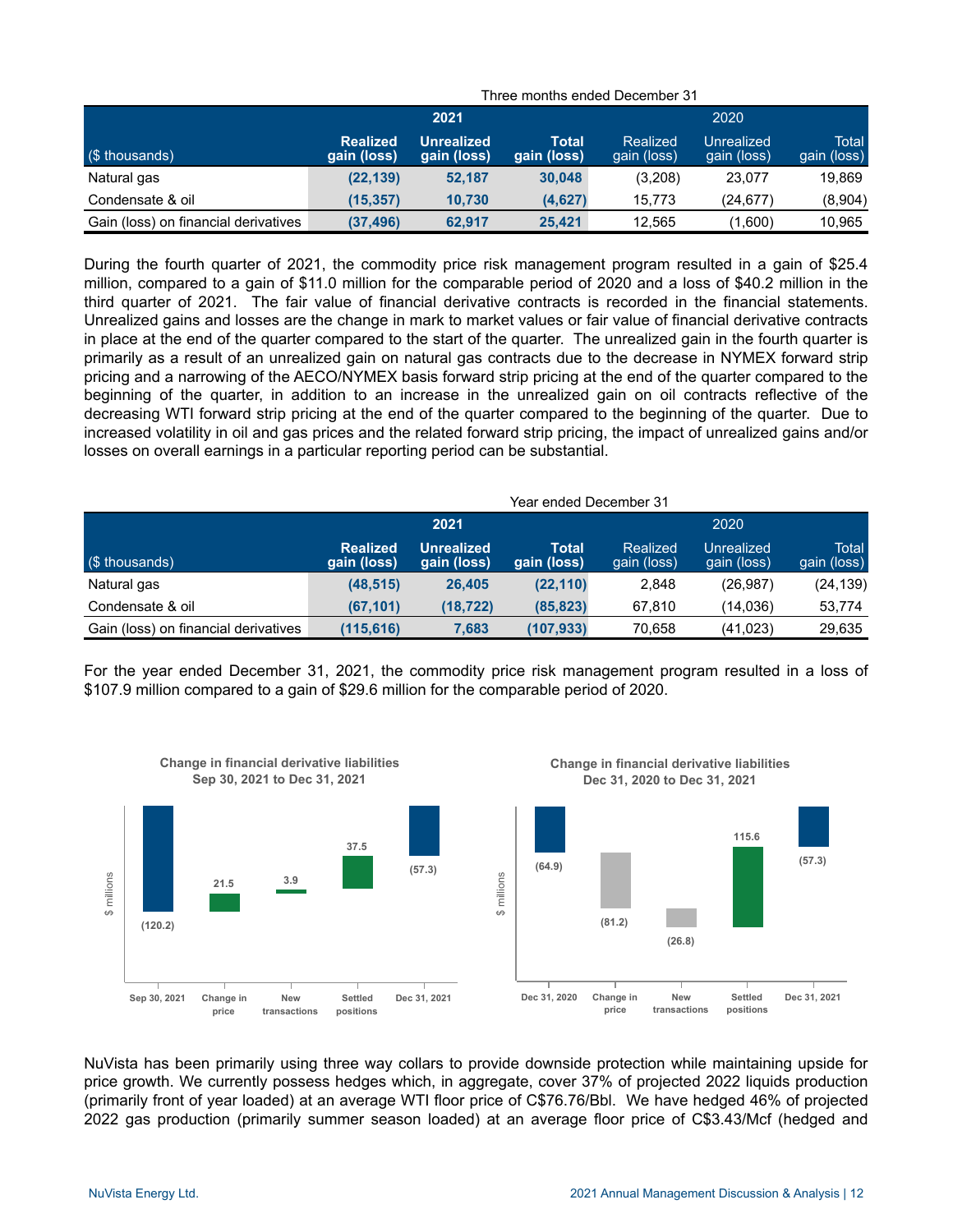exported volumes converted to an AECO equivalent price) using a combination of swaps and collars. These percentage figures relate to production net of royalty volumes.

Price risk management on our physical delivery sale contracts resulted in a loss of \$2.3 million for both the three months and year ended December 31, 2021 compared to losses of \$1.9 million and \$9.6 million for the comparable periods of 2020.

#### **Financial instruments**

The following is a summary of financial derivatives contracts in place as at December 31, 2021:

|                     | WTI fixed price swap |           | C5 - WTI differential swap |          | C\$ WTI 3 way collar |           |           |           |
|---------------------|----------------------|-----------|----------------------------|----------|----------------------|-----------|-----------|-----------|
| $\text{Term}^{(1)}$ | <b>Bbls/d</b>        | Cdn\$/Bbl | <b>Bbls/d</b>              | US\$/Bbl | <b>Bbls/d</b>        | Cdn\$/Bbl | Cdn\$/Bbl | Cdn\$/Bbl |
| Q1 2022             | 500                  | 76.18     | 4.000                      | 0.38     | 10.000               | 58.75     | 71.25     | 87.88     |
| Q2 2022             | 500                  | 76.18     | 4.000                      | 0.38     | 10.000               | 58.75     | 71.25     | 87.88     |
| Q3 2022             |                      |           |                            |          | 6.000                | 64.58     | 76.42     | 94.26     |
| Q4 2022             |                      |           |                            |          | 2.000                | 61.25     | 74.25     | 93.89     |

 $<sup>(1)</sup>$  Table presented as weighted average volumes and prices.</sup>

|                     | AECO-NYMEX basis AECO-NYMEX basis<br>swap |                              | buybacks       |                              | <b>Chicago-NYMEX</b><br>basis swap |                              | <b>Malin-NYMEX</b><br>basis swap |                              |
|---------------------|-------------------------------------------|------------------------------|----------------|------------------------------|------------------------------------|------------------------------|----------------------------------|------------------------------|
| Term <sup>(1)</sup> | <b>MMBtu/d</b>                            | <b>US\$/</b><br><b>MMBtu</b> | <b>MMBtu/d</b> | <b>US\$/</b><br><b>MMBtu</b> | <b>MMBtu/d</b>                     | <b>US\$/</b><br><b>MMBtu</b> | <b>MMBtu/d</b>                   | <b>US\$/</b><br><b>MMBtu</b> |
| 2022                | 100.863                                   | (0.96)                       | (60,000)       | (0.82)                       | 12.493                             | (0.24)                       | 16.658                           | (0.66)                       |
| 2023                | 100.000                                   | (1.01)                       |                |                              |                                    |                              |                                  |                              |
| 2024                | 100.000                                   | (1.00)                       |                |                              |                                    |                              |                                  |                              |
| 2025                | 35,000                                    | (1.00)                       |                |                              |                                    |                              |                                  |                              |

 $<sup>(1)</sup>$  Table presented as weighted average volumes and prices.</sup>

|                       | Dawn-NYMEX basis swap |
|-----------------------|-----------------------|
| Term $(1)$<br>MMBtu/d | US\$/MMBtu            |
| 2022<br>8,329         | (0.26)                |

 $(1)$  Table presented as weighted average volumes and prices.

|                     | <b>AECO fixed price swap</b> |          | <b>NYMEX fixed price swap</b> |                   |  |
|---------------------|------------------------------|----------|-------------------------------|-------------------|--|
| Term $(1)$          | GJ/d                         | Cdn\$/GJ | <b>MMBtu/d</b>                | <b>US\$/MMBtu</b> |  |
| Q1 2022             |                              |          | 10.000                        | 2.89              |  |
| Q <sub>2</sub> 2022 | 10.000                       | 3.02     | 10.000                        | 2.89              |  |
| Q3 2022             | 10.000                       | 3.02     | 10.000                        | 2.89              |  |
| Q4 2022             | 3.370                        | 3.02     | 3.370                         | 2.89              |  |

 $(1)$  Table presented as weighted average volumes and prices.

|                     |                | <b>NYMEX collars</b> |            |            | <b>AECO collars</b> |          |          |
|---------------------|----------------|----------------------|------------|------------|---------------------|----------|----------|
| Term $(1)$          | <b>MMBtu/d</b> | US\$/MMBtu           | US\$/MMBtu | GJ/d       |                     | Cdn\$/GJ | Cdn\$/GJ |
| Q1 2022             | 95,000         | 3.57                 | 8.14       | $5,000$ \$ |                     | 3.00     | 3.70     |
| Q <sub>2</sub> 2022 | 25,000         | 3.11                 | 4.32       | 20,000 \$  |                     | 2.91     | 3.70     |
| Q3 2022             | 25,000         | 3.11                 | 4.32       | 20,000 \$  |                     | 2.91     | 3.70     |
| Q4 2022             | 8.424          | 3.11                 | 4.32       | $6,739$ \$ |                     | 2.91     | 3.70     |

 $(1)$  Table presented as weighted average volumes and prices.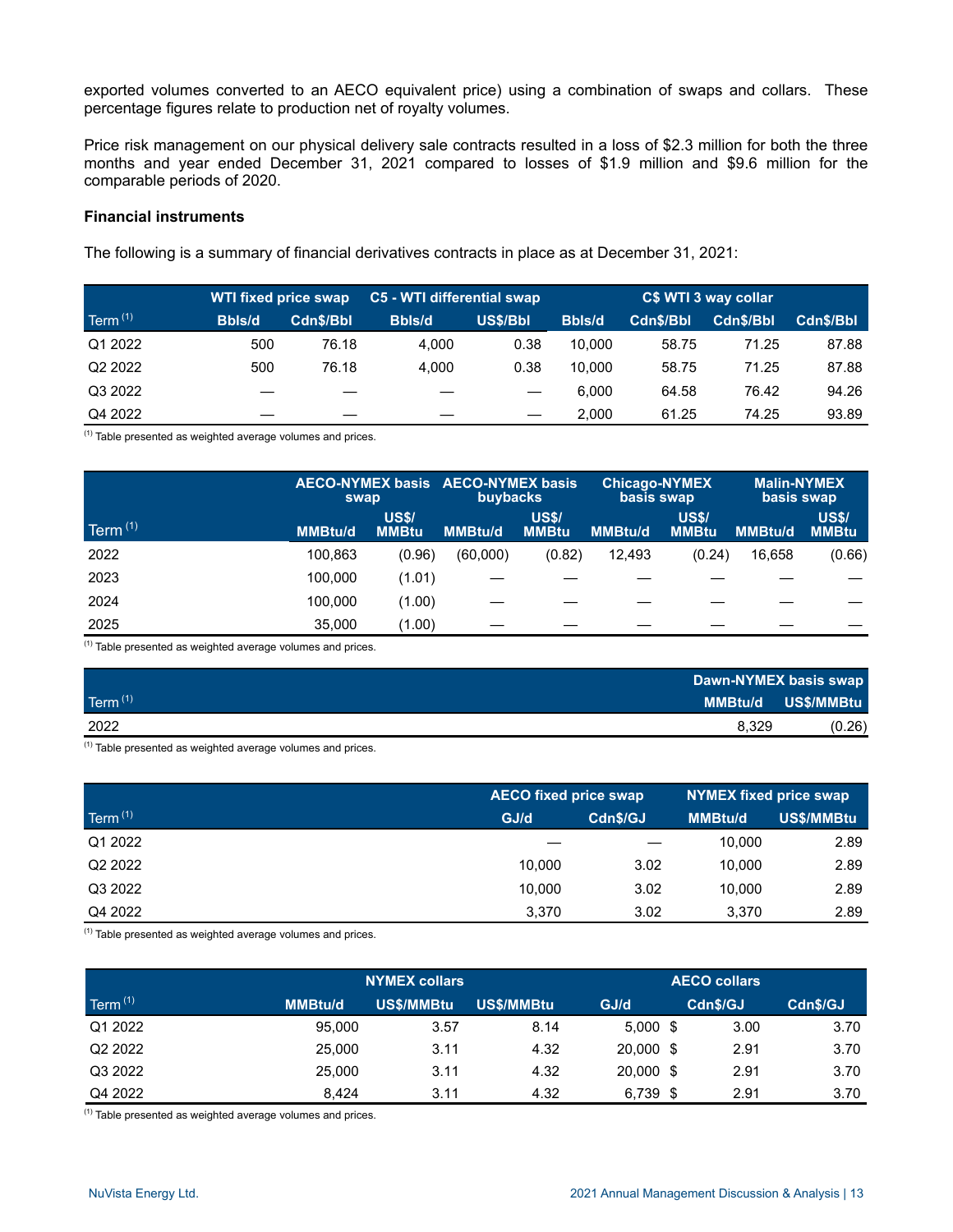Subsequent to December 31, 2021, the following is a summary of financial derivatives that have been entered into:

|                     |               | C\$ WTI 3 way collar |                               |        |  |
|---------------------|---------------|----------------------|-------------------------------|--------|--|
| Term $(1)$          | <b>Bbls/d</b> |                      | Cdn\$/Bbl Cdn\$/Bbl Cdn\$/Bbl |        |  |
| Q <sub>2</sub> 2022 | 1.000         | 85.00                | 100.00                        | 118.99 |  |
| Q3 2022             | 2.000         | 85.00                | 100.00                        | 125.54 |  |
| Q4 2022             | 2.000         | 85.00                | 100.00                        | 125.54 |  |
| Q1 2023             | 2.000         | 85.00                | 100.00                        | 125.54 |  |
| Q <sub>2</sub> 2023 | 1.000         | 85.00                | 100.00                        | 132.10 |  |

 $(1)$  Table presented as weighted average volumes and prices.

|                     |        | <b>AECO fixed price swap</b> |                | <b>NYMEX collar</b> |            |  |
|---------------------|--------|------------------------------|----------------|---------------------|------------|--|
| Term $(1)$          | GJ/d   | Cdn\$/GJ                     | <b>MMBtu/d</b> | <b>US\$/MMBtu</b>   | US\$/MMBtu |  |
| Q <sub>2</sub> 2022 | 5.000  | 3.65                         | 40.000         | 5.55                | 3.89       |  |
| Q3 2022             | 5.000  | 3.65                         | 40.000         | 5.55                | 3.89       |  |
| Q4 2022             | 11.630 | 4.21                         | 26.739         | 6.39                | 4.07       |  |
| Q1 2023             | 15.000 | 4.30                         | 20,000         | 7.25                | 4.25       |  |

 $(1)$  Table presented as weighted average volumes and prices

#### **Physical delivery sales contracts**

The Company enters into physical delivery sales contracts to manage commodity price risk. These contracts are not considered to be derivatives and therefore not recorded at fair value. They are considered sales contracts and are recorded at cost at the time of transaction.

The following is a summary of the physical delivery sales contracts in place as at December 31, 2021:

|            | <b>AECO fixed price swap</b> |          | <b>Dawn-NYMEX Basis</b> |            |
|------------|------------------------------|----------|-------------------------|------------|
| Term $(1)$ | GJ/d                         | Cdn\$/GJ | <b>MMBtu/d</b>          | US\$/MMBtu |
| 2022       | 21.288                       | 2.86     | 8.329                   | (0.26)     |

 $<sup>(1)</sup>$  Table presented as weighted average volumes and prices.</sup>

Subsequent to December 31, 2021, the following is a summary of physical delivery sales contracts that have been entered into:

|            |       | <b>AECO fixed price swap</b> |  |  |
|------------|-------|------------------------------|--|--|
| Term $(1)$ | GJ/d  | Cdn\$/GJ                     |  |  |
| Q4 2022    | 3,315 | 4.82                         |  |  |
| Q1 2023    | 5,000 | 4.82                         |  |  |

 $(1)$  Table presented as weighted average volumes and prices.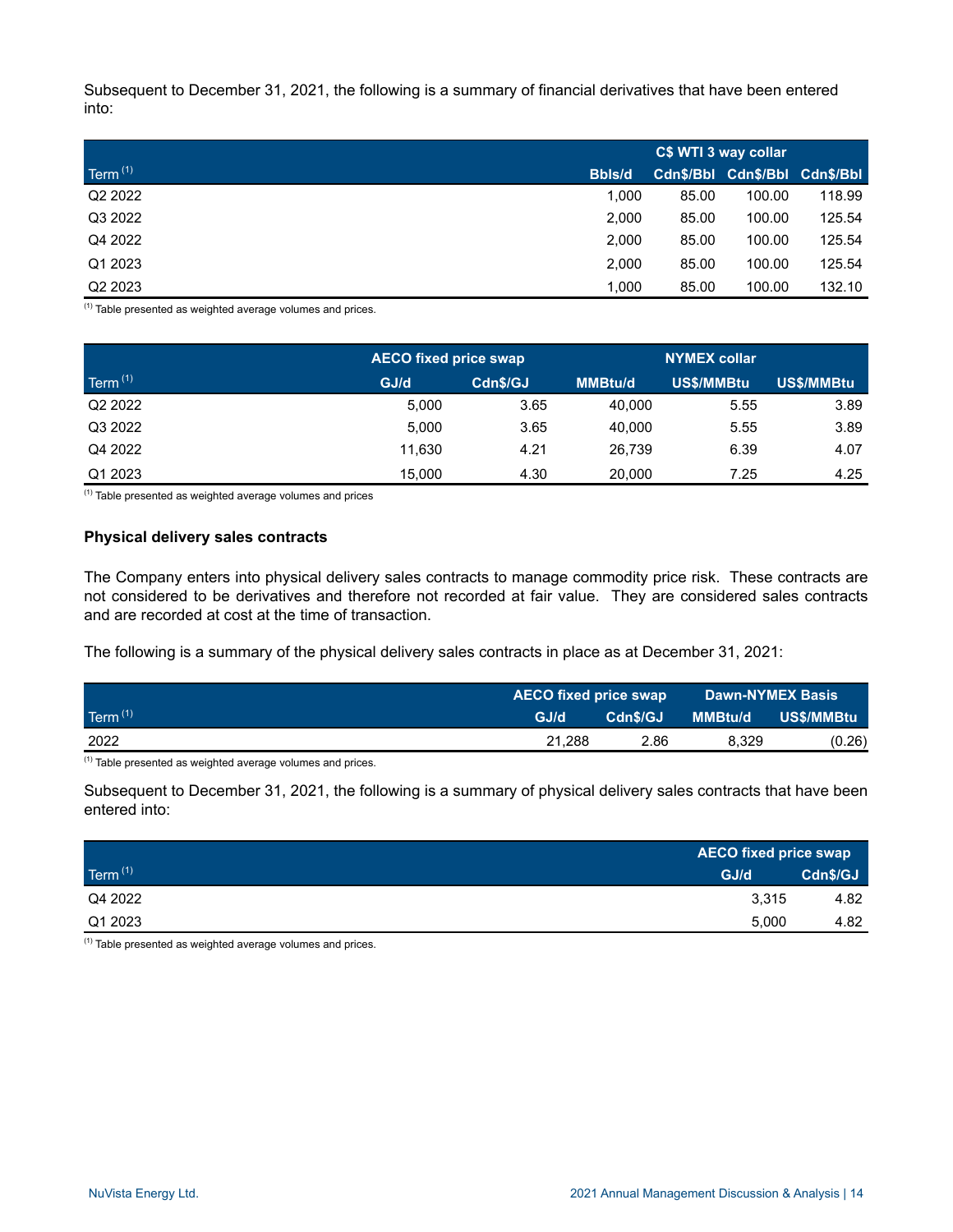# **Royalties**

|                                                                            |         | Three months ended<br>December 31 | Year ended<br>December 31 |          |  |
|----------------------------------------------------------------------------|---------|-----------------------------------|---------------------------|----------|--|
| (\$ thousands, except % and per Boe amounts)                               | 2021    | 2020                              | 2021                      | 2020     |  |
| Gross royalties                                                            | 34.415  | 10.755                            | 91.874                    | 39,961   |  |
| Gas cost allowance ("GCA")                                                 | (7,034) | (6,970)                           | (26, 775)                 | (23,031) |  |
| Net royalties                                                              | 27.381  | 3.785                             | 65.099                    | 16,930   |  |
| Gross royalty % excluding physical delivery sales contracts <sup>(1)</sup> | 10.6    | 8.5                               | 10.4                      | 9.2      |  |
| Gross royalty % including physical delivery sales contracts                | 10.6    | 8.6                               | 10.4                      | 9.4      |  |
| Net royalties \$/Boe                                                       | 4.89    | 0.83                              | 3.41                      | 0.92     |  |

(1) Calculated as gross royalties as a % of petroleum and natural gas revenues excluding gains (losses) on physical delivery sales contracts.

For the three months and year ended December 31, 2021, gross royalties increased 220% and 130% compared to the prior year comparative periods primarily as a result of the increase in the average \$/Boe realized sales price, increased production and an increase in the gross royalty percentage of petroleum and natural gas revenues. Gross royalties as a percentage of petroleum and natural gas revenues increased as a result of higher pricing and a greater number of wells having finished utilization of Alberta royalty incentive programs which carry reduced initial royalty rates. The gross natural gas and liquids (condensate, oil and NGL) royalty rates for the three months and year ended December 31, 2021 were 5% and 14% compared to 5% and 11% respectively, in the comparative periods of 2020.

The Company receives GCA from the Crown, which reduces royalties to account for expenses incurred by NuVista to process and transport the Crown's portion of natural gas production. For the three months and year ended December 31, 2021, the 1% and 16% increase in GCA credits received compared to the comparative periods of 2020 is primarily due to GCA received related to capital expenditures for gas processing and transportation infrastructure.

NuVista's physical price risk management and gas market diversification activities impact reported average royalty rates as royalties are based on government market reference prices for delivery of product in Alberta and not the Company's average realized prices that include price risk management and gas market diversification activities.

## **Transportation expenses**

|                                                     |        | Three months ended December 31 | Year ended December 31 |        |
|-----------------------------------------------------|--------|--------------------------------|------------------------|--------|
| (\$ thousands, except per unit and per Boe amounts) | 2021   | 2020                           | 2021                   | 2020   |
| Natural gas transportation expense                  | 17.940 | 15.318                         | 70.709                 | 53.108 |
| Condensate, oil & NGL transportation expense        | 11.181 | 7.252                          | 30,073                 | 29,204 |
| Total transportation expense                        | 29.121 | 22.570                         | 100.782                | 82,312 |
| Natural gas transportation $$/Mcf$ <sup>(1)</sup>   | 0.96   | 0.91                           | 1.06                   | 0.78   |
| Condensate, oil & NGL transportation \$/Bbl         | 4.48   | 4.19                           | 3.79                   | 4.09   |
| Total transportation \$/Boe                         | 5.20   | 4.97                           | 5.27                   | 4.46   |

 $<sup>(1)</sup>$  Includes total gas transportation from the plant gate to the final sales point.</sup>

For the three months and year ended December 31, 2021, natural gas transportation expenses on both a total dollar and \$/Mcf basis increased from the comparative periods of 2020 due to tolls for additional capacity on the Alliance natural gas pipeline which came into effect November 2020. Compared to the third quarter, natural gas transportation expense increased slightly from \$17.6 million (\$1.04/Mcf) due to the increase in gas production.

Condensate, oil & NGL transportation for the three months ended December 31, 2021 increased on both a dollar and rate basis from the prior year comparative period due to the increased production, primarily in Pipestone. For the year ended December 31, 2021, condensate, oil & NGL transportation expense was consistent with the prior year comparative period on a total dollar basis, with higher expense relating to the increased production in the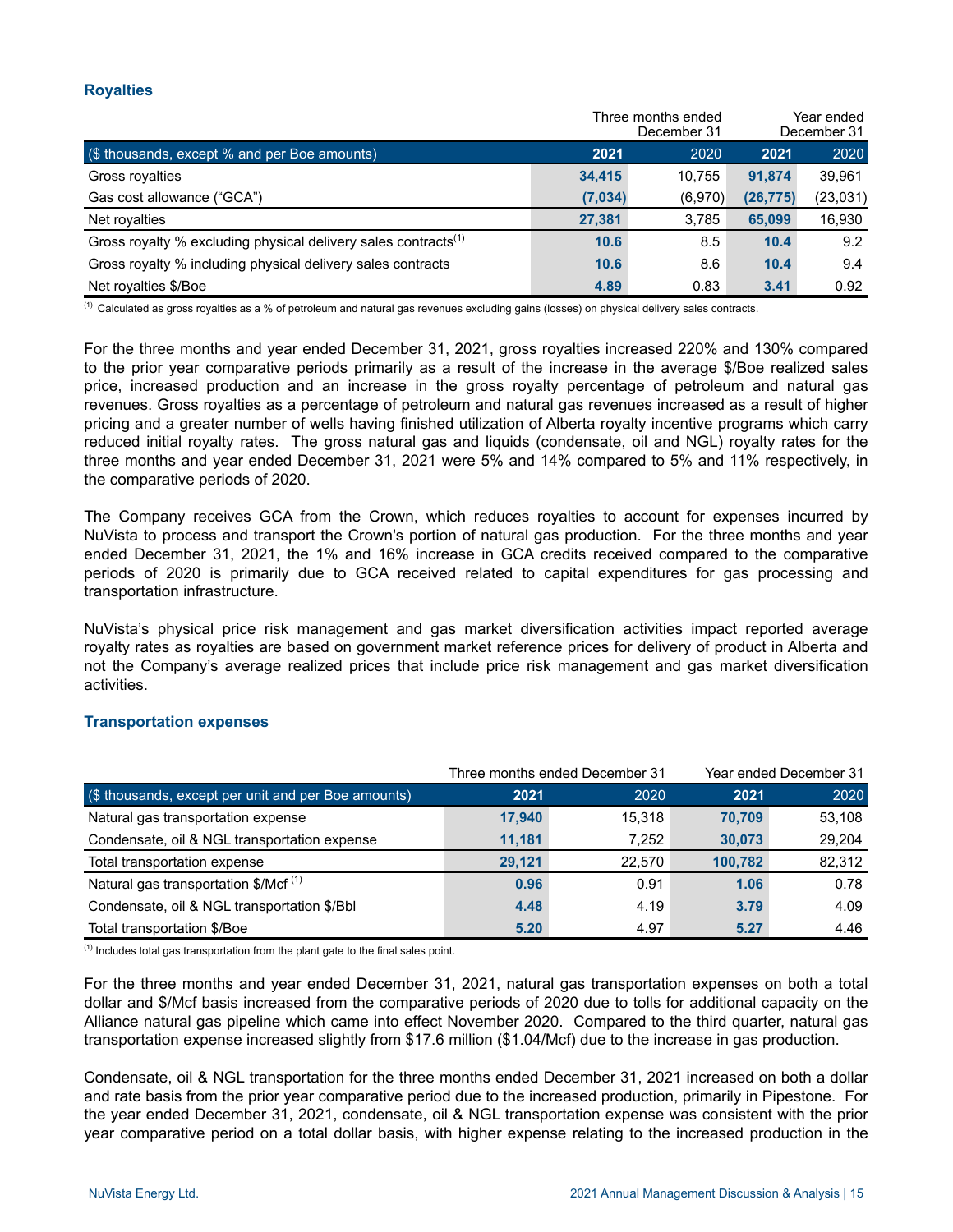year offset by a prior period 13th month credit adjustment received in the first quarter of 2021. The lower \$/Boe is a result of the higher production in 2021 vs 2020.

# **Operating expenses**

|                                        |        | Three months ended December 31 |         | Year ended December 31 |
|----------------------------------------|--------|--------------------------------|---------|------------------------|
| (\$ thousands, except per Boe amounts) | 2021   | 2020                           | 2021    | 2020                   |
| Operating expenses                     | 58,987 | 43.926                         | 203.457 | 181.436                |
| Per Boe                                | 10.53  | 9.68                           | 10.65   | 9.83                   |

For the three months and year ended December 31, 2021, operating expenses on a total dollar and \$/Boe basis have increased compared to the prior year comparative periods due to the incremental costs associated with the new Pipestone North production and infrastructure which came online in the early part of 2021 and the initially low volume throughput which increased throughout 2021. Fourth quarter operating expenses of \$59.0 million (\$10.53/ Boe) were consistent on a per Boe basis with third quarter operating expenses of \$49.2 million (\$10.49/Boe).

The capital fees associated with the Pipestone South gas processing lease and gas transportation lease is excluded from operating expense and classified as a lease under IFRS 16. For the three months and year ended December 31, 2021, total payments under these two leases of \$4.3 million and \$16.2 million were excluded from operating expenses and accounted for under the lease standard, compared to \$3.4 million and \$12.6 million in the prior year comparative periods.

# **General and administrative expenses ("G&A")**

|                                        | Three months ended December 31 |         |          | Year ended December 31 |
|----------------------------------------|--------------------------------|---------|----------|------------------------|
| (\$ thousands, except per Boe amounts) | 2021                           | 2020    | 2021     | 2020                   |
| Gross G&A expenses                     | 6,435                          | 5.522   | 25,979   | 19,950                 |
| Overhead recoveries                    | (444)                          | (796)   | (1,731)  | (2, 148)               |
| Capitalized G&A                        | (943)                          | (1,008) | (4, 339) | (3,788)                |
| Net G&A expenses                       | 5,048                          | 3.718   | 19,909   | 14,014                 |
| Gross G&A per Boe                      | 1.15                           | 1.22    | 1.36     | 1.08                   |
| Net G&A per Boe                        | 0.90                           | 0.82    | 1.04     | 0.76                   |

For the three months and year ended December 31, 2021, gross G&A expenses have increased compared to the prior year comparative periods primarily as a result of the removal in the first quarter of 2021 of cost reduction measures including salary reductions for staff, executive, and the board of directors that were implemented in 2020 in response to challenging economic conditions.

The Company's policy of allocating and capitalizing G&A expenses associated with new capital projects remained unchanged in 2020 and 2021. G&A capitalized and operating recoveries are in accordance with industry practice.

In accordance with the adoption of IFRS 16 - *Leases* on January 1, 2019, base rent for the Company's head office expense was recognized as a lease prospective January 1, 2019. This has resulted in base rent costs for both the three months and year ended December 31, 2021 and December 31, 2020 in the amount of \$0.2 million and \$0.8 million being excluded from gross G&A expenses, as the costs are now accounted for under the lease standard.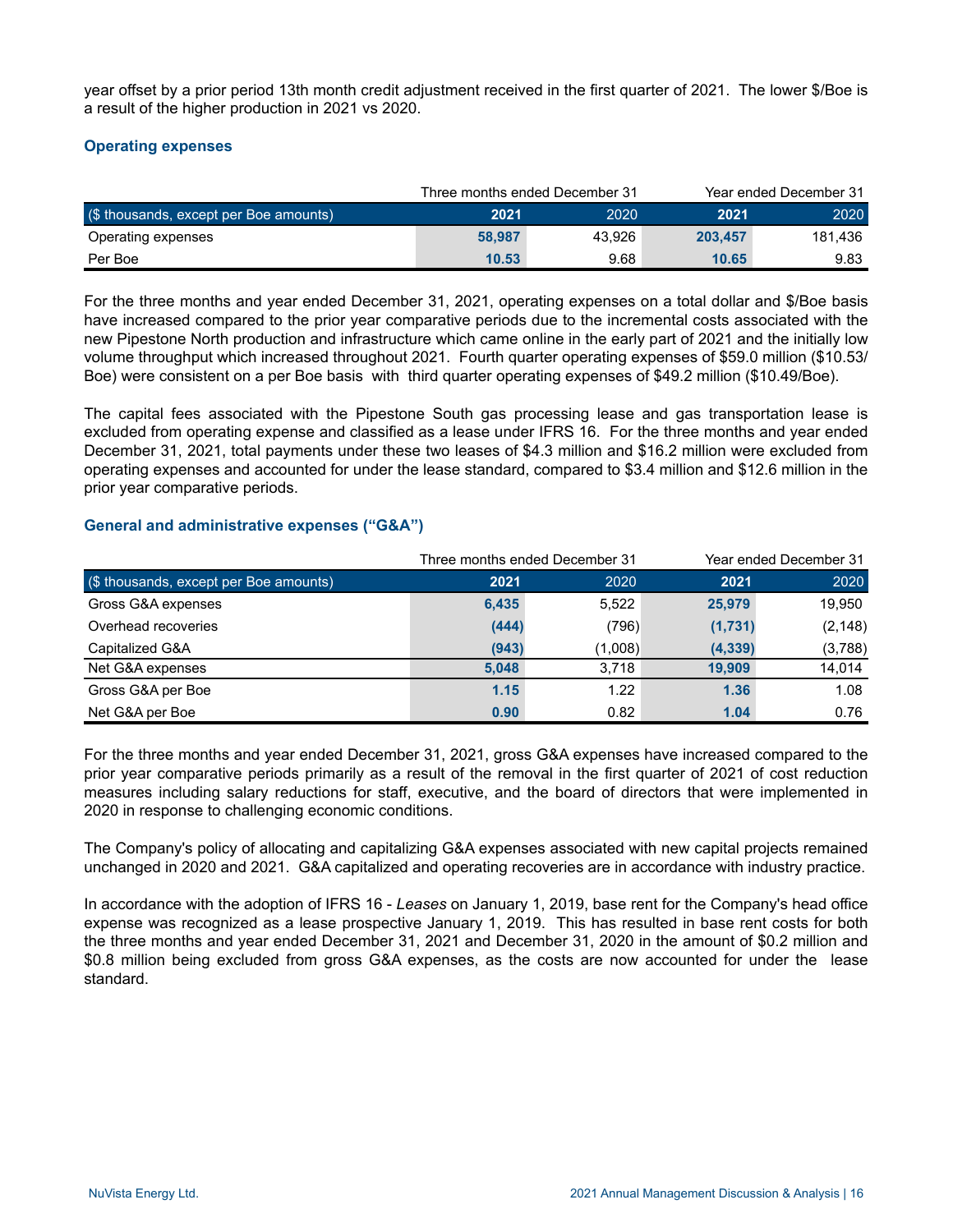#### **Share-based compensation expense**

|                                           | Three months ended December 31 |       |        | Year ended December 31 |
|-------------------------------------------|--------------------------------|-------|--------|------------------------|
| (\$ thousands)                            | 2021                           | 2020  | 2021   | 2020                   |
| Stock options                             | 417                            | 516   | 1,678  | 2,538                  |
| Restricted share awards                   | 398                            | 329   | 1,498  | 1,440                  |
| Performance share awards                  | 558                            | 385   | 1,878  | 1,259                  |
| Non cash share-based compensation expense | 1,373                          | 1,230 | 5,054  | 5,237                  |
| Director deferred share units             | 2,287                          | 480   | 7,047  | (916)                  |
| Performance share units                   | (4)                            | 917   | 687    | 917                    |
| Restricted share awards <sup>(1)</sup>    |                                |       | 26     |                        |
| Performance share awards <sup>(1)</sup>   |                                |       | 32     |                        |
| Cash share-based compensation expense     | 2,283                          | 1,397 | 7,792  |                        |
| Total share-based compensation expense    | 3,656                          | 2,627 | 12,846 | 5,238                  |

(1) Awards under share based plans elected by the Company to be settled with cash and not the issuance of shares from treasury.

Share-based compensation expense relates to the amortization of the fair value of stock option awards, performance share awards ("PSA"), restricted share awards ("RSA") and accruals for future cash settled liabilities under the director deferred share unit ("DSU") and the newly implemented performance share unit ("PSU") plan.

In the fourth quarter of 2020, the Company granted units under a new PSU incentive plan. Each PSU entitles participants to receive cash equal to the trading price of the equivalent number of shares of the Company at the time of grant, multiplied by a payout multiplier ranging from 0 to a cap of 2.0x the issue value. The payout multiplier for performance-based awards will be determined by our Board based on an assessment of the Company's achievement of predefined corporate performance measures in respect of the applicable period. The performance scorecard which will be used is the same one as is used for the PSA plan.

The increase in share-based compensation expense over the prior year comparative periods is primarily due to the number and fair value of units granted or exercised for non cash share based awards, and the change in the valuation of the liability of the cash share based DSU awards as result of the change in share price from the beginning of the period to the end of the period.

For the year ended December 31, 2021, the increase in share-based compensation over the prior year comparative period is primarily a result of the increase in DSU expense and liability due to an increase in the share price from \$0.94/share at December 31, 2020 to \$6.96/share at December 31, 2021.

## **Financing costs**

|                                              |        | Three months ended December 31 | Year ended December 31 |        |  |
|----------------------------------------------|--------|--------------------------------|------------------------|--------|--|
| (\$ thousands, except per Boe amounts)       | 2021   | 2020                           | 2021                   | 2020   |  |
| Interest on long-term debt (credit facility) | 3,233  | 4,996                          | 15,931                 | 17,150 |  |
| Interest on senior unsecured notes           | 4,870  | 3,803                          | 18,907                 | 15,292 |  |
| Call premium on redemption of 2023 Notes     |        |                                | 3,575                  |        |  |
| Interest expense                             | 8,103  | 8,799                          | 38.413                 | 32,442 |  |
| Lease interest expense                       | 3,271  | 3,349                          | 13,248                 | 11,294 |  |
| Accretion expense                            | 474    | 416                            | 2,213                  | 1,496  |  |
| Total financing costs                        | 11,848 | 12,564                         | 53,874                 | 45,232 |  |
| Interest expense per Boe                     | 1.45   | 1.94                           | 2.01                   | 1.76   |  |
| Total financing costs per Boe                | 2.12   | 2.77                           | 2.82                   | 2.45   |  |

For the three months and year ended December 31, 2021, the variance in interest expense on long-term debt from the comparable periods in 2020 is due to the change in average bank indebtedness and change in overall interest rates. The average interest rate on long-term debt for the three months and year ended December 31, 2021 was 3.7% and 4.3% compared to the average interest rate of 4.7% and 3.8% for the comparative periods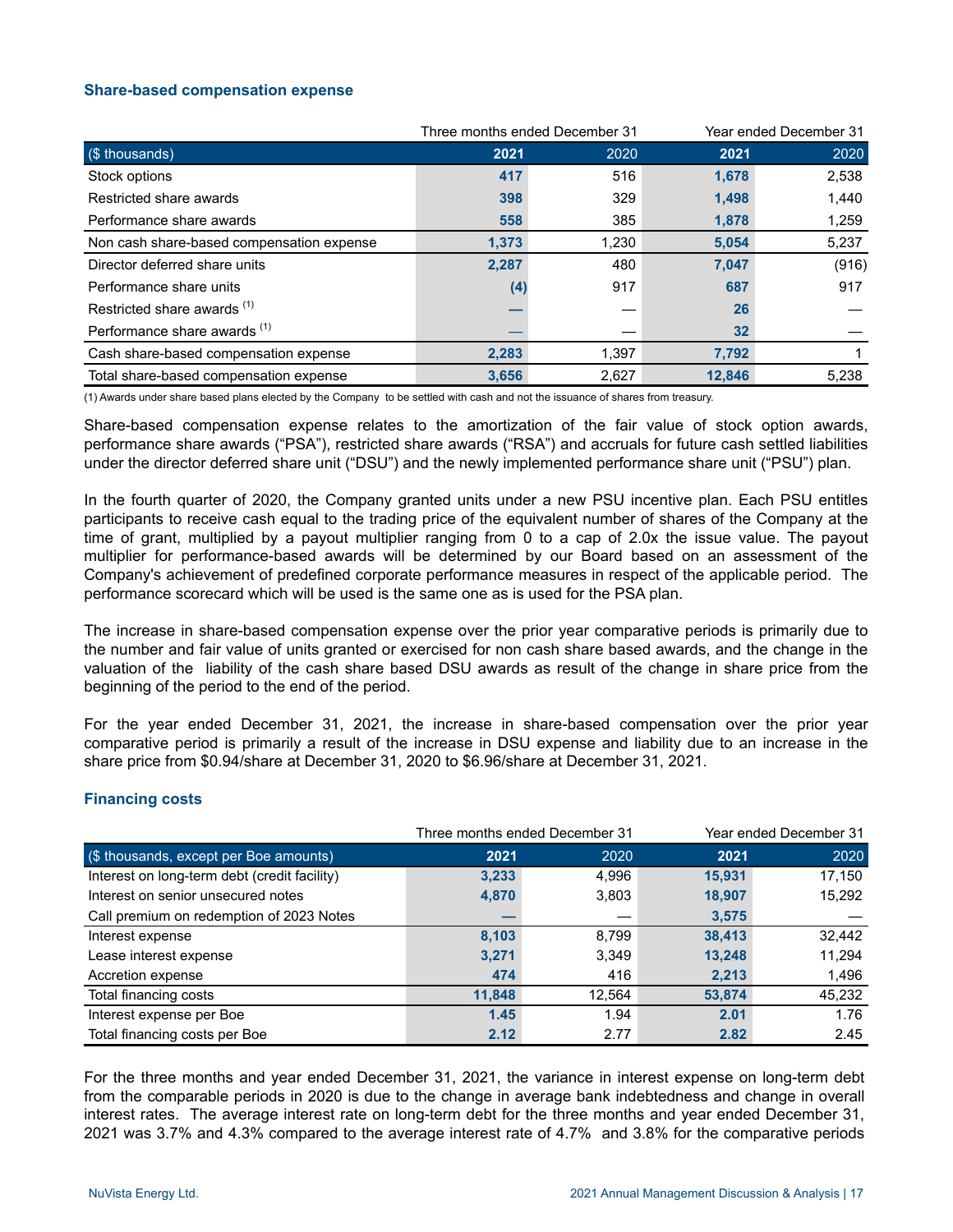of 2020. Interest expense on long-term debt includes interest standby charges on the Company's syndicated credit facility.

On July 23, 2021, the Company issued \$230.0 million aggregate principal amount of 7.875% senior unsecured notes due July 23, 2026 ("2026 Notes"). Part of the proceeds from the 2026 Notes were used to redeem the full aggregate principal amount of \$220 million of the Company's existing 2023 Notes, resulting in an agreed redemption call premium of \$3.6 million and \$1.8 million of remaining accretion of the carrying value which is included in interest on senior unsecured notes, for a total incremental expense on redemption of \$5.4 million. See also the *Liquidity and Capital Resources* section in this MD&A.

Interest expense on senior unsecured notes for the three months and year ended December 31, 2021, is for interest paid or accrued at the effective interest rate of 7.0% on the 2023 Notes up to July 23, 2021, and 8.7% on the 2026 Notes thereafter.

The carrying value of the 2026 Notes at December 31, 2021 is \$223.2 million.

#### **Operating netback, corporate netback and cash costs**

The tables below summarizes operating netback and corporate netback on a per Boe basis for the three months and year ended December 31, 2021 and 2020:

|                                               |         | Three months ended December 31 | Year ended December 31 |        |  |
|-----------------------------------------------|---------|--------------------------------|------------------------|--------|--|
| \$/Boe                                        | 2021    | 2020                           | 2021                   | 2020   |  |
| Petroleum and natural gas revenues (1)        | 57.73   | 27.40                          | 46.34                  | 23.00  |  |
| Realized gain (loss) on financial derivatives | (6.69)  | 2.77                           | (6.05)                 | 3.83   |  |
|                                               | 51.04   | 30.17                          | 40.29                  | 26.83  |  |
| Royalties                                     | (4.89)  | (0.83)                         | (3.41)                 | (0.92) |  |
| Transportation expense                        | (5.20)  | (4.97)                         | (5.27)                 | (4.46) |  |
| Operating expense                             | (10.53) | (9.68)                         | (10.65)                | (9.83) |  |
| Operating netback <sup>(2)</sup>              | 30.42   | 14.69                          | 20.96                  | 11.62  |  |
| General and administrative expense            | (0.90)  | (0.82)                         | (1.04)                 | (0.76) |  |
| Share-based compensation expense              | (0.41)  | (0.31)                         | (0.41)                 |        |  |
| Financing costs $(3)$                         | (2.03)  | (2.68)                         | (2.70)                 | (2.37) |  |
| Corporate netback <sup>(2)</sup>              | 27.08   | 10.88                          | 16.81                  | 8.49   |  |

 $<sup>(1)</sup>$  Includes price risk management losses of \$2.3 million and \$2.3 million (2020 - losses of \$1.9 million and \$9.6 million ) on physical delivery sales contracts.</sup> <sup>(2)</sup> Non-GAAP ratio that does not have any standardized meaning under IFRS and therefore may not be comparable to similar measures presented by other

companies where similar terminology is used. Reference should be made to the section entitled "Non-GAAP and Other Financial Measures". (3) Excludes accretion expense.

The table below summarizes cash costs on a per Boe basis for the three months and year ended December 31, 2021 and 2020:

|                                    |       | Three months ended December 31 |       | Year ended December 31 |  |  |
|------------------------------------|-------|--------------------------------|-------|------------------------|--|--|
| \$/Boe                             | 2021  | 2020                           | 2021  | 2020                   |  |  |
| Operating expense                  | 10.53 | 9.68                           | 10.65 | 9.83                   |  |  |
| Transportation expense             | 5.20  | 4.97                           | 5.27  | 4.46                   |  |  |
| General and administrative expense | 0.90  | 0.82                           | 1.04  | 0.76                   |  |  |
| Financing costs $(1)$              | 2.03  | 2.68                           | 2.70  | 2.37                   |  |  |
| Total cash costs <sup>(2)</sup>    | 18.66 | 18.15                          | 19.66 | 17.42                  |  |  |

 $<sup>(1)</sup>$  Excludes accretion expense.</sup>

<sup>(2)</sup> Non-GAAP ratio that does not have any standardized meaning under IFRS and therefore may not be comparable to similar measures presented by other companies where similar terminology is used. Reference should be made to the section entitled "Non-GAAP and other financial measures".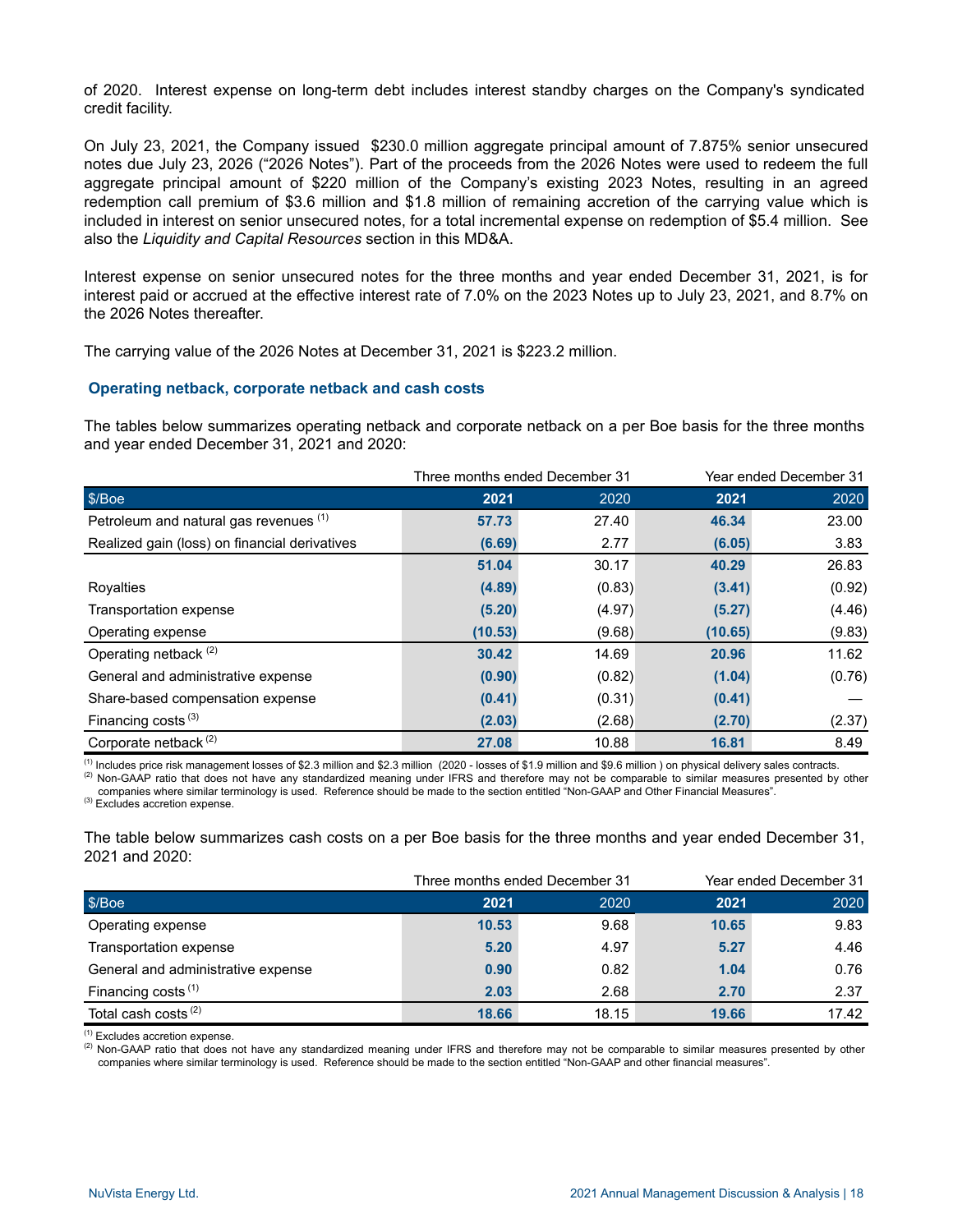# **Cash provided by operating activities and adjusted funds flow**

The following table is NuVista's cash provided by operating activities and adjusted funds flow <sup>(1)</sup> for the three months and year ended December 31:

|                                                      |         | Three months ended December 31 | Year ended December 31 |         |  |
|------------------------------------------------------|---------|--------------------------------|------------------------|---------|--|
| (\$ thousands, except per share and per Boe amounts) | 2021    | 2020                           | 2021                   | 2020    |  |
| Cash provided by operating activities                | 110,063 | 44.719                         | 338,578                | 147,200 |  |
| Per share, basic                                     | 0.48    | 0.20                           | 1.50                   | 0.65    |  |
| Per share, diluted                                   | 0.47    | 0.20                           | 1.45                   | 0.65    |  |
| Adjusted funds flow (1)                              | 151,665 | 49.399                         | 320,974                | 156,866 |  |
| Adjusted funds flow \$/Boe                           | 27.08   | 10.88                          | 16.81                  | 8.49    |  |
| Per share, basic                                     | 0.67    | 0.22                           | 1.42                   | 0.70    |  |
| Per share, diluted                                   | 0.64    | 0.22                           | 1.38                   | 0.70    |  |

(1) Capital management measure. Reference should be made to the section entitled "Non-GAAP and Other Financial Measures".



For the three months and year ended December 31, 2021, cash provided by operating activities of \$110.1 million and \$338.6 million respectively, increased 146% and increased 130% from the prior year comparative periods primarily due to an increase in petroleum and natural gas revenues as a result of higher pricing and higher production.

Adjusted funds flow for the three months ended December 31, 2021 and the comparable period of 2020 was \$151.7 million (\$0.67/share, basic) and \$49.4 million (\$0.22/share, basic) respectively, \$41.6 million and \$4.7 million higher than cash provided by operating activities in the comparable periods.

Adjusted funds flow for the year ended December 31, 2021 and 2020 was \$321.0 million (\$1.42/share, basic) and \$156.9 million (\$0.70/share, basic) respectively, \$17.6 million and \$9.7 million higher than cash provided by operating activities in the comparable period.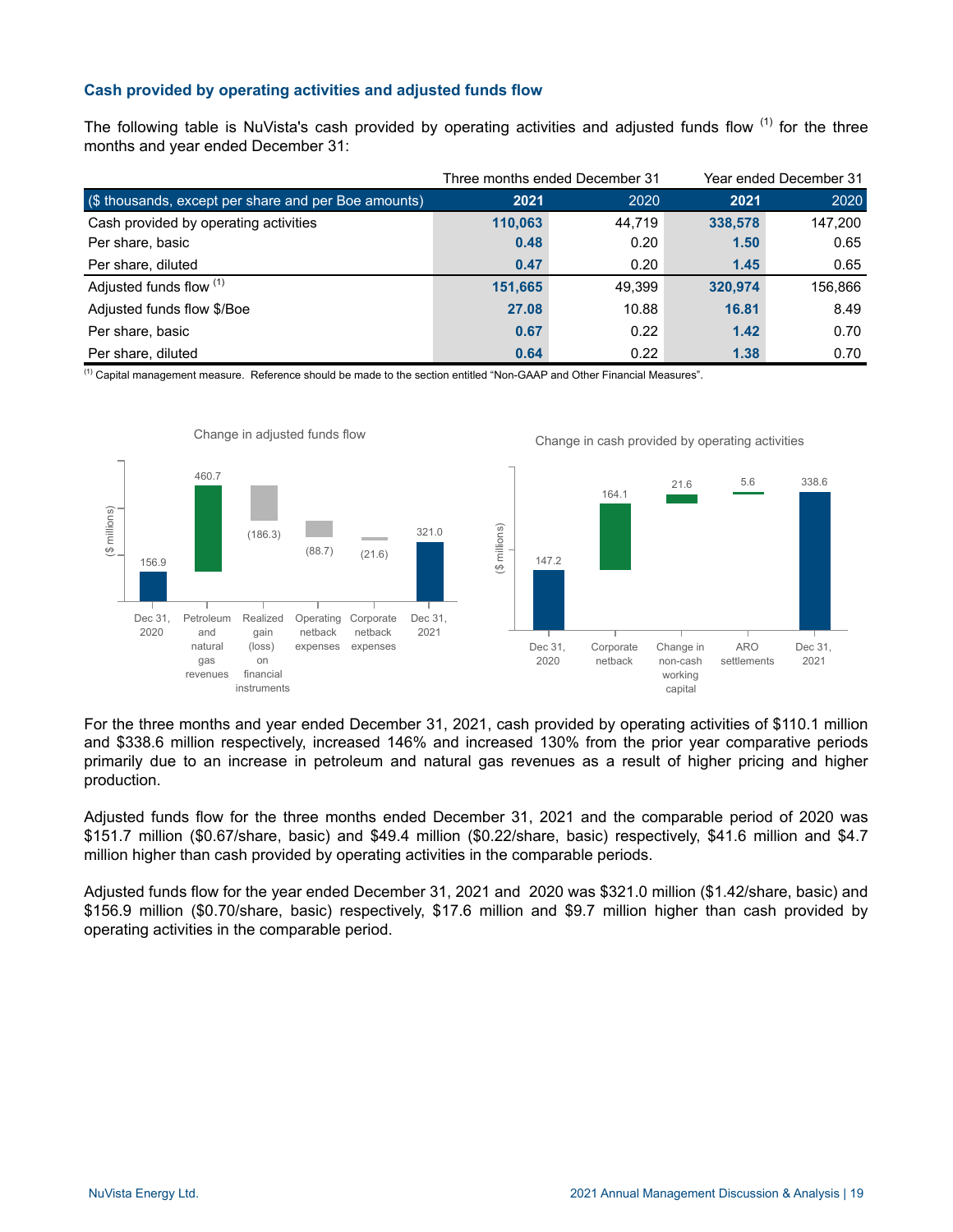# **Depletion, depreciation, amortization ("DD&A") and impairment**

|                                                                      |        | Three months ended<br>December 31 | Year ended<br>December 31 |         |
|----------------------------------------------------------------------|--------|-----------------------------------|---------------------------|---------|
| (\$ thousands, except per Boe amounts)                               | 2021   | 2020                              | 2021                      | 2020    |
| Depletion of condensate, oil and natural gas assets                  | 45,981 | 29,556                            | 139,768                   | 147,197 |
| Depreciation of fixed assets                                         | 4,081  | 3,503                             | 15,305                    | 15,757  |
| Depreciation of right-of-use assets                                  | 2.242  | 1.844                             | 8,967                     | 7,356   |
| DD&A expense                                                         | 52.304 | 34.903                            | 164.040                   | 170,310 |
| Property, plant and equipment ("PP&E") impairment expense (reversal) |        | (698, 225)                        | (163, 178)                | 187,856 |
| Right-of-use asset ("ROU") impairment expense                        |        | (22,005)                          |                           | 1,193   |
| Total impairment expense (reversal)                                  | -      | (720, 230)                        | (163, 178)                | 189,049 |
| Total DD&A and impairment expense                                    | 52,304 | (685, 327)                        | 862                       | 359,359 |
| DD&A rate per Boe                                                    | 9.34   | 7.69                              | 8.59                      | 9.22    |

DD&A expense for three months and year ended December 31, 2021 was \$52.3 million (\$9.34/Boe) and \$164.0 million (\$8.59/Boe),compared to \$34.9 million (\$7.69/Boe) and \$170.3 million (\$9.22/Boe) for the comparable periods of 2020, and \$38.2 million (\$8.13/Boe) in the third quarter of 2021.

Included in DD&A expense is the accelerated depletion relating to a change in asset retirement obligation as a result of the change in estimate and change in discount rate, for wells with no remaining reserves that were previously fully depleted. For the three months and year ended December 31, 2021 the impact of the accelerated depletion is a charge to current quarter depletion in the amount of \$3.3 million (\$0.59/Boe) and a year to date net credit of \$1.1 million (\$0.06/Boe) compared to a charge of \$1.6 million (\$0.34/Boe) and a year to date charge of \$13.5 million (\$0.73/Boe) for the 2020 periods, respectively.

The Montney cash generating unit ("CGU") DD&A rate per Boe for the three months and year ended December 31, 2021 increased to \$8.34/Boe and \$8.16/Boe compared to \$6.80/Boe and \$7.78/Boe for the comparable periods of 2020. The increase in the 2021 DD&A rate is primarily a result of the increase in the depleteable base as a result of the impairment reversals recognized in the third quarter of 2021. The current quarter rate of \$8.34/Boe increased from the third quarter rate of \$8.01/Boe.

At September 30, 2021, there were indicators of reversal of impairment identified in NuVista's Montney CGU primarily as a result of improved forward commodity prices for natural gas and condensate and oil, improving well economics and improvements to economic cutoff limits on reserve evolution, continued strong well performance, and a significantly improved share price. An impairment test was performed on PP&E assets. PP&E assets were assessed based on the recoverable amount estimated using a value in use calculation based on expected future cash flows generated from proved and proved plus probable reserves using pre-tax discount rates ranging from 10% to 20% based on an internally prepared reserves report. A total impairment recovery of \$163.2 million was recognized at September 30, 2021 in NuVista's Montney CGU, which has been included in the depletion, depreciation, amortization and impairment expense.

The following benchmark price forecasts  $(1)$  were used to calculate the recoverable amounts:

|                            | 2021    |       |                                     |                          |      |      |      |      |       | 2022 2023 2024 2025 2026 2027 2028 2029 2030 <sup>(2)</sup> |
|----------------------------|---------|-------|-------------------------------------|--------------------------|------|------|------|------|-------|-------------------------------------------------------------|
| WTI (US\$/BbI)             | 75.00 . | 72.00 | 69.01 67.24 68.58 69.96 71.35 72.78 |                          |      |      |      |      | 74.24 | 75.72                                                       |
| NYMEX (US\$/MMBtu)         | 5.70    | 4.50  |                                     | 3.50 3.15 3.21 3.28 3.34 |      |      |      | 3.41 | -3.48 | 3.55                                                        |
| Exchange rate (US\$/Cdn\$) | 0.79    | 0.80  | 0.80                                | 0.80                     | 0.80 | 0.80 | 0.80 | 0.80 | 0.80  | 0.80                                                        |

(1) GLJ Ltd. price forecast, effective October 1, 2021.

 $(2)$  2031 and beyond commodity price forecasts are inflated at 2.0% per annum. In 2031 and beyond there is no escalation of exchange rates.

At December 31, 2020, there were indicators of reversal of impairment identified in NuVista's Montney CGU as a result of improved forward commodity prices for natural gas and condensate and oil, and reduction of future development costs associated with the reserves at December 31, 2020. An impairment test was performed on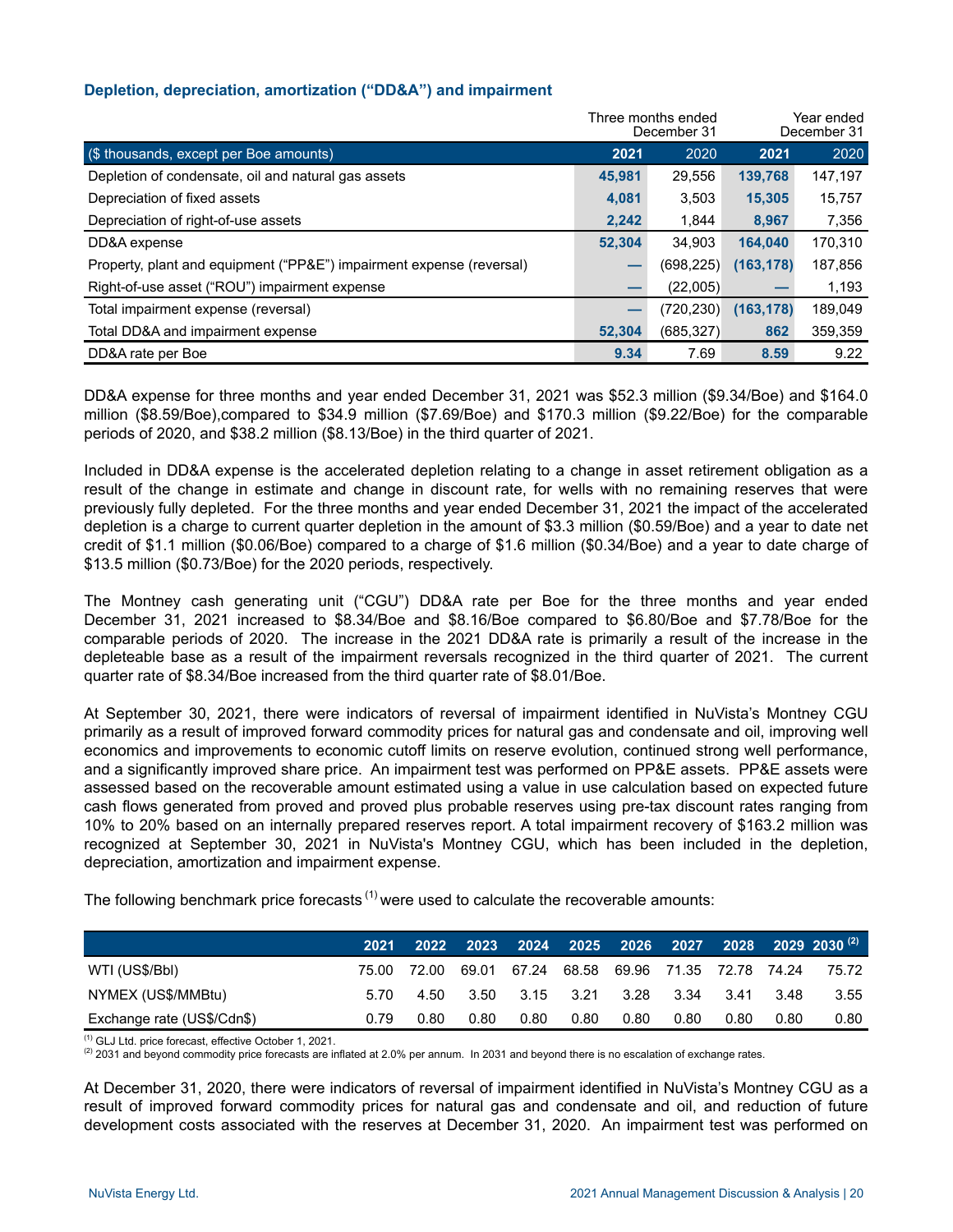PP&E and ROU assets. For the December 31, 2020 test, PP&E and ROU assets were assessed based on the recoverable amount estimated using a value in use calculation based on expected future cash flows generated from proved and proved plus probable reserves using pre-tax discount rates ranging from 10% to 20% based on the independent third party external reserves report. A total impairment recovery of \$720.2 million was recognized at December 31, 2020 in NuVista's Montney CGU, with \$698.2 million recognized on PP&E and \$22.0 million recognized on ROU assets, which has been included in the depletion, depreciation, amortization and impairment expense.

The following benchmark price forecasts  $(1)$  were used to calculate the recoverable amounts:

|                            | 2021  | 2022  |      |             |      |                   |      |           |       | $2023$ 2024 2025 2026 2027 2028 2029 2030 $^{(2)}$ |
|----------------------------|-------|-------|------|-------------|------|-------------------|------|-----------|-------|----------------------------------------------------|
| WTI (US\$/BbI)             | 48.00 | 50.99 |      | 52.90 55.00 |      | 55.00 55.00 55.00 |      | 55.00     | 55.00 | 55.00                                              |
| NYMEX (US\$/MMBtu)         | 2.75  | 2.80  |      | 2.85 2.90   |      | 2.95 3.01         | 3.07 | 3.13 3.19 |       | 3.25                                               |
| Exchange rate (US\$/Cdn\$) | 0.78  | 0.77  | 0.76 | 0.76        | 0.76 | 0.76              | 0.76 | 0.76      | 0.76  | 0.76                                               |

(1) GLJ Ltd. price forecast, effective January 1, 2021.

<sup>(2)</sup> 2031 and beyond commodity price forecasts are inflated at 2.0% per annum. In 2031 and beyond there is no escalation of exchange rates.

At March 31, 2020, there were indicators of impairment identified in NuVista's Montney CGU as a result of significant and sustained declines in forward commodity prices for condensate and oil and a reduction in market capitalization, as a result of the negative economic impacts of the COVID-19 pandemic and disputes between major oil producing countries. For the three months ended March 31, 2020, a total impairment charge of \$909.3 million was recognized in NuVista's Montney CGU for PP&E and ROU assets and was included in the depletion, depreciation, amortization and impairment expense.

The following benchmark price forecasts  $<sup>(1)</sup>$  were used to calculate the recoverable amounts:</sup>

|                            | <b>2020</b> |      |                                                       |  |      |      | $2021$ 2022 2023 2024 2025 2026 2027 2028 2029 $^{(2)}$ |
|----------------------------|-------------|------|-------------------------------------------------------|--|------|------|---------------------------------------------------------|
| WTI (US\$/BbI)             |             |      | 34.20 41.00 47.50 52.50 57.50 58.95 60.13 61.33 62.56 |  |      |      | 63.81                                                   |
| NYMEX (US\$/MMBtu)         | 2.01        | 2.55 | 2.65 2.75 2.85 2.95 3.01 3.07 3.13                    |  |      |      | 3.19                                                    |
| Exchange rate (US\$/Cdn\$) | 0.73        | 0.73 | 0.74 0.74 0.75 0.75 0.75                              |  | 0.75 | 0.75 | 0.75                                                    |

(1) GLJ Ltd. price forecast, effective April 1, 2020.

<sup>(2)</sup> 2030 and beyond commodity price forecasts are inflated at 2.0% per annum. In 2030 and beyond there is no escalation of exchange rates.

# **Exploration and evaluation ("E&E") expense**

|                                        | Three months ended December 31 |       | Year ended December 31 |       |  |
|----------------------------------------|--------------------------------|-------|------------------------|-------|--|
| (\$ thousands, except per Boe amounts) | 2021                           | 2020  | 2021                   | 2020  |  |
| Exploration and evaluation expense     | 10.225                         | 3.370 | 10.225                 | 3.370 |  |
| Per Boe                                | 1.83                           | 0.74  | 0.54                   | 0.18  |  |

Exploration and evaluation expense relates to the cost of mineral land expiries that were classified as E&E assets.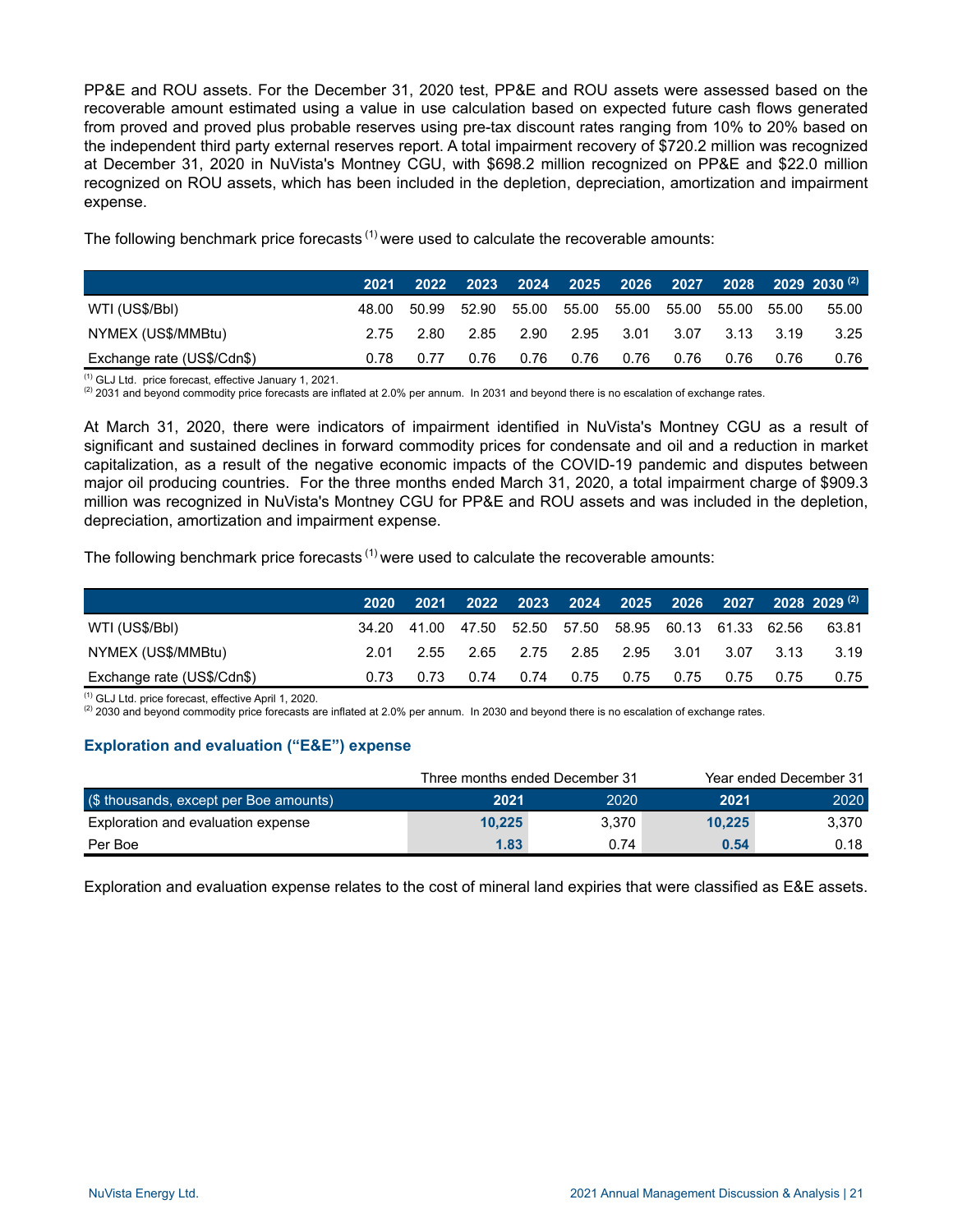# **Asset retirement obligations**

| (\$ thousands)                                |           | <b>December 31, 2021</b> December 31, 2020 |
|-----------------------------------------------|-----------|--------------------------------------------|
| Balance, January 1                            | 139,965   | 124,533                                    |
| Accretion expense                             | 2,213     | 1,496                                      |
| Liabilities incurred                          | 4,842     | 3,191                                      |
| Liabilities disposed                          | (17, 551) | (584)                                      |
| Change in estimates                           | 3,148     | 7,129                                      |
| Change in discount rate                       | (5,654)   | 15,306                                     |
| Liabilities settled (cash)                    | (5, 478)  | (11, 106)                                  |
| Liabilities settled (non cash) <sup>(1)</sup> | (1, 248)  |                                            |
| Balance, end of period                        | 120,237   | 139,965                                    |
| Expected to be incurred within one year       | 7,075     | 6,275                                      |
| Expected to be incurred beyond one year       | 113.162   | 133.690                                    |

<sup>(1)</sup> Liabilities settled (non-cash) of \$1.2 million (2020 - nil) were funded by payments made directly to NuVista's service providers from the Alberta Site Rehabilitation Program with respect to approved abandonment and reclamation expenditures. These amounts have been recorded as "Other Income".

Asset retirement obligations ("ARO") are based on estimated costs to reclaim and abandon ownership interests in condensate, oil and natural gas assets including well sites, gathering systems and processing facilities. At December 31, 2021, NuVista had an ARO balance of \$120.2 million as compared to \$140.0 million as at December 31, 2020. The Government of Canada long-term risk-free bond rate of 1.7% (December 31, 2020 – 1.2%) and an inflation rate of 1.8% (December 31, 2020 – 1.5%) were used to calculate the net present value of the asset retirement obligations. At December 31, 2021, the estimated total undiscounted and uninflated amount of cash required to settle NuVista's ARO was \$117.1 million (December 31, 2020 – \$132.8 million) with an estimated 29% to be incurred within the next 10 years. Actual ARO expenditures for the year ended December 31, 2021 were \$6.7 million including funding by payments made under the Alberta Site Rehabilitation Program of \$1.2 million, compared to \$11.1 million for the year ended December 31, 2020.

The ARO liability decreased by \$19.7 million in 2021 due primarily to \$17.6 million of liabilities sold as part of property dispositions in the first quarter, a \$5.7 million decrease as a result of a change in the discount and inflation rates used to value the liability from December 31, 2020 and \$6.7 million of liabilities settled, offset by a change in estimate increase of \$3.1 million and \$4.8 million of liabilities incurred as a result of new drills.

There are uncertainties related to asset retirement obligations and the impact on the financial statements could be material, as the eventual timing and expected costs to settle these obligations could differ from our estimates. The main factors that could cause expected costs to differ are changes to laws, regulations, reserve estimates, costs and technology. Any reclamation or abandonment expenditures will generally be funded from cash provided by operating activities.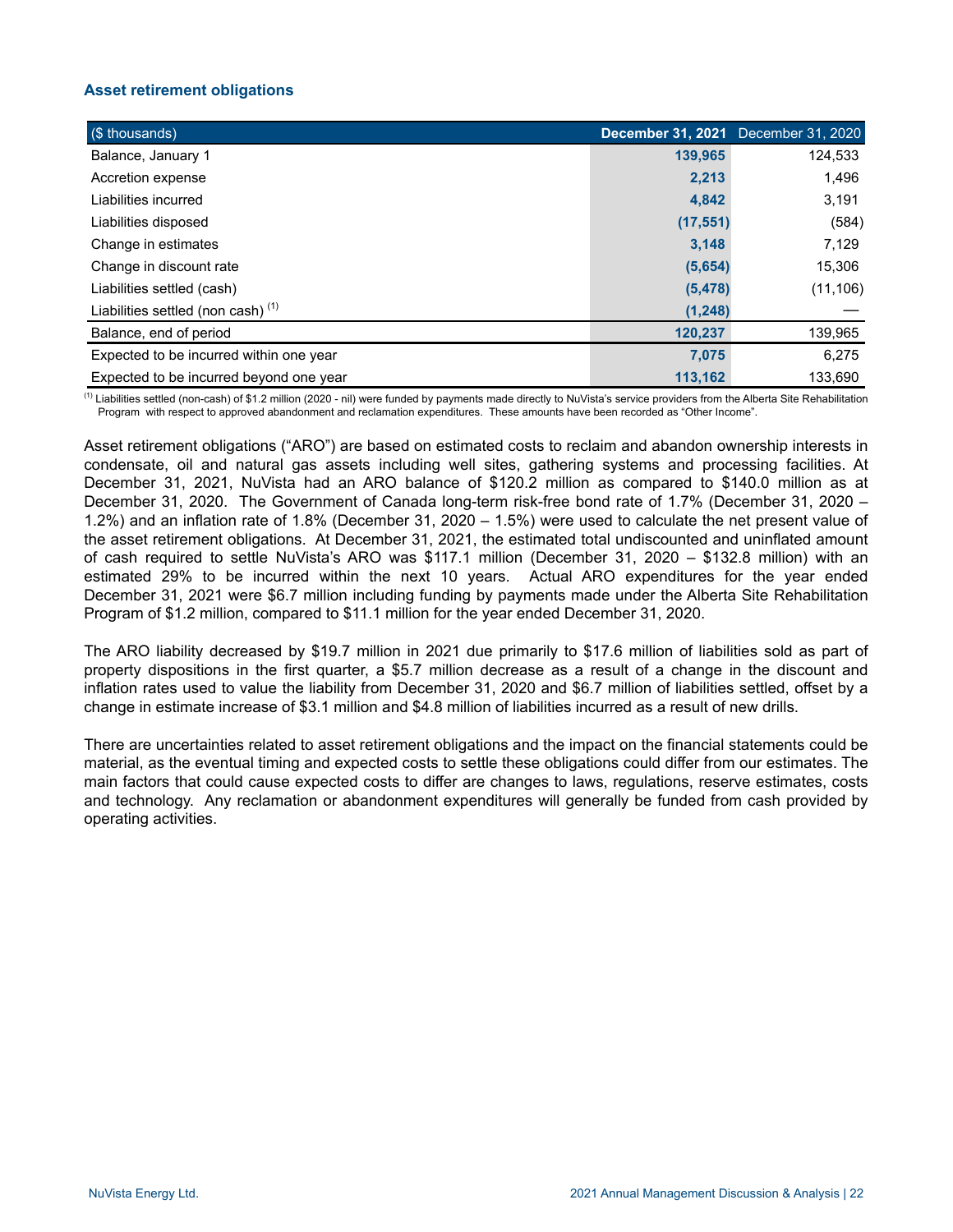# **Cash used in investing activities and capital expenditures**

Capital expenditures for the three months and year ended December 31, 2021 were \$86.4 million and \$288.8 million, compared to \$23.9 million and \$180.4 million in the comparative periods of 2020. For the three months and year ended December 31, 2021, cash used in investing activities was \$42.6 million and \$176.3 million, compared to \$13.8 million and \$201.4 million in the comparative periods of 2020.

The increase in capital expenditures for the three months and year ended December 31, 2021 is reflective of the increased activity and increase to the capital budget in 2021 in response to the improved economic environment.

The table below summarizes the breakdown of capital expenditures in each category of capital expenditures for the three months and year ended December 31, 2021 and 2020:

|                                     |        |                 | Three months ended December 31 | Year ended December 31 |         |                 |         |                 |
|-------------------------------------|--------|-----------------|--------------------------------|------------------------|---------|-----------------|---------|-----------------|
| (\$ thousands, except % amounts)    | 2021   | $%$ of<br>total | 2020                           | $%$ of<br>total        | 2021    | $%$ of<br>total | 2020    | $%$ of<br>total |
| Land and retention costs            | 1,000  |                 | 59                             |                        | 1.000   |                 | 202     |                 |
| Geological and geophysical          | 98     |                 | 911                            | 5                      | 421     | –               | 4.678   | 3               |
| Drilling and completion             | 75.221 | 88              | 15.514                         | 65                     | 242.875 | 84              | 130.165 | 72              |
| Facilities and equipment            | 8,941  | 10              | 7.266                          | 30                     | 39,391  | 14              | 44.975  | 25              |
| Corporate and other                 | 1.142  |                 | 114                            |                        | 5,159   | $\mathbf{2}$    | 422     |                 |
| Capital expenditures <sup>(1)</sup> | 86.402 |                 | 23.864                         |                        | 288.846 |                 | 180.442 |                 |

<sup>(1)</sup> Non-GAAP financial measure that does not have any standardized meaning under IFRS and therefore may not be comparable to similar measures presented by other companies where similar terminology is used. Reference should be made to the section entitled "Non-GAAP and Other Financial Measures".

The majority of 2021 capital expenditures was on drilling and completion activities. Looking forward, the Company expects to spend between 80-85% of planned capital expenditures on drilling and completion related activities.

## **Dispositions**

For the year ended December 31, 2021, proceeds from non core property dispositions were \$92.5 million relating to the sale of non core properties in the first quarter, resulting in a gain on dispositions in the amount of \$33.3 million, compared to non cash land swaps valued at \$11.5 million and the disposition of ARO liabilities, resulting in an accounting loss of \$0.8 million in the prior year comparative period.

## **Right-of-use assets and lease liabilities**

The Company has right-of-use assets and lease liabilities for our head and field office leases, a gas processing lease associated with the Pipestone South compressor, and a gas transportation lease associated with the pipeline that connects the Pipestone South compressor to the Energy Transfer Partners Wapiti plant. At December 31, 2021, the total right-of-use asset is \$107.9 million. The total lease liability is \$122.0 million, of which \$5.3 million is classified as a current liability.

## **Deferred income taxes**

For the three months and year ended December 31, 2021, the Company recorded deferred tax expense of \$35.2 million and \$80.2 million, compared to an expense of \$12.7 million and a recovery of \$56.5 million recorded in the prior year comparative periods. As a result of the impairment recovery in the third quarter and the increase in net income, the deferred tax liability of \$87.8 million at December 31, 2021 increased from the December 31, 2020 balance of \$12.7 million. The combined federal and provincial corporate tax rate for 2021 is 23%.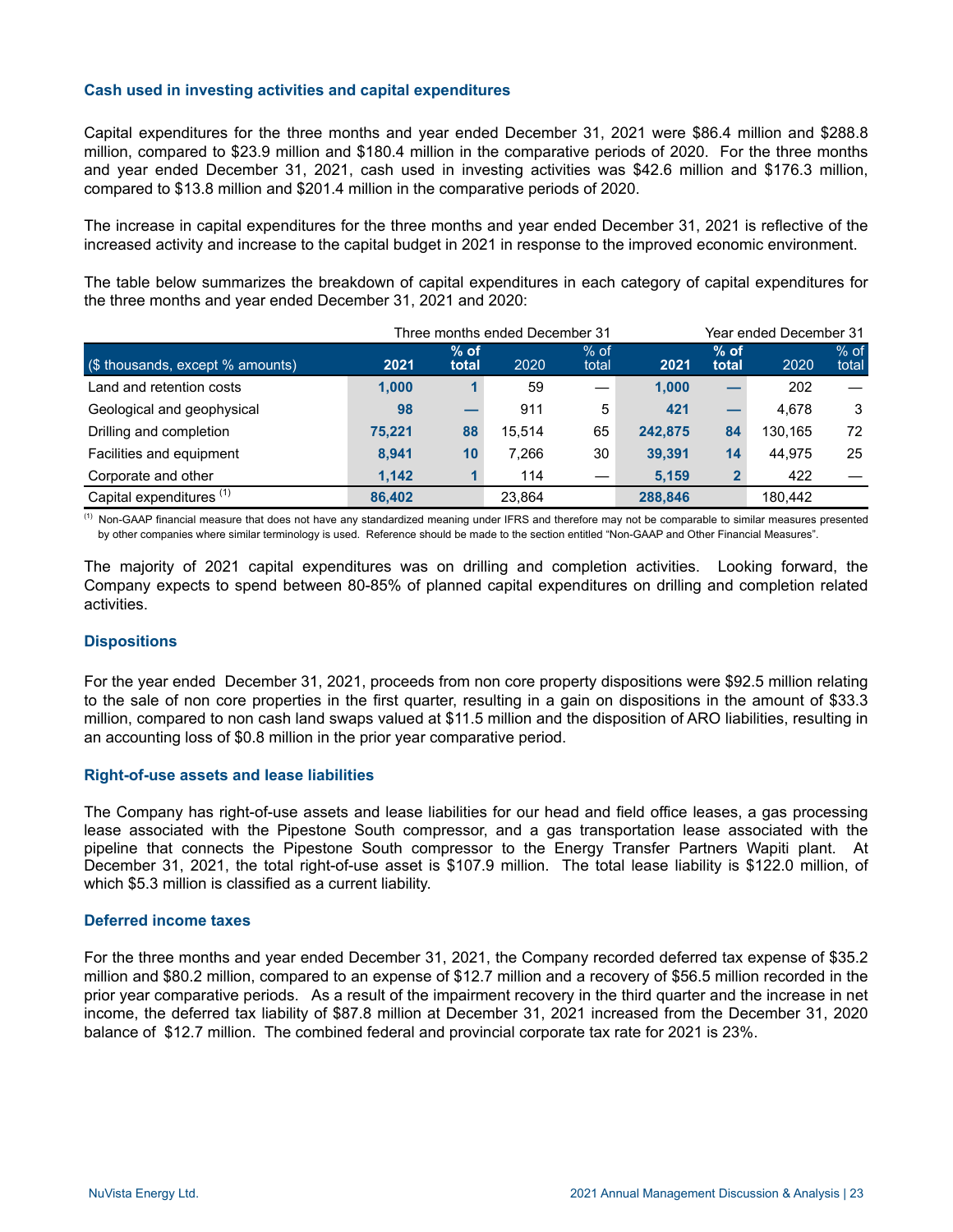# **Tax pools**

At December 31, 2021, NuVista had \$1.6 billion (2020 – \$1.7 billion) of tax pools available for deduction against future years' taxable income. The Company does not forecast to be cash taxable until 2024, based on current strip pricing.

|                                                | Available tax pools | Maximum annual deduction              |
|------------------------------------------------|---------------------|---------------------------------------|
| (\$ millions)                                  | 2021                | %                                     |
| Canadian exploration expenses                  | 272                 | 100 %                                 |
| Canadian development expenses                  | 390                 | 30-45% declining balance              |
| Canadian oil and natural gas property expenses | 171                 | 10-15% declining balance              |
| Undepreciated capital cost                     |                     | <b>184</b> 25-37.5% declining balance |
| Non-capital losses                             | 535                 | 100 %                                 |
| Other                                          | 13                  | various rates                         |
| Total federal tax pools                        | 1,565               |                                       |
| Additional Alberta tax pools                   | 11                  | 100 %                                 |

## **Net earnings (loss)**

|                                             |         | Three months ended December 31 | Year ended December 31 |            |  |  |
|---------------------------------------------|---------|--------------------------------|------------------------|------------|--|--|
| $($ \$ thousands, except per share amounts) | 2021    | 2020                           | 2021                   | 2020       |  |  |
| Net earnings (loss)                         | 113.159 | 715.435                        | 264.672                | (197, 879) |  |  |
| Per share, basic                            | 0.50    | 3.17                           | 1.17                   | (0.88)     |  |  |
| Per share, diluted                          | 0.48    | 3.17                           | 1.14                   | (0.88)     |  |  |

For the three months ended December 31, 2021 the decrease in net earnings compared to the prior year comparative period is primarily a result of the \$720 million impairment recovery booked in the fourth quarter of 2020, offset by increased adjusted funds flow of \$102.3 million and a \$64.5 million increase in the unrealized hedging gain in fourth quarter of 2021.

For the year ended December 31, 2021, the increase in net earnings compared to the prior year comparative period is primarily as a result of the net impairment expense of \$189.0 million recorded in 2020 vs an impairment recovery booked in the third quarter of 2021 of \$163.2 million, a \$164.1 million increase in adjusted funds flow, a \$48.7 million increase in the unrealized gain, offset by an increase in the deferred tax expense of \$136.7 million.

The net earnings (loss) reported is significantly impacted by impairment expense and unrealized gains (losses) on financial derivatives recognized at each period end as a result of the mark to market values or fair value of financial derivative contracts in place at each period end. Before taxes and excluding impairment expense and unrealized gains (losses) on financial derivatives there were net earnings of \$85.5 million and net earnings of \$174.0 million for the three months and year ended December 31, 2021 and net earnings of \$9.5 million and net loss of \$24.3 million for the prior year comparative periods. Impairment expense is a result of market conditions at a given point in time, causing downward pressures on market capitalization, forward pricing and the valuation of reserves, which could change at some point in the future. The unrealized market to market values are a function of highly volatile commodity prices, resulting in significant variances in the values from quarter to quarter. The financial derivatives contracts are in place to provide greater adjusted funds flow stability and certainty. Over the past five years, NuVista has a cumulative realized loss on financial derivatives in the amount of \$60.8 million.

## **Liquidity and capital resources**

# **Long-term debt (credit facility)**

At December 31, 2021, the Company had a \$440 million (December 31, 2020 - \$440 million) extendible revolving term credit facility available from a syndicate of Canadian financial institutions. Borrowing under the credit facility may be made by prime loans and bankers' acceptances. These advances bear interest at the bank's prime rate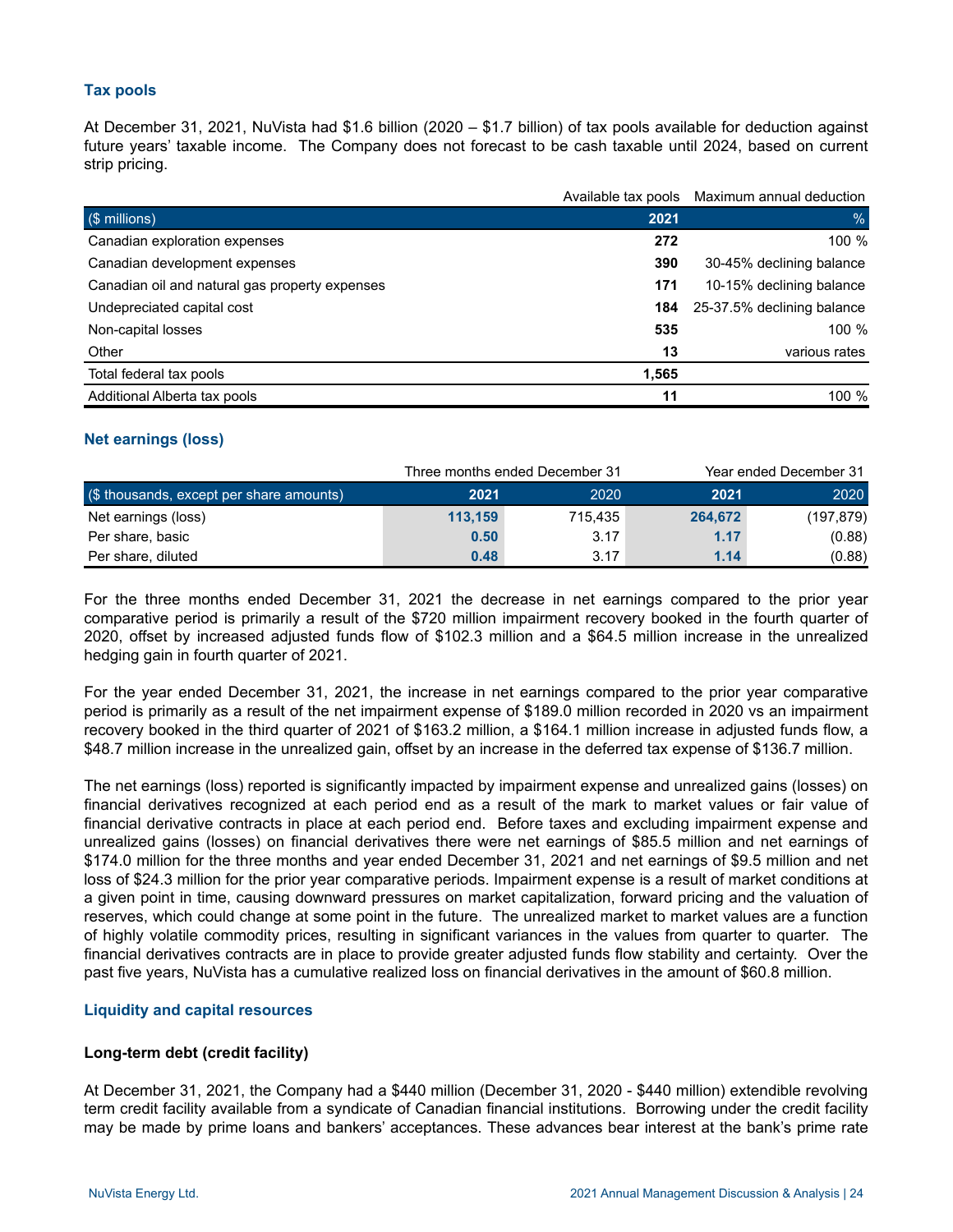and/or at money market rates plus a borrowing margin. The credit facility is secured by a first floating charge debenture, general assignment of book debts and NuVista's properties and equipment. The credit facility has a tenor of two years and is subject to an annual review by the lenders, at which time the lenders can extend the revolving period or can request conversion to a one year term loan. During the revolving period, a review of the maximum borrowing amount occurs semi-annually on November 30 and May 31. During the term period, no principal payments would be required until a year after the revolving period matures on May 31, 2023 in the event of a reduction or the credit facility not being renewed. The credit facility does not contain any financial covenants but NuVista is subject to various industry standard non-financial covenants. Compliance with these covenants is monitored on a regular basis and as at December 31, 2021, NuVista was in compliance with all covenants. The next annual review is scheduled for on or before May 31, 2022.

As at December 31, 2021, the Company had drawn \$196.1 million on its term credit facility (December 31, 2020 – \$362.7 million) and had outstanding letters of credit of \$7.0 million which reduce the credit available on this credit facility.

## **Export development Canada ("EDC") facility**

During the third quarter of 2020, the Company established a \$40 million unsecured letter of credit facility under Export Development Canada's ("EDC") Account Performance Security Guarantee ("APSG") program. In the fourth quarter of 2021 the letter of credit facility was reduced to \$30 million. At December 31, 2021, the Company had outstanding letters of credit associated with the APSG of \$18.1 million, leaving \$11.9 million of credit available on this facility.

## **Senior unsecured notes**

On July 23, 2021, the Company issued \$230.0 million aggregate principal amount of 7.875% senior unsecured notes due July 23, 2026. The 2026 Notes were issued at \$989.89 expressed as a price per \$1,000.00 principal amount. Interest is payable semi-annually in arrears. The 2026 Notes are fully and unconditionally guaranteed as to the payment of principal and interest, on a senior unsecured basis by the Company. There are no maintenance or financial covenants.

The 2026 Notes are non-callable by the Company prior to July 23, 2023. At any time on or after July 2, 2023, the Company may redeem all or part of the 2026 Notes at the redemption prices set forth in the table below plus any accrued and unpaid interest:

| 12 month period beginning on: | <b>Percentage</b> |
|-------------------------------|-------------------|
| July 23, 2023                 | 103.938%          |
| July 23, 2024                 | 101.969%          |
| July 23, 2025 and thereafter  | 100.000%          |

If a change of control occurs, each holder of the 2026 Notes will have the right to require the Company to purchase all or any part of that holder's 2026 Notes for an amount in cash equal to 101% of the aggregate principal repurchased plus accrued and unpaid interest.

On March 2, 2018, the Company issued \$220.0 million aggregate principal amount of 6.50% senior unsecured notes due March 2, 2023. Interest is payable semi-annually in arrears. The 2023 Notes were fully and unconditionally guaranteed as to the payment of principal and interest, on a senior unsecured basis by the Company. There were no maintenance or financial covenants. On July 23, 2021, part of the proceeds from the 2026 Notes were used to redeem the full aggregate principal amount of \$220 million of the Company's existing 2023 Notes, resulting in an agreed redemption call premium of \$3.6 million and \$1.8 million of remaining accretion of the carrying value which is included in interest on senior unsecured notes, for a total incremental expense on redemption of \$5.4 million.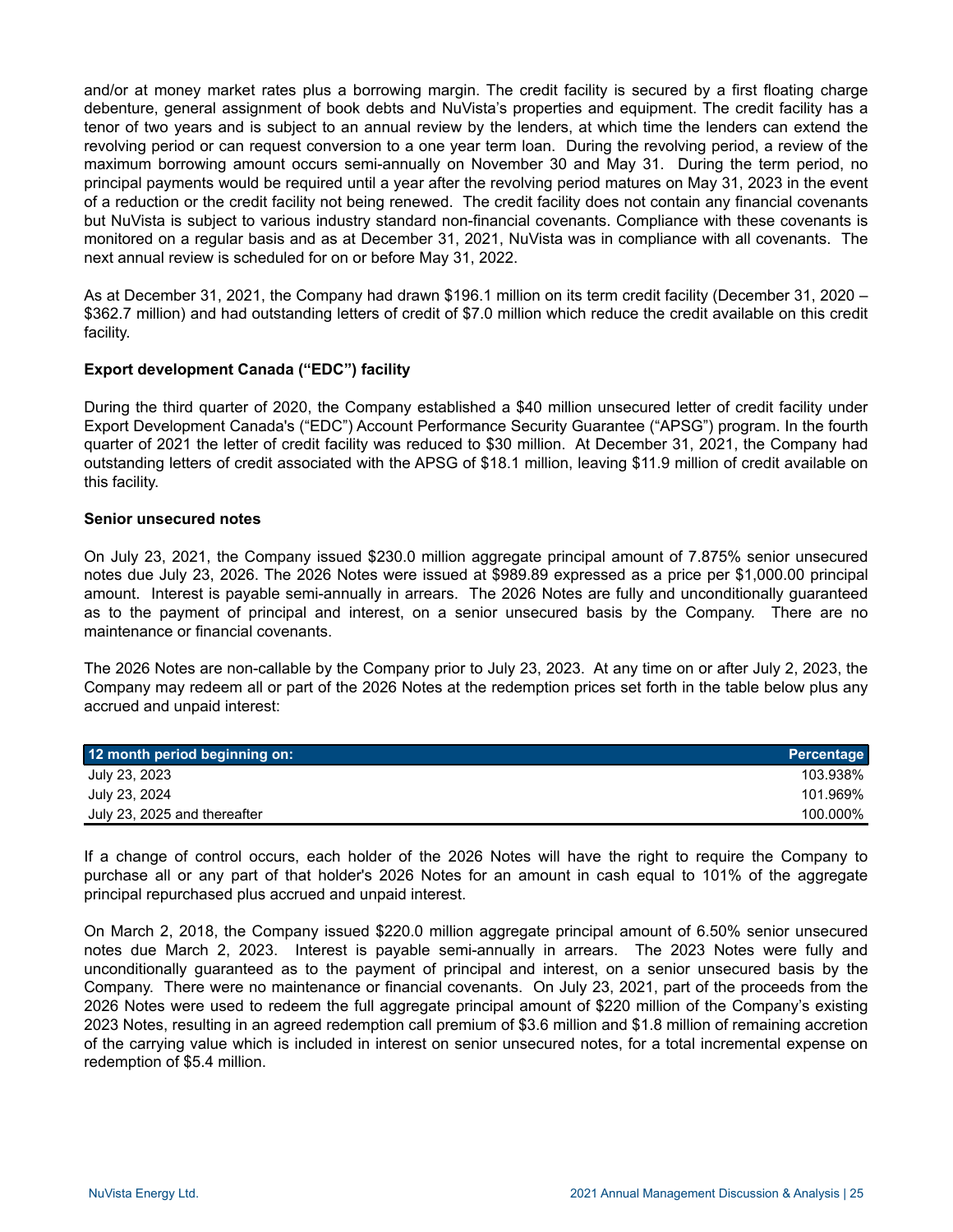The following is a summary of total market capitalization, net debt, net debt to current quarter annualized funds flow, and net debt to adjusted funds flow:

| (\$ thousands)                                                      | <b>December 31, 2021</b> | December 31, 2020 |
|---------------------------------------------------------------------|--------------------------|-------------------|
| Basic common shares outstanding                                     | 227,578                  | 225,837           |
| Share price (1)                                                     | 6.96                     | 0.94              |
| Total market capitalization                                         | 1,583,943                | 212,287           |
| Cash and cash equivalents, accounts receivable and prepaid expenses | (88, 537)                | (53,093)          |
| Other receivable                                                    |                          | (5, 471)          |
| Accounts payable and accrued liabilities                            | 140,002                  | 75,142            |
| Long-term debt (credit facility)                                    | 196,055                  | 362,673           |
| Senior unsecured notes                                              | 223,178                  | 217,724           |
| <b>Other liabilities</b>                                            | 9,577                    | 1,860             |
| Net debt $(2,3)$                                                    | 480,275                  | 598,835           |
| Annualized current quarter adjusted funds flow (2,3)                | 606,660                  | 197,596           |
| Net debt to annualized current quarter adjusted funds flow          | 0.8                      | 3.0               |
| Adjusted funds flow $(2,3)$                                         | 320,974                  | 156,866           |
| Net debt to adjusted funds flow                                     | 1.5                      | 3.8               |

(1) Represents the closing share price on the Toronto Stock Exchange on the last trading day of the period.

 $(2)$  Capital management measure. Reference should be made to the section entitled "Non-GAAP and Other Financial Measures".

(3) Refer to Note 16, "Capital Management" in NuVista's financial statements.

# **Net debt reconciliation**

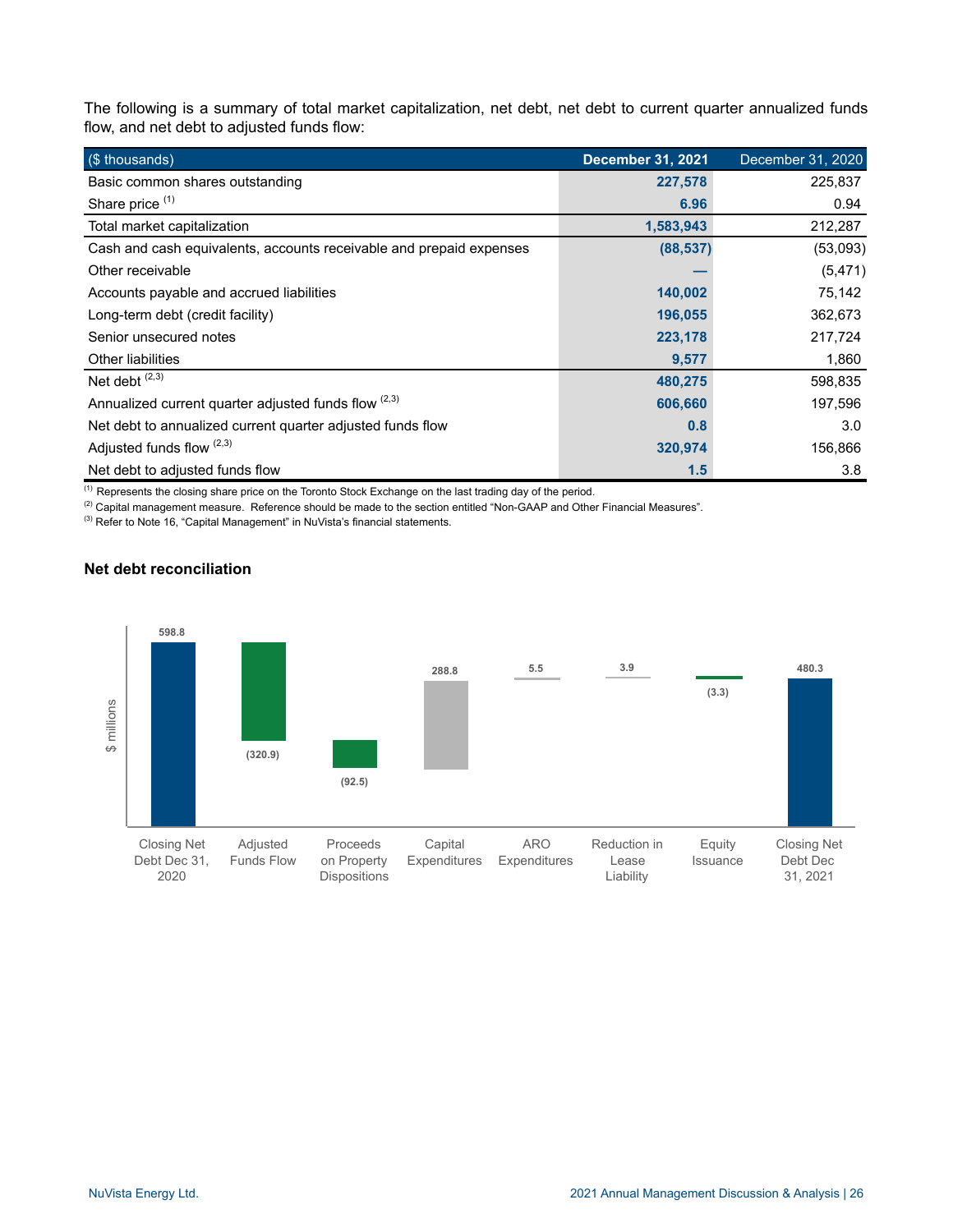# **Available funding**

| (\$ thousands)                                            | December 31, 2021 | December 31, 2020 |
|-----------------------------------------------------------|-------------------|-------------------|
| Credit facility capacity                                  | 440,000           | 440,000           |
| EDC letter of credit facility capacity                    | 30,000            | 40,000            |
| Total facility capacity                                   | 470,000           | 480,000           |
| Deduct:                                                   |                   |                   |
| Credit facility borrowings                                | (196, 055)        | (362, 673)        |
| Letters of credit issued on credit facility               | (7,017)           | (7,040)           |
| Letters of credit issued on EDC letter of credit facility | (18, 114)         | (17,031)          |
| Undrawn total facility capacity                           | 248,814           | 93,256            |

NuVista has sufficient liquidity to execute its business plan. At current strip pricing, the Company is forecasting yearly net debt reduction from adjusted funds flow in excess of capital expenditures, while achieving prudent production growth. At December 31, 2021, NuVista had drawn \$196.1 million on its credit facility.

NuVista plans to monitor its business plan and continue to adjust its capital program in the context of commodity prices and net debt levels.

## **Free adjusted funds flow**

NuVista uses free adjusted funds flow, defined as adjusted funds flow less capital and asset retirement expenditures, as an indicator of the funds available for additional capital allocation. For the three months and year ended December 31, 2021, free adjusted funds flow was \$64.5 million and \$26.7 million compared to \$24.8 million and \$(34.7) million in the prior year comparative periods. For the calculation of free adjusted funds flow, refer to the section entitled "Non-GAAP and other financial measures".

## **Share Capital**

As at December 31, 2021, there were 227.6 million common shares outstanding. In addition, there were 7.0 million stock options with an average exercise price of \$3.78 per option and 2.3 million RSAs and 4.6 million PSAs outstanding.

#### **Commitments**

NuVista enters into contract obligations as part of conducting business. Such commitments include operating costs for our office leases, processing costs associated with natural gas at third party facilities, and transportation costs for delivery of our natural gas, condensate, and NGLs to sales points. NuVista manages our commitments in conjunction with future development plans and to ensure we are diversified into multiple markets.

The following is a summary of NuVista's contractual obligations and commitments as at December 31, 2021:

| $\sqrt{\$}$ (\$ thousands)       | Total     | 2022    | 2023    | 2024    | 2025    | 2026    | Thereafter |
|----------------------------------|-----------|---------|---------|---------|---------|---------|------------|
| Transportation <sup>(1)</sup>    | 963.686   | 115.361 | 122.228 | 112.942 | 113.562 | 110.430 | 389,163    |
| Processing <sup>(1)</sup>        | 1.133.612 | 73.040  | 82.205  | 91.089  | 76.863  | 70.886  | 739.529    |
| Office lease $(2)$               | 4.232     | 948     | 999     | 857     | 151     | 151     | 1.126      |
| Total commitments <sup>(3)</sup> | 2,101,530 | 189.349 | 205.432 | 204,888 | 190.576 | 181.467 | 1,129,818  |

(1) Certain of the transportation and processing commitments are secured by outstanding letters of credit of \$24.2 million at December 31, 2021 (December 31, 2020 - \$23.4 million).

<sup>(2)</sup> Represents the undiscounted future commitments of variable operating expenses related to the Company's office leases.

 $<sup>(3)</sup>$  Excludes commitments recognized within lease liabilities.</sup>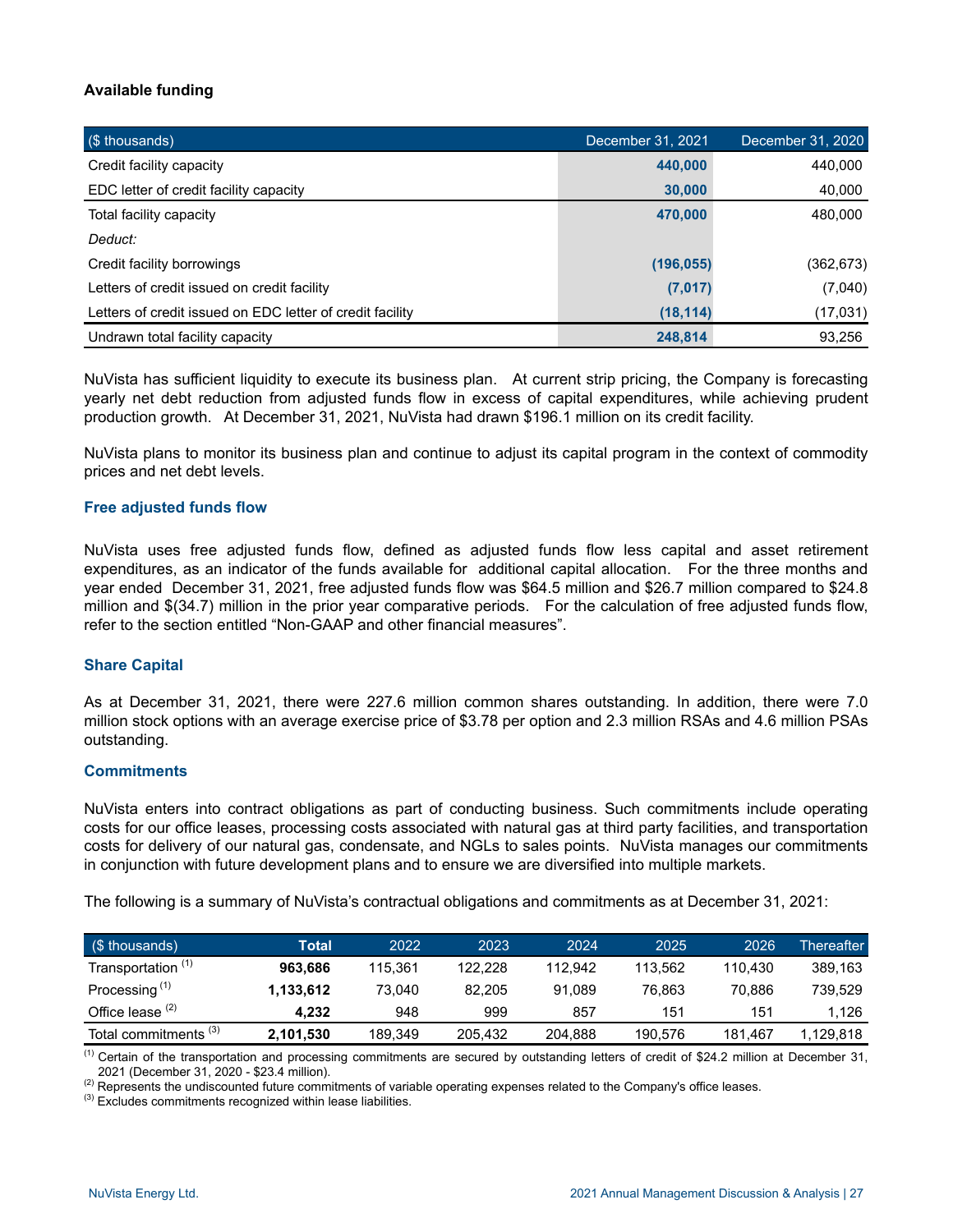## **Off "balance sheet" arrangements**

NuVista has certain commitments which are reflected in the contractual obligations and commitments table, which were entered into in the normal course of operations. Most transportation and processing commitments are treated as executory contracts whereby the payments are included in operating or transportation expenses.

# **Annual financial information**

The following table highlights selected annual financial information for the years ended December 31, 2021, 2020 and 2019:

| (\$ thousands, except per share amounts) | 2021      | 2020      | 2019      |
|------------------------------------------|-----------|-----------|-----------|
| Petroleum and natural gas revenues       | 885,290   | 424,637   | 585,484   |
| Net earnings (loss)                      | 264,672   | (197,879) | (63,833)  |
| Per share, basic                         | 1.17      | (0.88)    | (0.28)    |
| Per share, diluted                       | 1.14      | (0.88)    | (0.28)    |
| Balance sheet information                |           |           |           |
| Total assets                             | 2,391,984 | 2,157,830 | 2,331,361 |
| Long-term debt                           | 196,055   | 362,673   | 306,274   |
| Senior unsecured notes                   | 223,178   | 217,724   | 216,771   |
|                                          |           |           |           |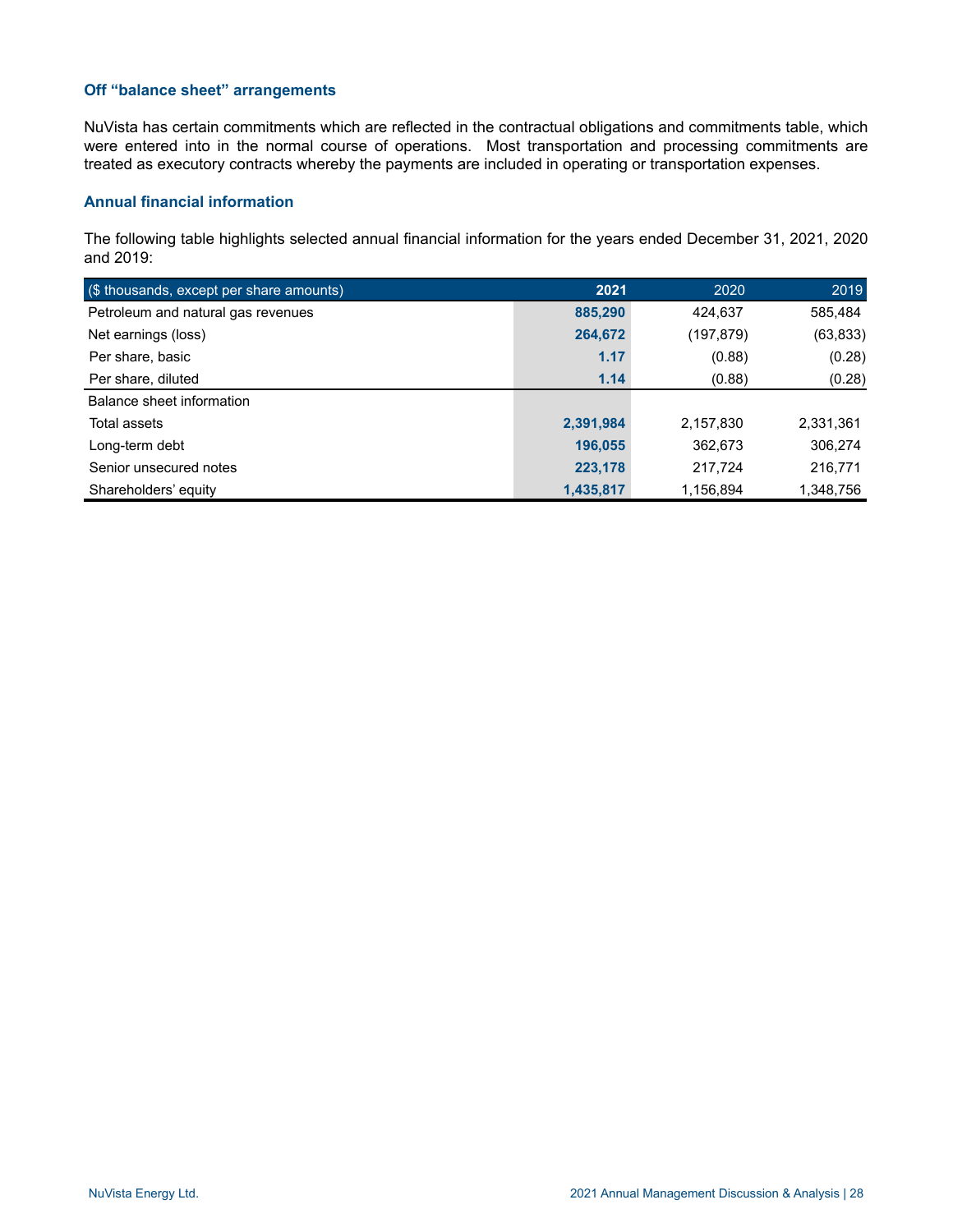# **Quarterly financial information**

| (\$ thousands, except otherwise stated)                              | Q4 2021 | Q3 2021 | Q2 2021   | Q1 2021 | Q4 2020 | Q3 2020   | Q2 2020   | Q1 2020    |
|----------------------------------------------------------------------|---------|---------|-----------|---------|---------|-----------|-----------|------------|
| <b>FINANCIAL</b>                                                     |         |         |           |         |         |           |           |            |
| Petroleum and natural gas revenues                                   | 323,355 | 222,601 | 187,925   | 151,409 | 124,378 | 105,708   | 67,399    | 127,152    |
| Net earnings (loss)                                                  | 113,159 | 147,065 | (10, 941) | 15,389  | 715,435 | (44, 144) | (80, 422) | (788, 747) |
| Per share, basic                                                     | 0.50    | 0.65    | (0.05)    | 0.07    | 3.17    | (0.20)    | (0.36)    | (3.50)     |
| Per share, diluted                                                   | 0.48    | 0.63    | (0.05)    | 0.07    | 3.17    | (0.20)    | (0.36)    | (3.50)     |
| Cash provided by operating activities                                | 110,063 | 124,007 | 58,357    | 46,151  | 44,719  | 36,581    | 8,555     | 57,345     |
| Per share, basic                                                     | 0.48    | 0.55    | 0.26      | 0.20    | 0.20    | 0.16      | 0.04      | 0.25       |
| Per share, diluted                                                   | 0.47    | 0.53    | 0.26      | 0.20    | 0.20    | 0.16      | 0.04      | 0.25       |
| Adjusted funds flow (1)                                              | 151,665 | 80,602  | 55,452    | 33,257  | 49,399  | 41,484    | 15,115    | 50,868     |
| Per share, basic                                                     | 0.67    | 0.36    | 0.25      | 0.15    | 0.22    | 0.18      | 0.07      | 0.23       |
| Per share, diluted                                                   | 0.64    | 0.35    | 0.25      | 0.14    | 0.22    | 0.18      | 0.07      | 0.23       |
| Capital expenditures <sup>(2)</sup>                                  | 86,402  | 77,152  | 44,344    | 80,948  | 23,864  | 7,081     | 20,765    | 128,732    |
| Total assets (\$ millions)                                           | 2,392   | 2,353   | 2,140     | 2,137   | 2,158   | 1,458     | 1,504     | 1,576      |
| Weighted average basic shares<br>outstanding (thousands of shares)   | 226,951 | 226,301 | 226,045   | 225,842 | 225,769 | 225,719   | 225,652   | 225,592    |
| Weighted average diluted shares<br>outstanding (thousands of shares) | 235,691 | 233,400 | 226,045   | 229,813 | 225,769 | 225,719   | 225.652   | 225,592    |
| <b>OPERATING</b>                                                     |         |         |           |         |         |           |           |            |
| <b>Daily Production</b>                                              |         |         |           |         |         |           |           |            |
| Natural gas (Mcf/d)                                                  | 202,730 | 184,149 | 178,293   | 168,433 | 183,341 | 183,708   | 187,119   | 188,809    |
| Condensate & oil (Bbls/d)                                            | 21,072  | 15,779  | 16,296    | 12,627  | 12,928  | 13,790    | 14,231    | 15,335     |
| $NGLs$ (Bbls/d) $(4)$                                                | 6,028   | 4,534   | 5,473     | 5,155   | 5,863   | 5,034     | 5,504     | 5,278      |
| Total (Boe/d)                                                        | 60,888  | 51,005  | 51,485    | 45,854  | 49,348  | 49,443    | 50,922    | 52,080     |
| Condensate, oil & NGLs weighting                                     | 45%     | 40%     | 42%       | 39%     | 38%     | 38%       | 39%       | 40%        |
| Average realized selling prices (5)                                  |         |         |           |         |         |           |           |            |
| Natural gas (\$/Mcf)                                                 | 6.09    | 4.88    | 3.48      | 3.79    | 3.14    | 2.16      | 1.98      | 2.45       |
| Condensate & oil (\$/Bbl)                                            | 96.15   | 84.59   | 79.00     | 70.87   | 52.59   | 49.09     | 22.46     | 57.57      |
| NGLs (\$/Bbl)                                                        | 42.38   | 41.36   | 28.73     | 28.80   | 16.44   | 14.65     | 9.31      | 10.07      |
| Netbacks (\$/Boe)                                                    |         |         |           |         |         |           |           |            |
| Petroleum and natural gas revenues                                   | 57.73   | 47.44   | 40.11     | 36.68   | 27.40   | 23.24     | 14.54     | 26.83      |
| Realized gain (loss) on financial derivatives                        | (6.69)  | (6.04)  | (6.13)    | (5.11)  | 2.77    | 3.87      | 5.84      | 2.84       |
| Royalties                                                            | (4.89)  | (3.51)  | (2.24)    | (2.61)  | (0.83)  | (0.69)    | (0.11)    | (2.01)     |
| <b>Transportation expenses</b>                                       | (5.20)  | (5.38)  | (5.44)    | (5.07)  | (4.97)  | (4.38)    | (4.35)    | (4.15)     |
| Operating expenses                                                   | (10.53) | (10.49) | (10.54)   | (11.11) | (9.68)  | (9.80)    | (9.66)    | (10.17)    |
| Operating netback (3)                                                | 30.42   | 22.02   | 15.76     | 12.78   | 14.69   | 12.24     | 6.26      | 13.34      |
| Corporate netback <sup>(3)</sup>                                     | 27.08   | 17.18   | 11.84     | 8.06    | 10.88   | 9.12      | 3.27      | 10.73      |

(1) Capital management measure. Reference should be made to the section entitled "Non-GAAP and Other Financial Measures".<br>(2) Non-GAAP financial measure that does not have any standardized meaning under IEPS and therefore

Non-GAAP financial measure that does not have any standardized meaning under IFRS and therefore may not be comparable to similar measures presented by other companies where similar terminology is used. Reference should be made to the section entitled "Non-GAAP and Other Financial Measures".

<sup>(3)</sup> Non-GAAP ratio that does not have any standardized meaning under IFRS and therefore may not be comparable to similar measures presented by other companies where similar terminology is used. Reference should be made to the section entitled "Non-GAAP and Other Financial Measures".

(4) Natural gas liquids ("NGLs") include butane, propane, ethane and sulphur revenue.

Product prices exclude realized gains/losses on financial derivatives.

Prior to the COVID-19 pandemic in 2020, NuVista's Montney production volumes had been increasing with substantially all of the Company's capital expenditures allocated to the Montney area, as well as related successful drilling and production performance, asset acquisitions and the construction of a compressor station in that core area. Production from the Montney in 2021 is 99% of total production. Over the prior eight quarters, quarterly revenue has been in a range of \$67.4 million to \$323.4 million with revenue primarily influenced by production volumes and commodity prices. Net earnings (loss) have been in a range of a net loss of \$788.7 million to net earnings of \$715.4 million with earnings (loss) primarily influenced by commodity prices and production volumes, realized and unrealized gains and losses on financial derivatives, impairment expense recognized in the first quarter of 2020 which was fully recovered by the end of 2021, and deferred income taxes.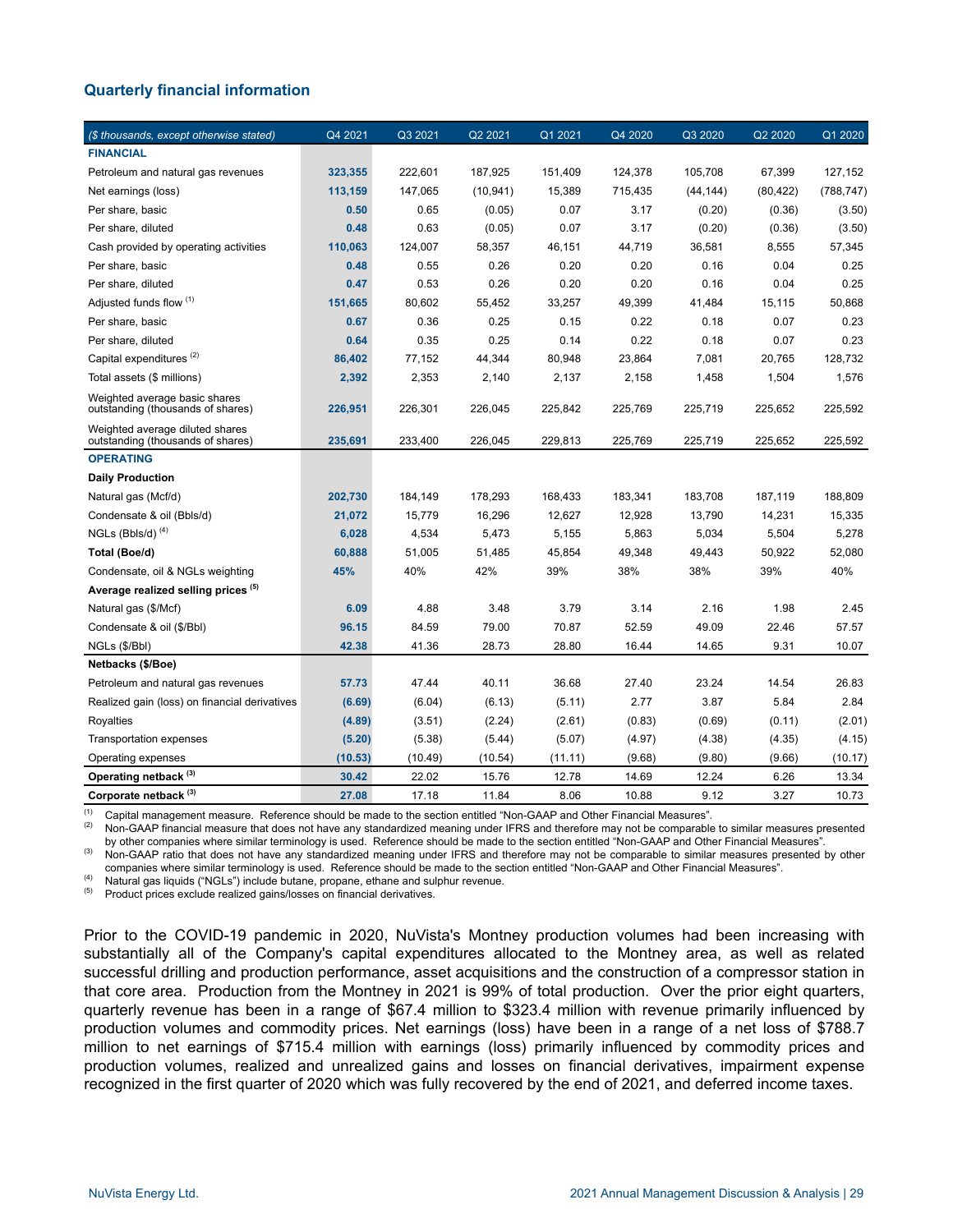#### **Non-GAAP and other financial measures**

The Company's MD&A uses various specified financial measures including "non-GAAP financial measures", "non-GAAP ratios", "capital management measures", and "supplementary financial measures" (as such terms are defined in NI 51-112), which are described in further detail below. Management believes that the presentation of these non-GAAP measures provide useful information to investors and shareholders as the measures provide increased transparency and the ability to better analyze performance against prior periods on a comparable basis.

#### **Non-GAAP financial measures**

NI 52-112 defines a non-GAAP financial measure as a financial measure that: (i) depicts the historical or expected future financial performance, financial position or cash flow of an entity; (ii) with respect to its composition, excludes an amount that is included in, or includes an amount that is excluded from, the composition of the most directly comparable financial measure disclosed in the primary financial statements of the entity; (iii) is not disclosed in the financial statements of the entity; and (iv) is not a ratio, fraction, percentage or similar representation.

These non-GAAP financial measures are not standardized financial measures under IFRS and might not be comparable to similar measures presented by other companies where similar terminology is used. Investors are cautioned that these measures should not be construed as alternatives to or more meaningful than the most directly comparable IFRS measures as indicators of NuVista's performance.

Set forth below are descriptions of the non-GAAP financial measures used in this MD&A.

## *Capital expenditures*

Capital expenditures are equal to cash used in investing activities, excluding changes in non-cash working capital, other receivable and property dispositions. Any expenditures on the other receivable are being refunded to NuVista and are therefore included under current assets. NuVista considers capital expenditures to be a useful measure of cash flow used for capital reinvestment.

The following table provides a reconciliation between the non-GAAP measure of capital expenditures to the most directly comparable GAAP measure of cash used in investing activities for the period:

|                                     |           | Three months ended December 31 | Year ended December 31 |            |  |
|-------------------------------------|-----------|--------------------------------|------------------------|------------|--|
| (\$ thousands)                      | 2021      | 2020                           | 2021                   | 2020       |  |
| Cash used in investing activities   | (42, 620) | (13, 825)                      | (176, 258)             | (201, 425) |  |
| Changes in non-cash working capital | (44, 254) | (5, 572)                       | (15, 249)              | 25,813     |  |
| Other receivable                    | (562)     | (4, 467)                       | (4, 795)               | (4,830)    |  |
| Property dispositions               | 1.034     | __                             | (92, 544)              |            |  |
| Capital expenditures                | (86, 402) | (23, 864)                      | (288, 846)             | (180, 442) |  |

## *Free adjusted funds flow*

Free adjusted funds flow is adjusted funds flow less capital and asset retirement expenditures. Each of the components of free adjusted funds flow are non-GAAP financial measures. Please refer to disclosures 9 under the headings "Adjusted funds flow" and "Capital expenditures" for a description of each component of free adjusted funds flow. Management uses free adjusted funds flow as a measure of the efficiency and liquidity of its business, measuring its funds available for additional capital allocation to manage debt levels, pay dividends, and return capital to shareholders. By removing the impact of current period capital and asset retirement expenditures, management believes this measure provides an indication of the funds the Company has available for future capital allocation decisions.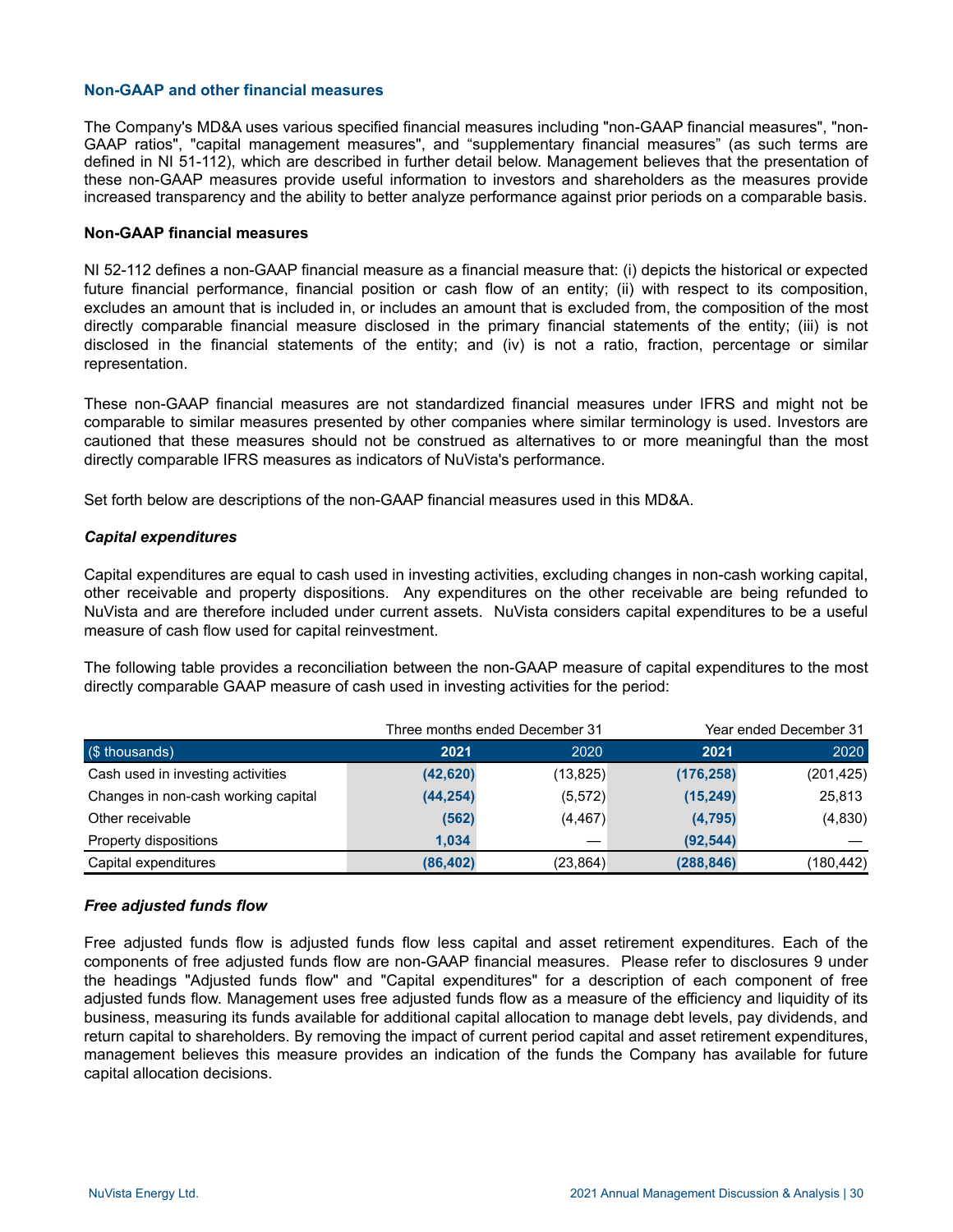The following table sets out our free adjusted funds flow compared to the most directly comparable GAAP measure of cash provided by operating activities less cash used in investing activities for the period:

|                                                                                                        |           | Three months ended<br>December 31 | Year ended<br>December 31 |            |  |
|--------------------------------------------------------------------------------------------------------|-----------|-----------------------------------|---------------------------|------------|--|
| (\$ thousands)                                                                                         | 2021      | 2020                              | 2021                      | 2020       |  |
| Cash provided by operating activities                                                                  | 110,063   | 44.719                            | 338,578                   | 147,200    |  |
| Cash used in investing activities                                                                      | (42, 620) | (13, 825)                         | (176, 258)                | (201, 425) |  |
| Excess (deficiency) of cash provided by operating activities over cash<br>used in investing activities | 67,443    | 30.894                            | 162,320                   | (54,225)   |  |
|                                                                                                        |           |                                   |                           |            |  |
| Adjusted funds flow                                                                                    | 151,665   | 49.399                            | 320.974                   | 156,866    |  |
| Capital expenditures                                                                                   | (86, 402) | (23, 864)                         | (288, 846)                | (180,442)  |  |
| Asset retirement expenditures                                                                          | (809)     | (750)                             | (5, 478)                  | (11, 106)  |  |
| Free adjusted funds flow                                                                               | 64.454    | 24.785                            | 26,650                    | (34,682)   |  |

## **Non-GAAP ratios**

NI 52-112 defines a non-GAAP ratio as a financial measure that: (i) is in the form of a ratio, fraction, percentage or similar representation; (ii) has a non-GAAP financial measure as one or more of its components; and (iii) is not disclosed in the financial statements of the entity. Set forth below is a description of the non-GAAP ratios used in this MD&A.

These non-GAAP ratios are not standardized financial measures under IFRS and might not be comparable to similar measures presented by other companies where similar terminology is used. Investors are cautioned that these ratios should not be construed as alternatives to or more meaningful than the most directly comparable IFRS measures as indicators of NuVista's performance.

#### *Operating netback and corporate netback ("netbacks"), per Boe*

NuVista calculated netbacks per Boe by dividing the netbacks by total production volumes sold in the period. Each of operating netback and corporate netback are non-GAAP financial measures. Operating netback is calculated as petroleum and natural gas revenues including realized financial derivative gains/losses, less royalties, transportation and operating expenses. Corporate netback is operating netback less general and administrative, deferred share units, interest and lease finance expense.

Management feels both operating and corporate netbacks are key industry benchmarks and measures of operating performance for NuVista that assists management and investors in assessing NuVista's profitability, and are commonly used by other petroleum and natural gas producers. The measurement on a Boe basis assists management and investors with evaluating NuVista's operating performance on a comparable basis.

#### *Cash costs ("cash costs"), per Boe*

NuVista calculated cash costs per Boe by dividing the cash costs by total production volumes sold in the period. Cash costs are a non-GAAP financial measure, calculated as the sum of operating expenses, transportation expenses, general and administrative expenses and financing costs.

Management feels that cash costs are a key industry benchmark and measures of operating performance for NuVista that assists management and investors in assessing NuVista's profitability, and are commonly used by other petroleum and natural gas producers. The measurement on a Boe basis assists management and investors with evaluating NuVista's operating performance on a comparable basis.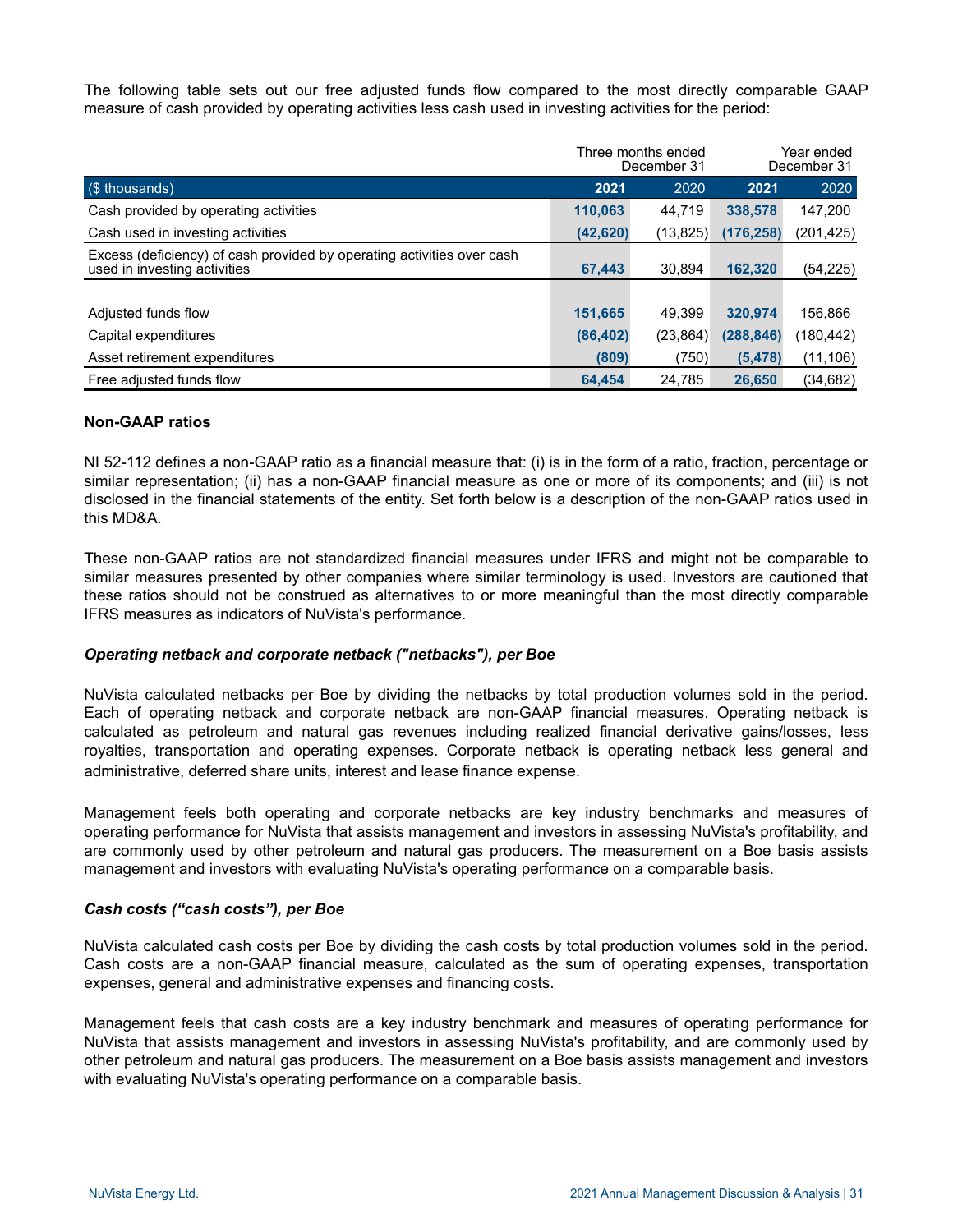## **Capital management measures**

NI 52-112 defines a capital management measure as a financial measure that: (i) is intended to enable an individual to evaluate an entity's objectives, policies and processes for managing the entity's capital; (ii) is not a component of a line item disclosed in the primary financial statements of the entity; (iii) is disclosed in the notes to the financial statements of the entity; and (iv) is not disclosed in the primary financial statements of the entity.

Please refer to Note 16 "Capital Management" in NuVista's financial statements for additional disclosure on net debt and adjusted funds flow, each of which are capital management measures used by the Company in this MD&A.

#### **Supplementary financial measures**

This MD&A may contain certain supplementary financial measures. NI 52-112 defines a supplementary financial measure as a financial measure that: (i) is intended to be disclosed on a periodic basis to depict the historical or expected future financial performance, financial position or cash flow of an entity; (ii) is not disclosed in the financial statements of the entity; (iii) is not a non-GAAP financial measure; and (iv) is not a non-GAAP ratio.

#### **Critical accounting estimates**

The preparation of the financial statements requires management to make judgments, estimates and assumptions that affect the application of accounting policies and the reported amounts of assets, liabilities, income and expenses. Actual results may differ from these estimates. Estimates and underlying assumptions are reviewed on an ongoing basis. Revisions to accounting estimates are recognized in the year in which the estimates are revised and in any future years affected.

During the first quarter of 2020, the World Health Organization declared COVID-19 to be a pandemic. Responses to the spread of COVID-19 resulted in a sudden decline in economic activity and resulted in a significant increase in economic uncertainty. In addition, oil prices declined dramatically due to the global oil price war and decline in demand due to COVID-19. These events resulted in a volatile and challenging economic environment throughout 2020 which adversely affected the Company's operational results and financial position. Throughout 2021, both oil and gas prices improved significantly, largely due to a combination of improved global economic activity combined with reduced oil and natural gas supply, and the roll out of COVID-19 vaccinations. Estimates and judgments made by management in the preparation of the interim financial statements are increasingly difficult and subject to a higher degree of measurement uncertainty during this volatile period.

The following are critical judgments that management has made in the process of applying accounting policies that have the most significant effect on the financial statements:

## *Cash generating units*

Cash generating units ("CGUs") are defined as the lowest grouping of integrated assets that generate identifiable cash inflows that are largely independent of the cash inflows of other assets or group of assets. The classification of assets into CGUs requires significant judgment and interpretations with respect to the integration between assets, the existence of active markets, external users, shared infrastructures and the way in which management monitors the Company's operations.

#### *Impairment indicators*

Judgments are required to assess when internal or external indicators of impairment or impairment reversal exist and impairment testing is required. In determining the recoverable amount of assets, in the absence of quoted market prices, impairment tests are based on estimates of reserves which are dependent upon variables including forecasted oil and natural gas prices, operating costs, royalties, production volumes, future development costs, discount rates and other relevant assumptions.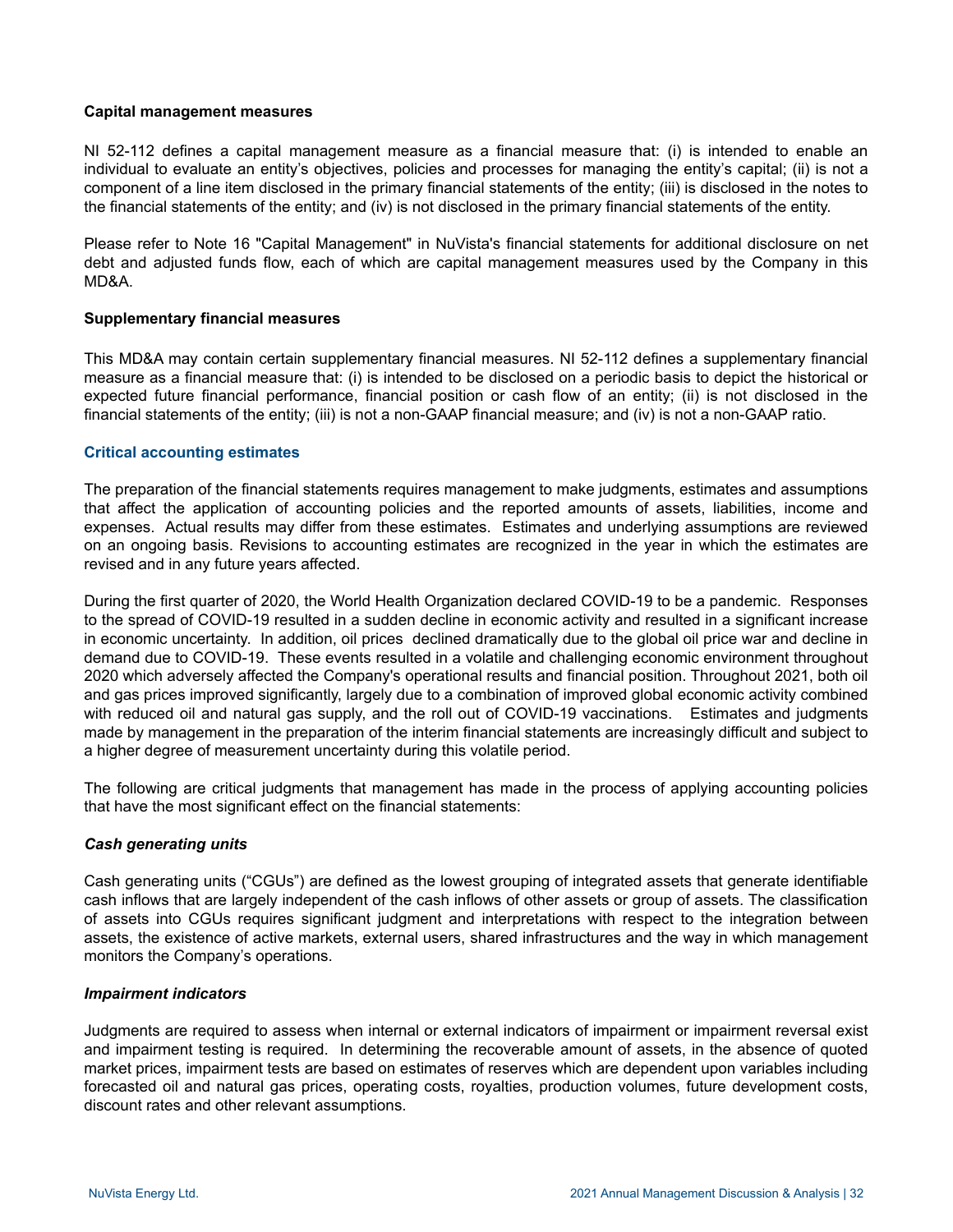#### *Exploration and evaluation assets*

The application of the Company's accounting policy for exploration and evaluation ("E&E") assets requires management to make certain judgments in determining whether it is likely that future economic benefits exist when activities have not generally reached a stage where technical feasibility and commercial viability can be reasonably determined.

The following are key estimates and their assumptions made by management affecting the measurement of balances and transactions in the financial statements:

#### *Reserve estimates*

Oil and natural gas reserves are used in the calculation of depletion, impairment and impairment reversals. Reserve estimates and their related cash flows are based on a number of significant assumptions, which include forecasted oil and natural gas prices, operating costs, royalties, production volumes and future development costs, all of which are subject to many uncertainties and interpretations. The Company expects that, over time, its reserve estimates will be revised upward or downward based on updated information such as the results of future drilling, testing and production levels and changes in commodity prices.

Independent third-party reserve evaluators are engaged annually to estimate proved and proved plus probable oil and gas reserves and the related cash flows from the Company's interest in oil and gas properties. This evaluation of proved and proved plus probable gas reserves is prepared in accordance with the reserves definitions as set up by the Canadian Securities Administrators in National Instrument 51-101 - *Standards of Disclosure for Oil and Gas Activities* and the Canadian Oil and Gas Evaluation ("COGE") Handbook.

#### *Asset retirement obligations*

Asset retirement obligations are recognized for the future decommissioning and restoration of property, plant and equipment. These obligations are based on estimated costs, which take into account the anticipated method and extent of restoration and technological advances. Actual costs are uncertain and estimates can vary as a result of changes to relevant laws and regulations, the emergence of new technology, operating experience and prices. The expected timing of future decommissioning and restoration may change due to certain factors, including reserve life. Changes to assumptions related to future expected costs, discount rates and timing may have a material impact on the amounts presented.

#### *Income taxes*

Tax interpretations, regulations and legislation in the various jurisdictions in which the Company and its subsidiaries operate are subject to change. The deferred tax asset or liability is based on estimates as to the timing of the reversal of temporary differences, substantively enacted tax rates and the likelihood of assets being realized.

#### *Business combinations*

Business combinations are accounted for using the acquisition method of accounting when the assets acquired meet the definition of a business combination in accordance with IFRS. The determination of fair value assigned to assets acquired and liabilities assumed requires management to make assumptions and estimates about future events. The assumptions and estimates with respect to determining the fair value of oil and gas properties and E&E assets acquired include estimates of reserves acquired, forecast benchmark commodity prices and discount rates used to present future cash flows. Changes in any of these assumptions or estimates used in determining the fair value of assets acquired and liabilities assumed could impact the amounts assigned to assets, liabilities, goodwill or bargain purchase.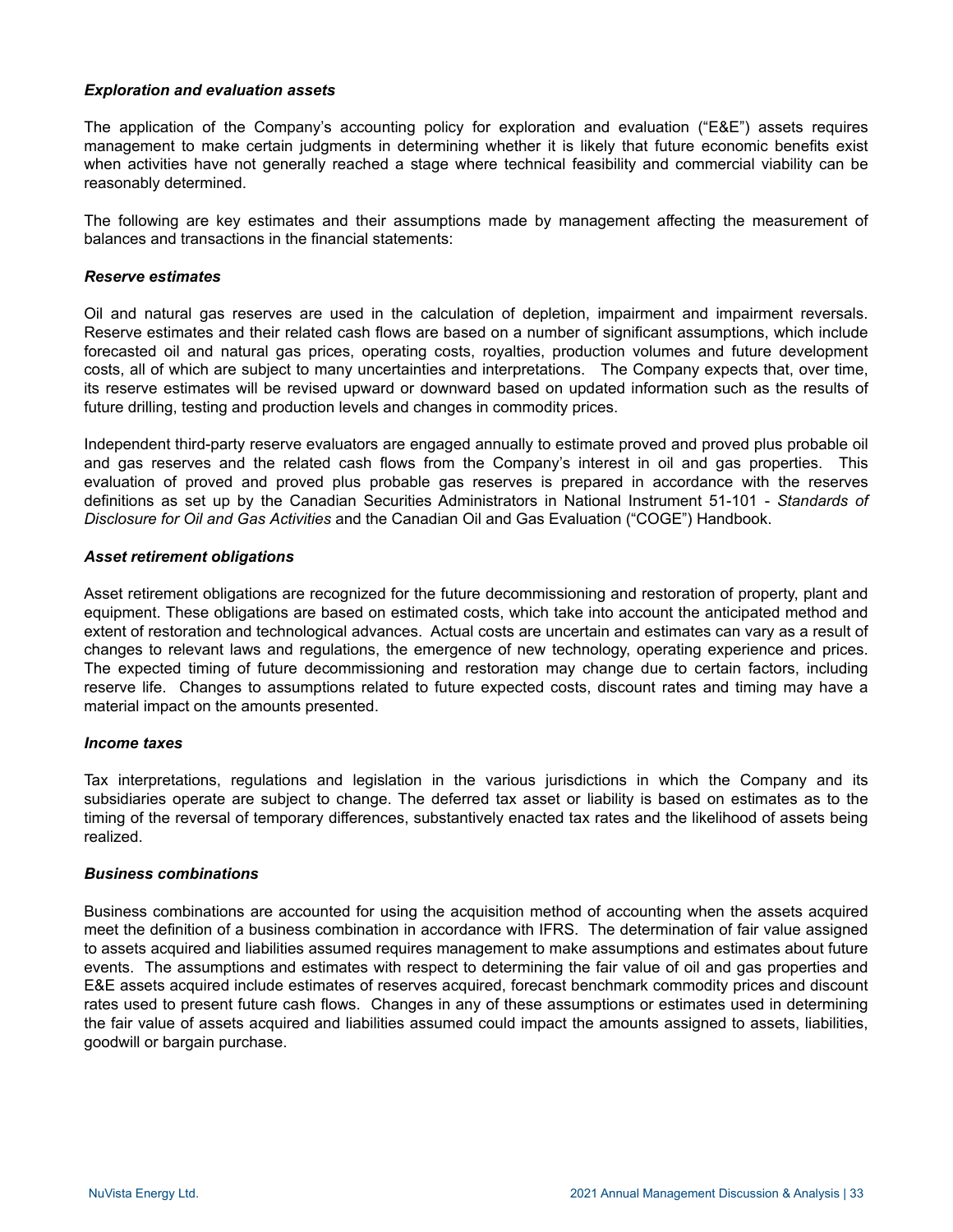#### *Future accounting pronouncements*

Various amendments to existing standards and new accounting requirements have been released that are effective January 1, 2022. The Company does not anticipate the new requirements to have a material impact on the financial statements.

# **Disclosure controls and internal controls over financial reporting**

NuVista's President and Chief Executive Officer ("CEO") and Vice President, Finance and Chief Financial Officer ("CFO") are responsible for establishing and maintaining disclosure controls and procedures and internal controls over financial reporting as defined in National Instrument 52-109. NuVista's CEO and CFO have designed disclosure controls and procedures, or caused them to be designed under their supervision, to provide reasonable assurance that information required to be disclosed by NuVista in its filings or other reports filed or submitted by it under securities legislation is recorded, processed, summarized and reported within the time periods specified in the securities legislation and is accumulated and communicated to NuVista's management, including its certifying officers, as appropriate to allow timely decisions regarding required disclosure. The CEO and CFO have concluded, based on their evaluation as of the end of the period covered by the interim and annual filings that the Company's disclosure controls and procedures are effective.

The CEO and CFO have also designed internal controls over financial reporting, or caused them to be designed under their supervision, to provide reasonable assurance regarding the reliability of NuVista's financial reporting and the preparation of financial statements for external purposes in accordance with GAAP and includes those policies and procedures that:

- pertain to the maintenance of records that in reasonable detail accurately and fairly reflect the transactions and dispositions of the assets of NuVista;
- are designed to provide reasonable assurance that transactions are recorded as necessary to permit preparation of the financial statements in accordance with GAAP, and that receipts and expenditures of NuVista are being made only in accordance with authorizations of management and directors of NuVista; and
- are designed to provide reasonable assurance regarding prevention or timely detection of unauthorized acquisition, use or disposition of NuVista's assets that could have a material effect on the annual financial statements.

NuVista has designed its internal controls over financial reporting based on the Committee of Sponsoring Organizations of the Treadway Commission (2013). During the three months and year ended December 31, 2021, there have been no changes to NuVista's internal controls over financial reporting that have materially or are reasonably likely to materially affect the internal controls over financial reporting; the CEO and CFO have concluded that the internal controls over financial reporting are effective.

Because of their inherent limitations, disclosure controls and procedures and internal control over financial reporting may not prevent or detect misstatements, error or fraud. Control systems, no matter how well conceived or operated, can provide only reasonable, not absolute assurance, that the objectives of the control system are met.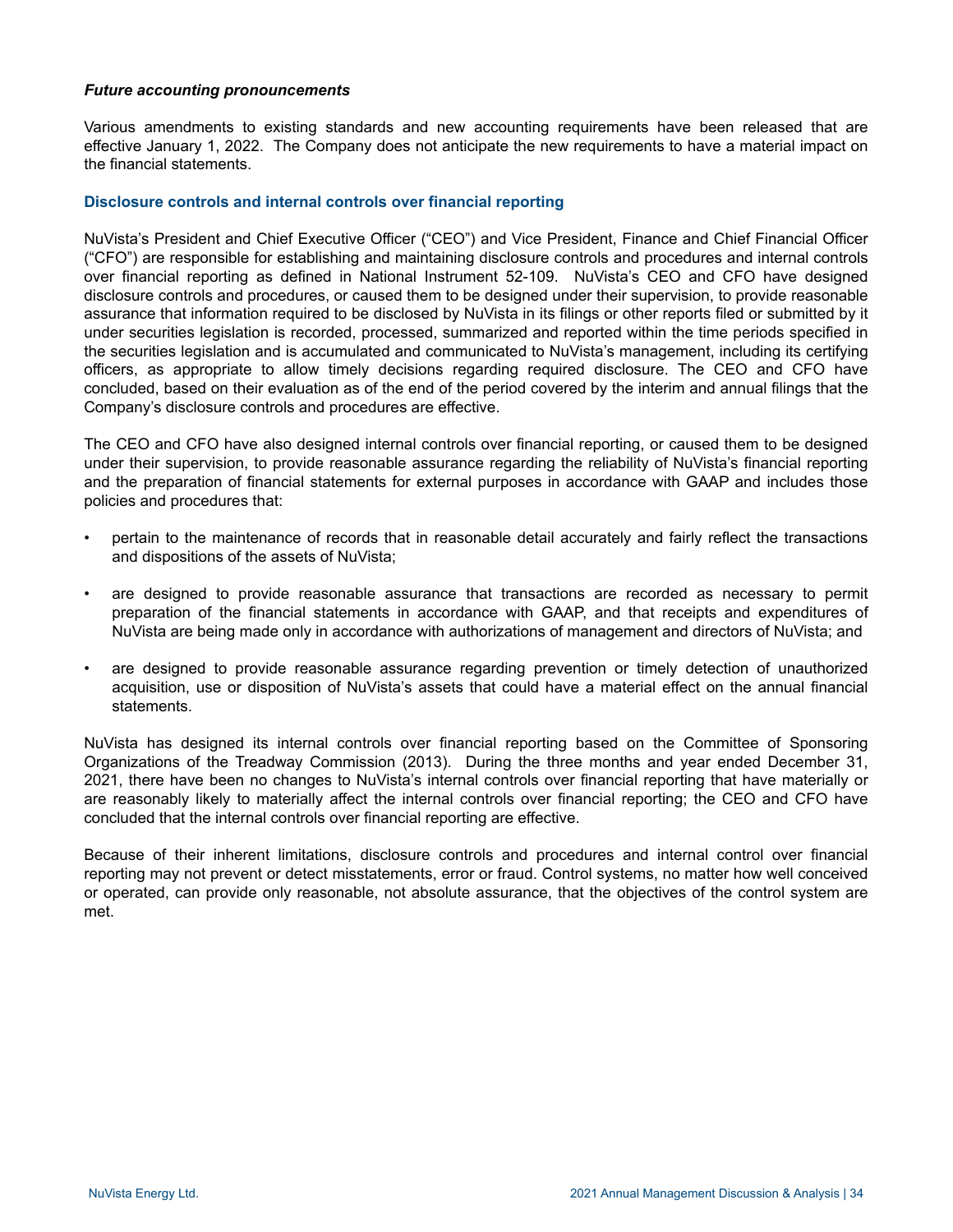#### **Assessment of business risks**

In March 2020, the World Health Organization declared COVID-19 to be a pandemic. Responses to the spread of COVID-19 resulted in a sudden decline in economic activity and resulted in a significant increase in economic uncertainty. In addition, oil prices declined dramatically due to the global oil price war and decline in demand due to COVID-19. Global oil demand has improved steadily in the latter half of 2020 and throughout 2021. Although the government authorities are easing restrictions, the situation remains dynamic and the ultimate duration and magnitude of the impact on the economy and financial effect on NuVista is uncertain. These events had resulted in a volatile and challenging economic environment which adversely affected the Company's operational results and financial position for the majority of 2020 and 2021.

# **Operational risk**

The following are the primary risks associated with the business of NuVista. Most of these risks are similar to those affecting others in the conventional oil and natural gas sector. NuVista's financial position and results of operations are directly impacted by these factors:

- **•** Operational risk associated with the production of oil and natural gas;
- Operational risk associated with third party facility outages and downtime;
- Reserves risk with respect to the quantity and quality of recoverable reserves;
- Commodity risk as crude oil, condensate and natural gas prices and differentials fluctuate due to market forces;
- Financial risk such as volatility of the Cdn/US dollar exchange rate, interest rates and debt service obligations;
- Risk associated with the re-negotiation of NuVista's credit facility and the continued participation of NuVista's lenders;
- Market risk relating to the availability of transportation systems to move the product to market;
- Our ability to satisfy our obligations under our firm commitment transportation and processing arrangements;
- Environmental and safety risk associated with well operations and production facilities;
- Changing government regulations relating to royalty legislation, income tax laws, incentive programs, operating practices, fracturing regulations and environmental protection relating to the oil and natural gas industry;
- Inflationary pressures on the procurement of materials and labour to safely deliver on our forecasted capital and operational plans;
- Labour risk related to availability, productivity and retention of qualified personnel.

NuVista seeks to mitigate these risks by:

- Acquiring properties with established production trends to reduce technical uncertainty as well as undeveloped land with development potential;
- Maintaining a low cost structure to maximize product netbacks and reduce impact of commodity price cycles;
- Diversifying properties to mitigate individual property and well risk;
- Maintaining product mix to balance exposure to commodity prices;
- Conducting rigorous reviews of all property acquisitions;
- Monitoring pricing trends and developing a mix of contractual arrangements for the marketing of products with creditworthy counterparties;
- Maintaining a price risk management program to manage commodity prices and foreign exchange currency rates risk and transacting with creditworthy counterparties;
- Ensuring strong third-party operators for non-operated properties;
- Adhering to NuVista's safety program and keeping abreast of current operating best practices;
- Keeping informed of proposed changes in regulations and laws to properly respond to and plan for the effects that these changes may have on our operations;
- Carrying industry standard insurance to cover losses;
- Establishing and maintaining adequate cash resources to fund future abandonment and site restoration costs;
- Closely monitoring commodity prices and capital programs to manage financial leverage; and
- Monitoring the debt and equity markets to understand how changes in the capital market may impact NuVista's business plan.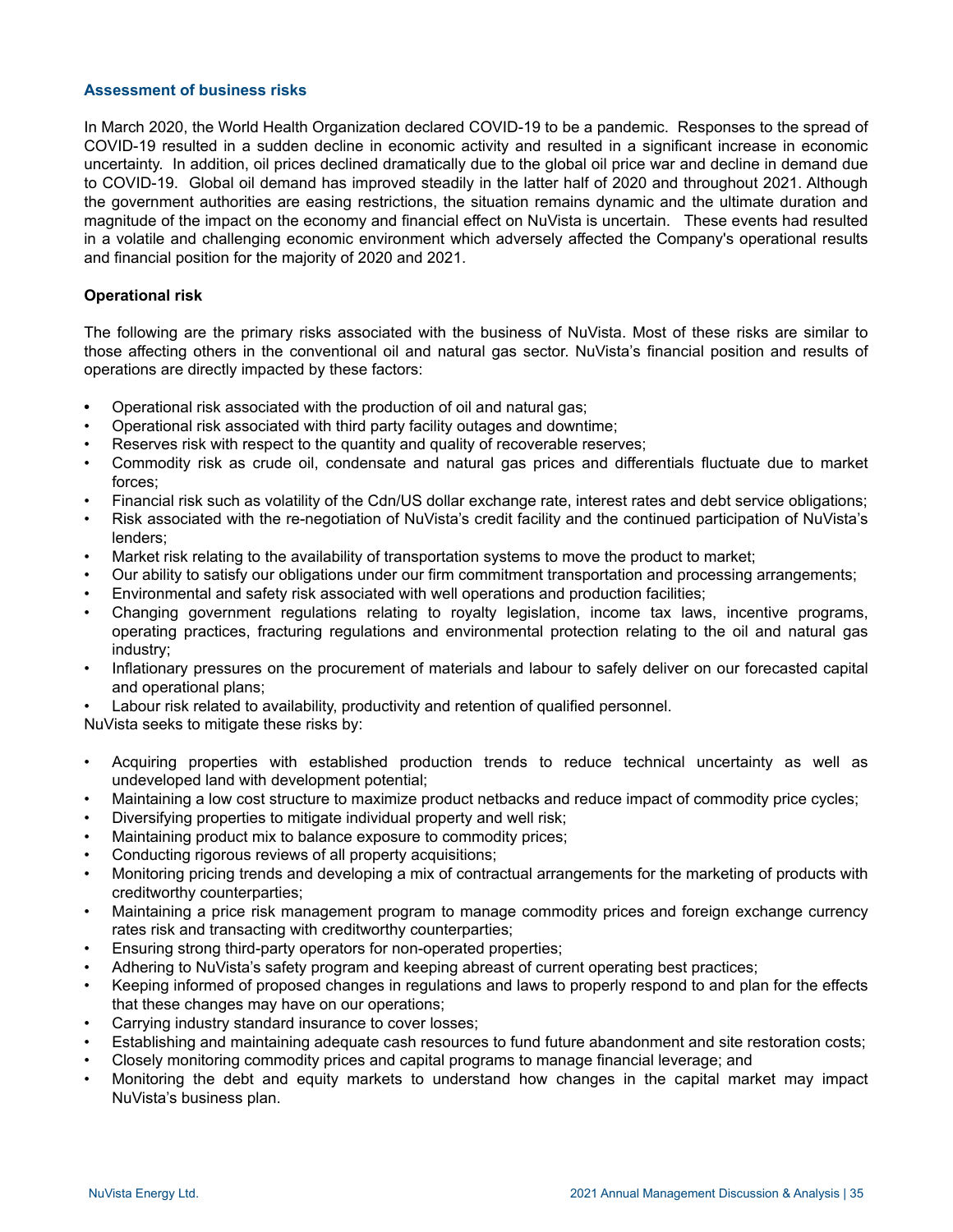#### **Climate change risk**

Widening concerns over climate change, fossil fuel consumption, green house gas emissions, and water and land use could lead governments to enact additional laws, regulations and costs or taxes that may be applicable to NuVista. Changes to environmental regulations related to climate change could impact the demand for, development of or quality of NuVista's petroleum products, or could require increased capital expenditures, operating expenses, asset retirement obligations and costs, which could result in increased costs which would reduce the profitability and competitiveness of NuVista if commodity prices do not rise commensurate with the increased costs. In addition, such regulatory changes could necessitate NuVista to develop or adapt new technologies, possibly requiring significant investments of capital. Where possible, NuVista has considered these factors in the preparation of the consolidated financial statements.

#### *Changing regulation*

Emissions, carbon and other regulations impacting climate and climate related matters are constantly evolving. With respect to ESG and climate reporting, the International Sustainability Standards Board has issued an IFRS Sustainability Disclosure Standard with the aim to develop sustainability disclosure standards that are globally consistent, comparable and reliable. In addition, the Canadian Securities Administrators have issued a proposed national instrument 51-107 *Disclosure of Climate-related Matters.* The cost to comply with these standards, and others that may be developed or evolve over time, has not yet been quantified. NuVista is committed to transparent and comprehensive reporting of its sustainability performance and considers these standards.

Information regarding risk factors associated with the business of NuVista and how NuVista seeks to mitigate these risks are contained in our Annual Information Form under the Risk Factors section for the year ended December 31, 2020.

#### **Basis of presentation**

*Unless otherwise noted, the financial data presented herein has been prepared in accordance with Canadian generally accepted accounting principles ("GAAP") also known as International Financial Reporting Standards ("IFRS"). The reporting and measurement currency is the Canadian dollar. Natural gas is converted to a barrel of oil equivalent ("Boe") using six thousand cubic feet of gas to one barrel of oil. In certain circumstances natural gas*  liquid volumes have been converted to a thousand cubic feet equivalent ("Mcfe") on the basis of one barrel of *natural gas liquids to six thousand cubic feet of gas. Boes and Mcfes may be misleading, particularly if used in isolation. A conversion ratio of one barrel to six thousand cubic feet of natural gas is based on an energy equivalency conversion method primarily applicable at the burner tip and does not represent a value equivalency at the wellhead. Given that the value ratio based on the current price of crude oil as compared to natural gas is significantly different from the energy equivalency of 6:1, utilizing a conversion ratio on a 6:1 basis may be misleading as an indication of value. National Instrument 51-101 - "Standards of Disclosure for Oil and Gas Activities" includes condensate within the product type of natural gas liquids. NuVista has disclosed condensate values separate from natural gas liquids herein as NuVista believes it provides a more accurate description of NuVista's operations and results therefrom.* 

#### **Advisory regarding forward-looking information and statements**

*This MD&A contains forward-looking statements and forward-looking information (collectively, "forward-looking statements") within the meaning of applicable securities laws. The use of any of the words "will", "expects", "believe", "plans", "potential" and similar expressions are intended to identify forward-looking statements. More particularly and without limitation, this MD&A contains forward looking statements, including management's assessment of: NuVista's future focus, strategy, plans, opportunities and operations; plans to maximize economic value and divide free adjusted funds flow between prudent reduction of debt and growth capital to fill existing facilities at an optimal rate, particularly in NuVista's new Pipestone blocks; 2022 capital expenditure plans and*  expected allocations; that NuVista's credit facility and APSG program will provide it with more than sufficient *liquidity to continue to execute its capital plans to maximize value; that our rolling hedging program will ensure attenuation of future price volatility and underpin our capital spending plans; ESG plans, targets and results from ESG initiatives; the anticipated timing of completion of the vapor recovery unit and anticipated benefits therefrom; the expanded recycling pilot and anticipated timing and benefits therefrom; the anticipated reduction of TRIF;*